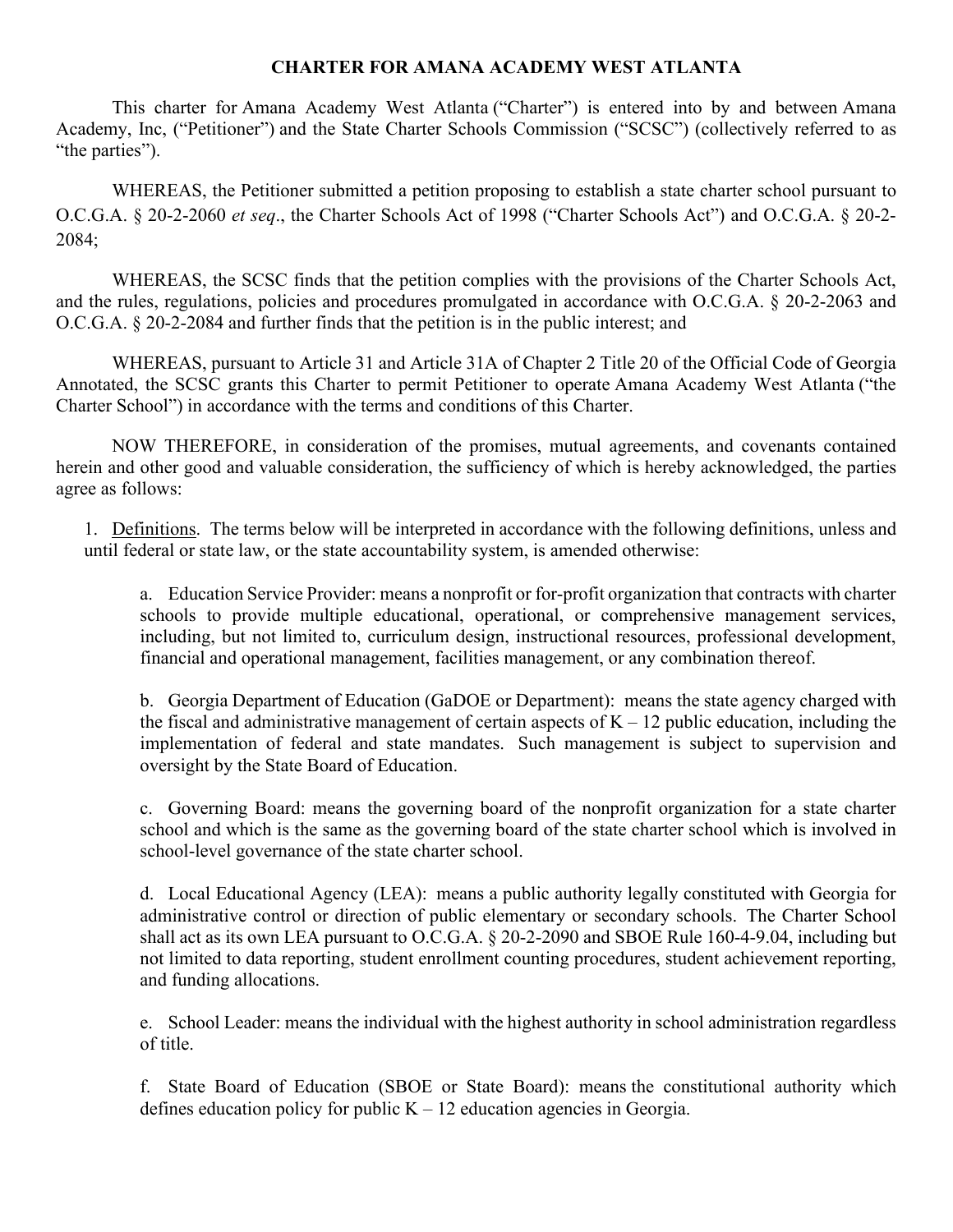g. State Charter Schools Commission (SCSC): means the state-level authorizing entity working in collaboration with the GaDOE under the authority of the SBOE.

2. Charter Term. The SCSC grants this Charter to Petitioner to operate the Charter School for a five-year term beginning on July 1, 2022 and expiring on June 30, 2027.

3. Grade Range. The Charter School shall serve grades K-8. The Charter School's total enrollment shall be at least 187 students but shall not exceed 632 students at any point during the charter term.

4. Mission Statement. Amana's vision is when students, parents and educators are engaged in work that is challenging, adventurous and meaningful, learning and achievement flourish for all. The school's daily mission is to prepare students for high academic achievement beyond what they think possible, so they become active contributors to building a better world.

5. Essential or Innovative Features. The Charter School shall use an Expeditionary Learning education model which incorporates elements of STEM education. The Charter School shall offer Arabic instruction in grades K-8 and an option for French in grades 6-8. The Charter School shall implement single-gender classroom instruction in middle grades when schedules permit.

6. Open Enrollment and Admissions. The Charter School shall comply with the open enrollment and admissions provisions set forth in O.C.G.A. § 20-2-2066. Enrollment shall be open to any student in accordance with the following criteria:

a. Attendance Zone. Enrollment shall be open to any grade level eligible student who resides in the State of Georgia.

b. Application. To be eligible for enrollment at the Charter School, students residing in the attendance zone must submit a timely application to the Charter School in accordance with the deadline set by the Charter School. The Charter School may not use admissions criteria or applications that would not otherwise be used at a traditional public school, including requests for letters of recommendation, essays, resumes, or information regarding a student's school or community activities, grades, test scores, attendance record, or disciplinary history. The Charter School may use applications for the purpose of verifying the student's residence within the school's attendance zone and grade level, provided the application is consistent with SCSC Rule 691-2-.05. The Charter School may gather other relevant information from students after enrollment is determined.

c. Random Lottery. If the number of timely applicants received by the Charter School exceeds the capacity of a program, class, grade level, or building, the Charter School shall ensure that such applicants have an equal chance of being admitted through a random selection process in accordance with O.C.G.A. § 20-2-2066(a)(1)(A) and SCSC Rule 691-2-.05. The Charter School shall not conduct more than one lottery per grade per admissions cycle.

d. Statutory Enrollment Priorities. In accordance with O.C.G.A. § 20-2-2066(a)(1)(A) and SCSC Rule 691-2-.05, the Charter School may give enrollment priority to the following categories of applicants and in the following priority: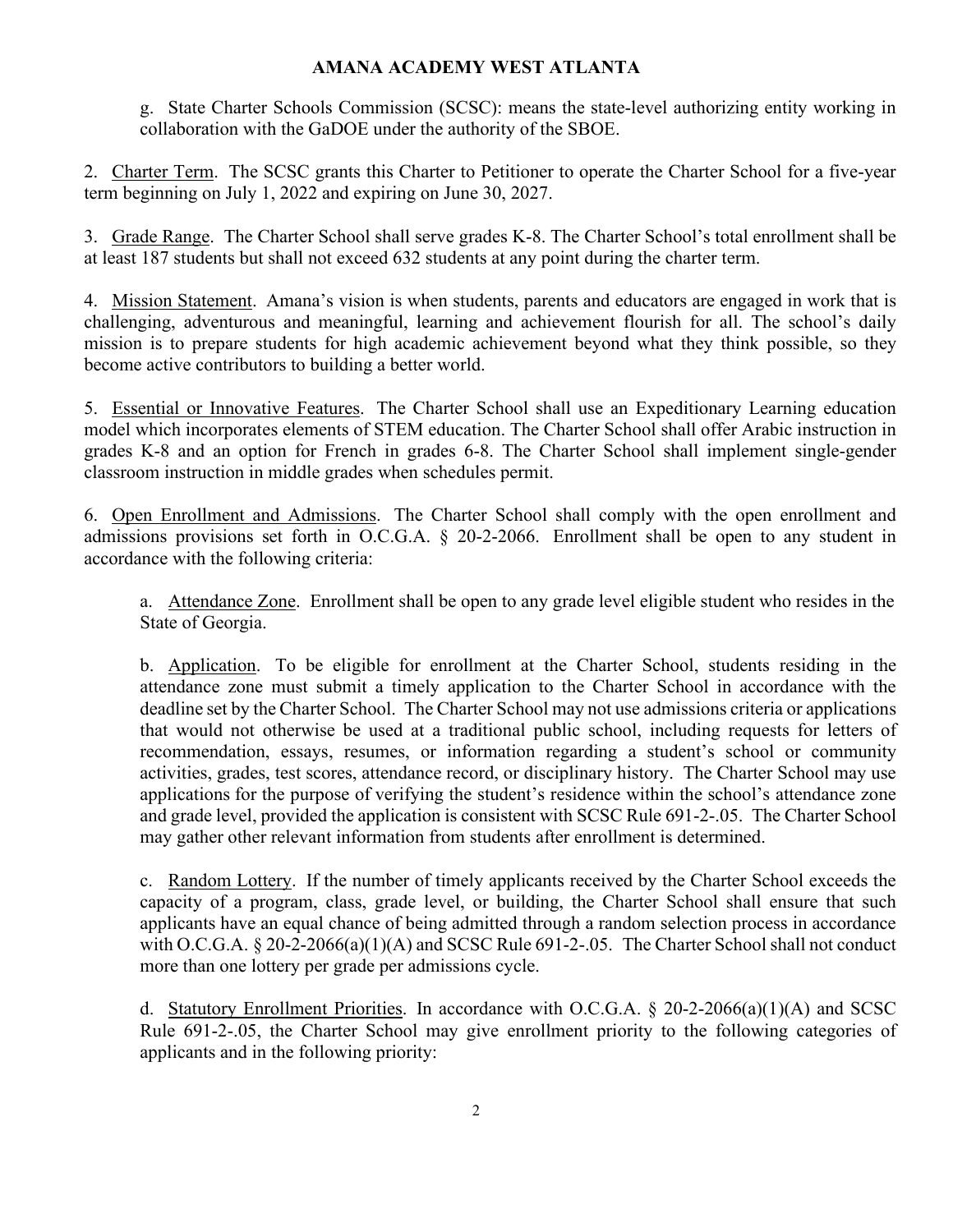- i. A student whose parent or guardian is a member of the governing board of the Charter School or is a full-time teacher, professional, or other employee at the Charter School; and
- ii. A sibling of a student enrolled in the Charter School.
- e. Outreach and Marketing. The Charter School shall utilize reasonable outreach and marketing measures to make all potential applicants aware of opportunities for enrollment at the Charter School, including, but not limited to, seeking the enrollment of a cross section of the school-age population throughout the attendance zone, consistent with the requirements of O.C.G.A. § 20-2- 2066. The SCSC, upon a finding that the outreach and marketing measures taken by the Charter School are inconsistent with applicable law or the representations made by the Charter School in the Application and/or other representations or submissions to the SCSC, may require the Charter School to take further action, including but not limited to, requiring the Charter School to extend its enrollment period, delay or void its random lottery, and/or conduct further specified outreach and marketing steps.
- f. Use of Parental Agreements for Withdrawal or Reenrollment. The Charter School may adopt policies setting forth parental volunteer or service expectations and may require parent to sign an acknowledgement of those expectations. The Charter School may not withdraw, decline to reenroll, or otherwise discipline a student for a parent's failure to meet such expectations. The Charter School may not communicate to a student or parent that it has the authority to withdraw, decline to reenroll, or otherwise discipline a student for a parent's failure to meet volunteer or service expectations.
- g. Enrollment Opportunity. The Charter School shall also ensure open enrollment for each grade served for which space is available and shall not adopt any policy or practice that restricts enrollment to specific grade levels within the grade span served by the school or to a particular class of students served by the school. The Charter School must offer at least one annual enrollment opportunity for each grade served for which space is available.

7. Maximum Flexibility Allowed by Law. In exchange for the Charter School's agreement to meet or exceed the performance-based goals and measurable objectives set forth in Section 9 below, the SCSC grants the maximum flexibility allowed by law to the Charter School. Pursuant to O.C.G.A. § 20-2-2065(a), the Charter School shall be entitled to the maximum flexibility allowed by law from the provisions of Title 20 of the Official Code of Georgia Annotated and from any state or local rule, regulation, policy, or procedure established by a local board of education, the SBOE, or the GaDOE. Notwithstanding this maximum flexibility, the Charter School shall comply with the terms of this Charter, the Charter Schools Act, including the provisions set forth in Section 16 below, and any rules, regulations, policies, or procedures established by the SCSC consistent with the Charter Schools Act.

8. Accreditation. The Charter School shall seek accreditation from an approved accrediting agency identified in O.C.G.A. § 20-3-519(6)(A) within the first three years of the initial charter term or prior to a student's graduation and shall retain accredited status thereafter. The Charter School understands that the loss of accreditation from an agency identified in O.C.G.A. § 20-3-519(6)(A) constitutes grounds for termination of this charter contract.

9. Comprehensive Performance Framework and Performance Expectations.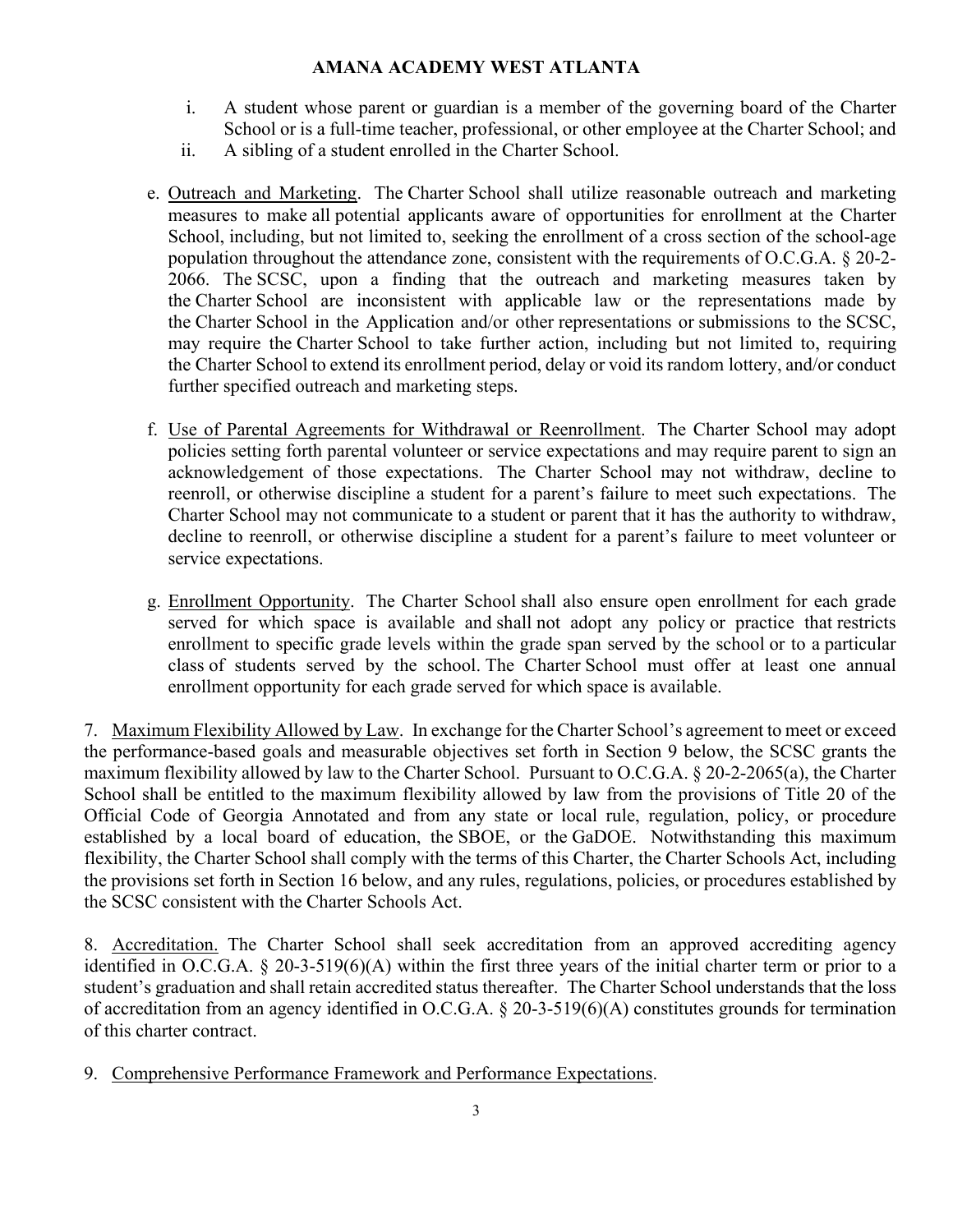a. Incorporation into Charter Contract. The Comprehensive Performance Framework (CPF) adopted by the SCSC shall be incorporated into the Charter as Exhibit A. The CPF shall supersede and replace any and all assessment measures, educational goals and objectives, financial operations metrics, and organizational performance metrics set forth in the Application and not explicitly incorporated into the CPF or this charter contract. The specific terms, form and requirements of the CPF, including any required indicators, measures, metrics, and targets, are maintained and disseminated by the SCSC and will be binding on the Charter School. Material amendments to the CPF shall require approval by the SCSC and shall be automatically incorporated into this Charter Contract upon SCSC approval without further amendment to the Charter Contract. In the event that such modifications or amendments are required, including modifications to address amended laws, the SCSC will use best efforts to apply expectations for school performance in a manner as consistent as possible with those set forth in the CPF.

b. Monitoring and Reporting. In accordance with SCSC Rule 691-2-.03, the SCSC shall monitor the Charter School's progress in relation to the indicators, measures, metrics and targets set out in the CPF, as well as other applicable rules and laws. The SCSC shall publicly report the Charter School's achievement and compliance at least annually following the completion of the Charter School's first year of operation.

c. Performance Expectations. **The Charter School's performance in relation to the indicators, measures, metrics and targets set forth in the CPF shall provide the basis upon which the SCSC will decide whether to renew the Charter School's Charter Contract at the end of the charter term. This section shall not preclude the SCSC from considering other factors when relevant.**

d. Mission-Specific Goals. The operational portion of the CPF incorporated as Exhibit A, holds the Charter School accountable for the following mission-specific goals:

- i.In each year of the charter term, 70% of students who have completed K-2 at Amana West will enter the 3rd grade on grade level according to the EL Education Reading Benchmark Assessment.
- ii. In each year of the charter term, 100% of students will participate in producing an integrated Expeditionary STEM product using 21st century skills.
- iii. In each year of the charter term,  $100\%$  of eligible students (e.g. those not in ESOL, or reading intervention) will participate in at least two grade-level cultural experiences annually relevant to Arabic world language instruction.
- iv. In each year of the charter term, 100% of students will be exposed to a world beyond their own through a multi-disciplinary EL Education learning expedition.

e. Performance Review Presentations. In the event that the Charter School fails to meet standards in accordance with the CPF, the Charter School may be required to make an annual, in-person report to the Commission. At least one Board member and one staff member must attend the Annual Performance Review Presentation. Presentations shall be in a form and manner as requested by the Commission.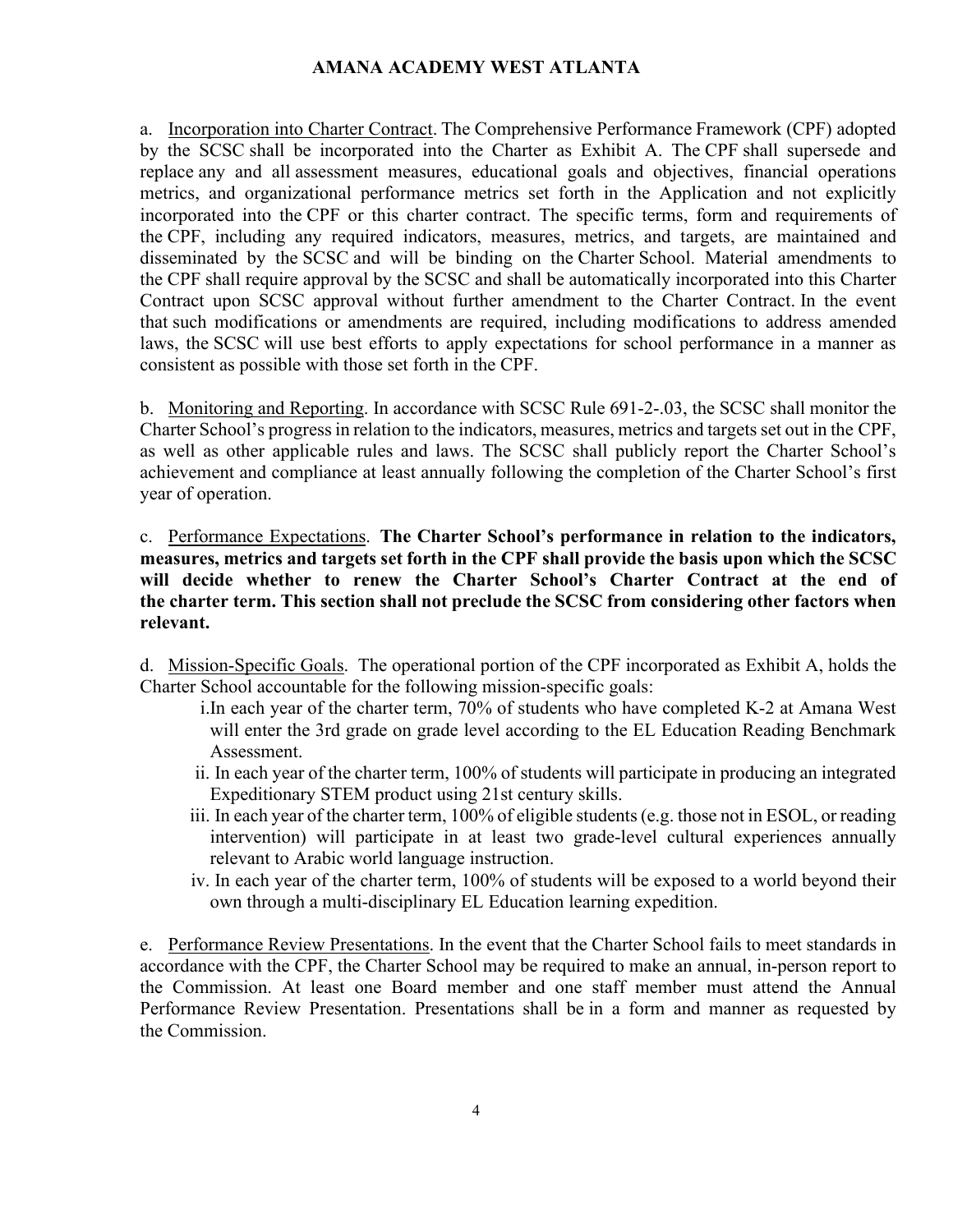- 10. Assessment and Accountability. Notwithstanding Sections 7 and 8 above, the Charter School is subject to all accountability and assessment requirements set forth within Title 20 of the Official Code of Georgia Annotated and any corresponding State Board Rules, including but not limited to the accountability provisions of O.C.G.A. §§ 20-14-30 through 41. The Charter School is further subject to all federal accountability requirements under the Elementary and Secondary Education Act, including its reauthorization as the Every Student Succeeds Act and any subsequent amendment thereto and provisions of state law or regulation that implement the federal law.
- 11. Annual Report. The Charter School shall submit an annual report by the deadline established by O.C.G.A. § 20-2-2067.1(c) of each year to the GaDOE and to the SCSC that complies with all requirements established by the GaDOE or applicable law.
- 12. Withdrawal Without Penalty. The Charter School shall comply with the provisions of O.C.G.A. § 20-2- 2066(d) for withdrawing students. The Charter School agrees that a student may withdraw without penalty from the Charter School at any time and enroll in another public school in the local school system in which such student resides.
- 13. State and Federally Mandated Educational Services.
	- a. Students with Disabilities. The Charter School shall comply with all federal special education laws and regulations, including Section 504 of the Rehabilitation Act of 1973, Title II of the Americans with Disabilities Act, and the Individuals with Disabilities Education Act.
	- b. English Language Learners. The Charter School shall comply with all applicable federal laws and regulations relating to the provision of educational services to English Language Learners.
	- c. Supplemental Education. The Charter School shall provide supplemental education services in required cases pursuant to the Elementary and Secondary Education Act, including its reauthorization as the Every Student Succeeds Act and any subsequent amendment thereto and provisions of state law or regulation that implement the federal law.
	- d. Remediation. The Charter School shall provide remediation in required cases pursuant to the Elementary and Secondary Education Act, including its reauthorization as the Every Student Succeeds Act and provisions of state law or regulation that implement the federal law.

## 14. Governance Structure.

a. Governing Board. The Charter School shall utilize an autonomous governing body in the form of a governing board (Governing Board), which shall operate in accordance with its bylaws and which shall be responsible for complying with and carrying out the provisions of this Charter, including compliance with all applicable law. The Governing Board shall exercise substantive control over such areas as personnel decisions, financial decisions, curriculum and instruction, resource allocation, establishing and monitoring the achievement of school improvement goals, and school operations, which are listed by way of example and not by limitation. Pursuant to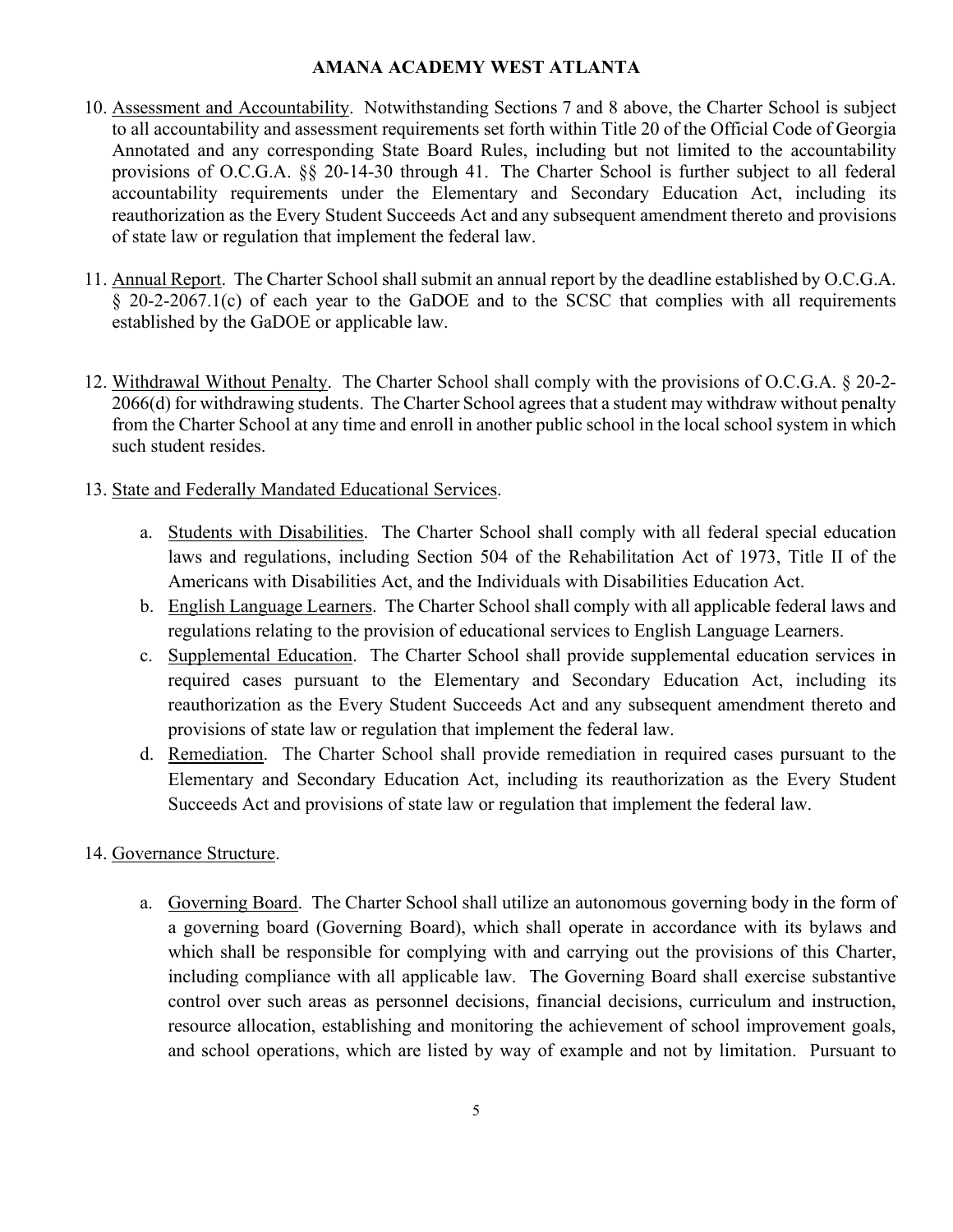O.C.G.A. § 20-2-2084(e), all members of the Governing Board shall be United States citizens, residents of Georgia, and shall not be employees of the Charter School.

- b. Function. It shall be the function of the Governing Board to uphold the Charter School's mission and vision, to set policy for the Charter School, to work collaboratively with school officials to ensure the Charter School complies with the performance goals enumerated in Section 9 above, to ensure effective organizational planning, and to ensure financial stability of the Charter School.
- c. Public Meetings.
	- i. Open Meetings Act. The Governing Board is subject to and shall comply with the Open Meetings Act, O.C.G.A. § 50-14-1 et seq., and any subsequent amendment thereof.
	- ii. Regular Meetings. The Governing Board shall conduct regular meetings consistent with principles of transparency and avoidance of actual or apparent conflicts of interest in the governance of the Charter School. The Governing Board shall conduct no less than ten (10) regular meetings each state fiscal year.
	- iii. Called Meetings with Less than 24 Hours' Notice. In addition to adhering to the specific notice requirements in the Open Meetings Act, if the Governing Board schedules a called meeting (i.e., a meeting that is not regularly scheduled) with less than twenty-four (24) hours' notice, the Governing Board shall also notify the SCSC Executive Director or his or her designee of the meeting via electronic mail or phone immediately after scheduling the called meeting.
- d. Public Records and Transparency. The Governing Board is subject to and shall comply with the Open Records Act, O.C.G.A. § 50-18-70 *et seq.,* and any subsequent- amendment thereof*.* Pursuant to O.C.G.A. § 50-18-70(b)(2) the Governing Board shall ensure that all public records that are maintained or received by a private person or entity in the performance of a service or function for or on behalf of the Charter School are available to the public in the same manner and extent as records collected or maintained by the Charter School. The Governing Board shall maintain its adopted policies, budgets, meeting agendas and minutes, financial audits, and annual reports, and shall make such documents available for public inspection. Additionally, to promote transparency, the Charter School shall ensure that the following information, at a minimum, is easily accessible on the Charter School's website:
	- i. Governing Board membership;
	- ii. Governing Board meeting calendar;
	- iii. Meeting agendas for upcoming Governing Board meetings;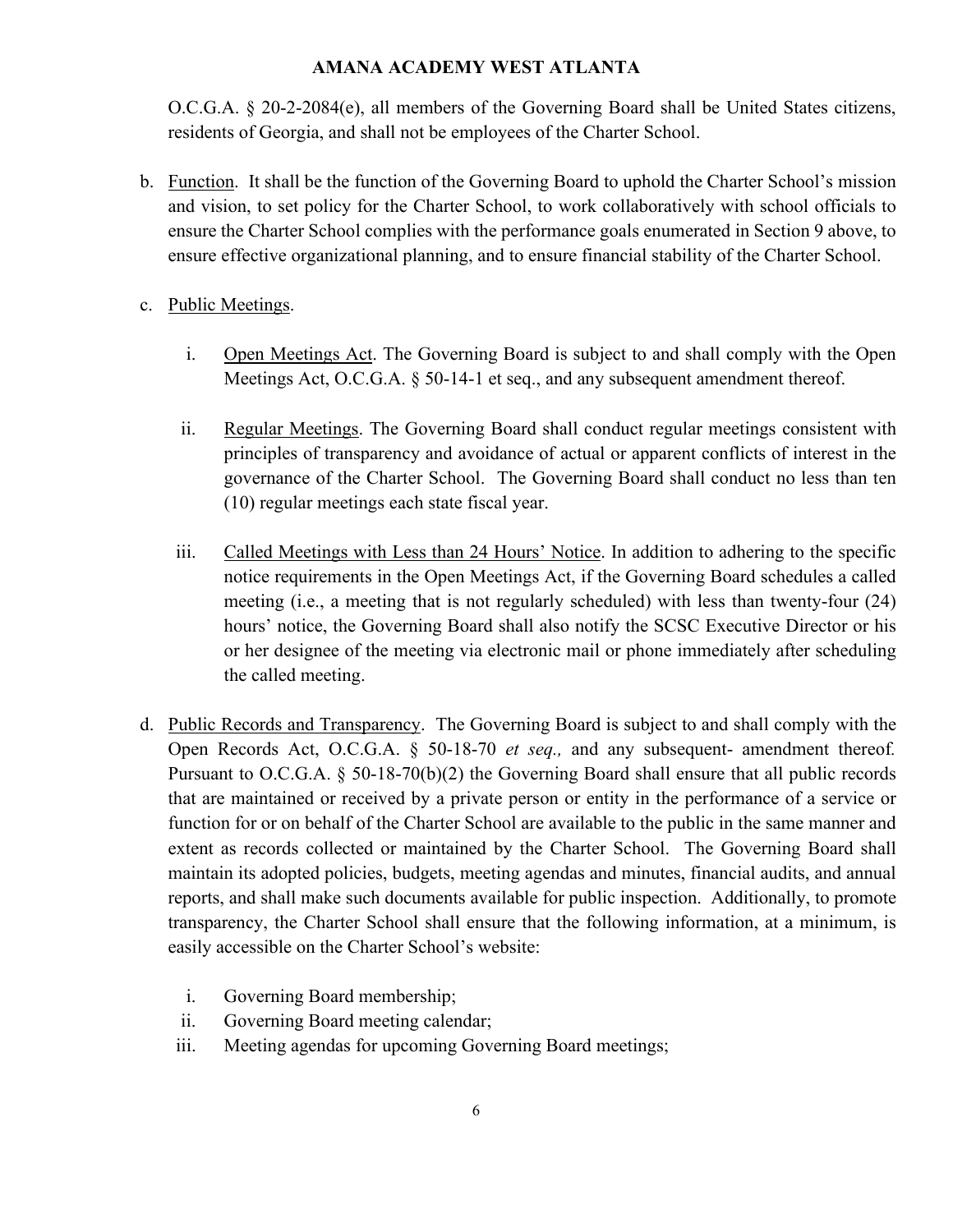- iv. Meeting minutes for past Governing Board meetings unless the Georgia Open Meetings Act limits their publication;
- v. Procedure for contacting School Leader;
- vi. Procedure for contacting the Governing Board;
- vii. Any admissions application utilized by the school;
- viii. Notification of enrollment and admission procedures required by SCSC Rule 691-2-.05, including the date, time, and location of any upcoming enrollment lottery;
- ix. Annual operating budget or summary thereof as required by O.C.G.A. § 20-2-167.1; and
- x. The Charter School's charter contract.
- e. Communication with Stakeholders. The Charter School, including the Governing Board, and School Leader, must communicate in a timely manner with stakeholders, including, but not limited to: the SCSC, families, students, and other government agencies. The Governing Board or School Leader must use all reasonable efforts to promptly and expeditiously respond to and address stakeholder communications, complaints, and requests for information received via the procedures listed in Paragraph 14(d).
- f. Conflicts of Interest. The Governing Board shall establish a formal policy to prevent and disclose conflicts of interest and compliance with the requirements of O.C.G.A. § 20-2-2084(e). Members of the Governing Board and all individuals employed at the Charter School shall abide by such conflicts of interest policy. Upon request, the Charter School shall provide conflict of interest forms to the SCSC demonstrating that governing board members are in compliance with the conflicts of interest policy.
- g. Public Status. Petitioner assures that the Charter School shall be a public, nonsectarian, nonreligious, nonprofit school organized and operated under the laws of the State of Georgia. Petitioner further assures that the Charter School shall not be home-based; however, this does not preclude the Charter School from using virtual-based instruction in a remote setting.
- h. Director Compensation. No member of the Governing Board shall receive compensation for his or her service on the Governing Board in excess of reasonable expenses incurred in connection with actual attendance at board meetings or with performance of duties associated therewith.
- i. Contractual Interference. No party to this Charter may interfere with the legal right(s) and/or obligation(s) of another party to execute the provisions of this Charter.

## 15. Fiscal Control.

a. Financial Reporting Requirements. The Charter School shall follow the financial requirements of the GaDOE's Financial Management for Georgia Local Units of Administration Manual, for all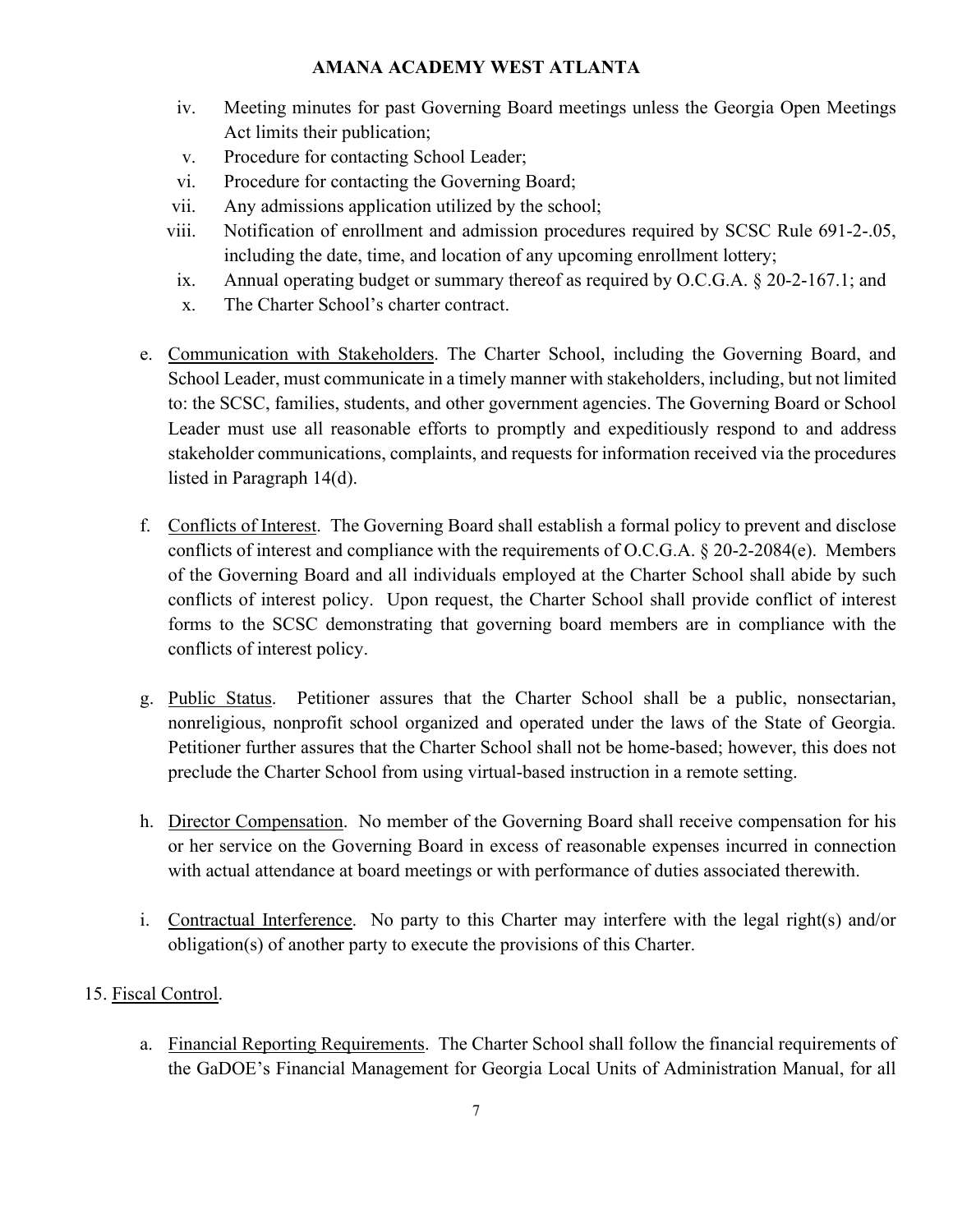funds received by the school. This expressly includes, but is not limited to, developing and adhering to financial policies, preparing and adhering to operating budgets, accounting procedures, managing cash and investments, and segregation of duties and internal controls. The Charter School shall submit all information required by the State Accounting Office for inclusion in the State of Georgia Comprehensive Annual Financial Report.

- b. Annual Audit. The Charter School shall have an annual financial audit conducted by an independent certified public accountant licensed in the State of Georgia. The Charter School will submit their annual financial audit to the SCSC by November 1 each year. If the Charter School does not meet standards on the financial or operational sections of the CPF in the previous year, the SCSC may require the Charter School to utilize an independent certified public accountant selected by the SCSC to perform the subsequent year's annual audit.
- c. Financially At-Risk Schools. If the Charter School does not meet standards on the financial section of the CPF and/or demonstrates negligence which may lead to material financial misstatements of the Charter School's fiscal performance, the Charter School may be designated as financially atrisk and require more frequent financial monitoring. The nature of the additional financial monitoring will be determined by the SCSC Executive Director.
- d. Chief Financial Officer. The Charter School shall designate a Chief Financial Officer. The Chief Financial Officer may be a contractor rather than a school employee; however, the SCSC will hold the Charter School accountable for all financial operations of the Charter School. The Chief Financial Officer shall possess the following minimum qualifications:
	- i. A baccalaureate or higher degree in business, accounting, or finance from an accredited college or university and a minimum of four (4) years' experience in a field related to business or finance; or
	- ii. Documented experience of ten (10) or more years in the field of business and financial management.
- e. Federal Monitoring Requirements. The Charter School shall comply with all federal monitoring requirements related to the receipt of federal funds.
- f. Charter School Program Eligibility. In the event the Charter School seeks grant funds under the Federal Charter School Program, the Charter School must satisfy all federal eligibility requirements as a prerequisite to applying for and receiving such funds.
- g. Insurance. Prior to opening, the Charter School shall secure adequate insurance coverage and the Charter School shall maintain such coverage throughout the charter term in accordance with the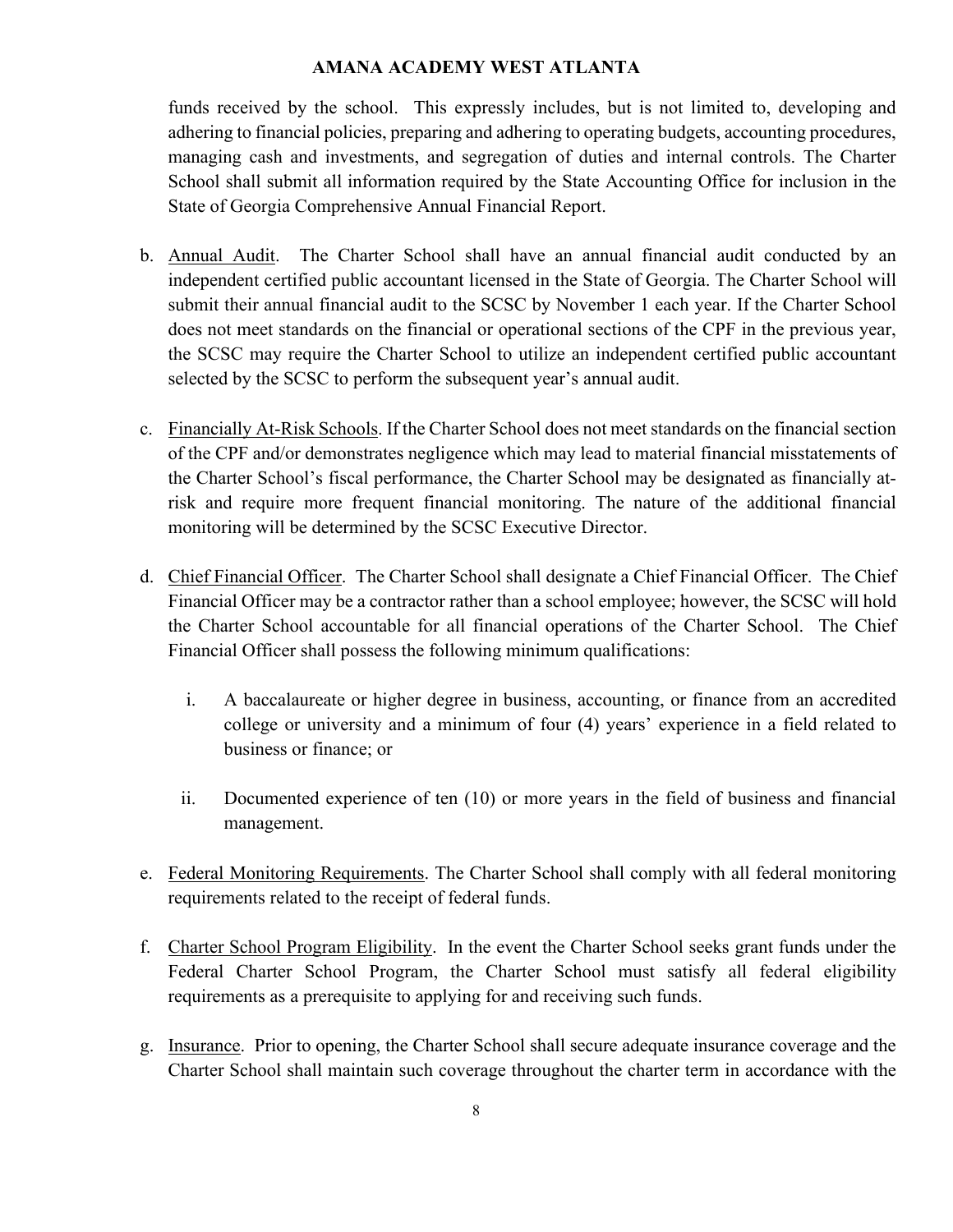laws of the State of Georgia. The Charter School shall submit such documentation upon request by SCSC and the adequacy of such insurance coverage shall be in the sole discretion of SCSC.

- h. Surplus Funds. Any surplus funds remaining at the close of each fiscal year will be used to enhance the Charter School's academic program. Under no circumstances shall any surplus be distributed to the Charter School's employee(s), board member(s), educational service provider or educational management organization. Nothing in this subsection shall be construed to prevent the Charter School from setting aside surplus funds in a reserve account or budgeting and awarding performance bonuses as part of their annual operating expenses.
- i. Responsibility for Debts. The Charter School is solely responsible for all debts incurred by the Charter School and its Governing Board. Except as agreed hereto, the SCSC shall not be contractually bound to the Charter School or to any third party with whom the Charter School has a contract or from whom the Charter School has purchased goods or services.
- j. Distribution of Funds and Assets. In the event the Charter School ceases operation for any reason, the Charter School and its Governing Board will be responsible for concluding the business and affairs of the Charter School and will cooperate with the SCSC to the extent necessary to provide an orderly return of the students to their local school. Cease Operations shall occur upon (1) the expiration of the Charter term; (2) the transfer/withdrawal of all students enrolled within the School in the current academic calendar; and/or (3) the vote of the SCSC to revoke, terminate and/or accept the Charter School's surrender of the Charter contract. Any public surplus remaining at the time the Charter School ceases operation shall be remitted to the SCSC, within sixty (60) days of ceasing operations. Any furniture and equipment purchased with public funds shall be delivered to the SCSC within thirty (30) days of ceasing operations. The SCSC shall not be responsible for the Charter School's unpaid debts in the event the Charter School does not have sufficient funds to pay all of its debts at the time it ceases operation.
- k. Preference in Contracting. The Charter school shall give preference in contracting and purchasing of services and materials to businesses identified in O.C.G.A. § 20-2-2084(d)(2).
- l. Acquiring Debt. The Charter School shall inform the SCSC Executive Director before acquiring debt with a repayment schedule that exceeds the length of the current charter term, including but not limited to: monies derived from loans from financial institutions or through the sale of bonds.
- m. Deficit Reduction. If at any time during the charter term the SCSC determines that the Charter School has a negative cash balance or an unrestricted days cash of less than fifteen (15) days, the Charter School may be required to submit a financial risk-avoidance plan, monthly SCSC Fiscal Compliance Template reports and monthly bank statements from all banks utilized by the Charter School. Submission shall be in a form and manner as requested by the SCSC Executive Director. This subsection shall not be construed to limit any other SCSC authority to require the Charter School to submit additional financial reports not related to deficit reduction.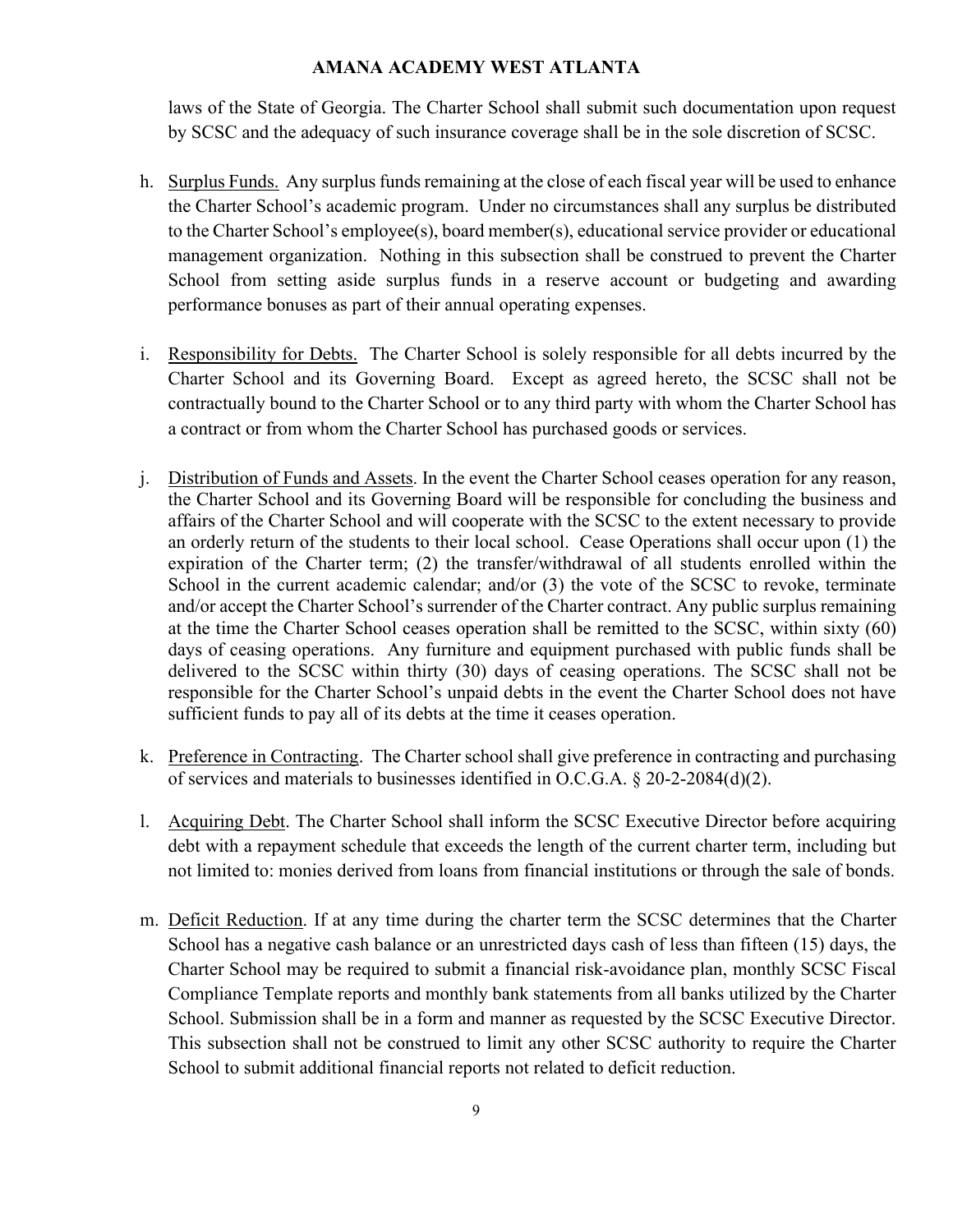- 16. Compliance with Other Laws, Rules, and Regulations. The Charter School shall operate in accordance with the United States Constitution, the Constitution of the State of Georgia, and all applicable federal, state, and local laws that may not be waived pursuant to O.C.G.A. § 20-2-2065, including the following, which are listed by way of example and not by way of limitation.
	- a. Civil Rights, Insurance, Health, Safety, and Conflicting Interests. The Charter School shall operate in accordance with all applicable federal, state, and local rules, regulations, court orders and statutes relating to civil rights; insurance; the protection of the physical health and safety of students, employees, and visitors; conflicting interest transactions and the prevention of unlawful conduct.
	- b. Asbestos Remediation. The Charter School shall comply with the terms of any applicable asbestos remediation plan.
	- c. Unlawful Conduct. The Charter School shall be subject to all laws relating to unlawful conduct in or near a public school.
	- d. Student Conduct and Discipline. The Charter School shall maintain and implement a written policy regarding student discipline, which policy shall be consistent with due process.
	- e. State Board of Education Rules. The Charter School shall operate in accordance with all SBOE Rules promulgated in accordance with O.C.G.A. § 20-2-240 during the term herein that are not subject to any waiver granted in Section 7 above.
	- f. Prohibition on Discrimination. The Charter School shall not discriminate against students on the basis of disability, race, creed, color, gender, national origin, religion, ancestry, marital status, academic ability, the need for special educational services, or any other characteristic protected by local, state, or federal law.
	- g. Reporting Requirements. The Charter School shall be subject to all reporting requirements of O.C.G.A. §§ 20-2-160, 20-2-161(e), 20-2-320, and 20-2-740.
	- h. Tuition. The Charter School shall not charge tuition or fees to its students except as may be authorized for local boards pursuant to O.C.G.A. § 20-2-133.
	- i. Brief Period of Quiet Reflection. The Charter School shall comply with O.C.G.A. § 20-2-1050, which requires a brief period of quiet reflection.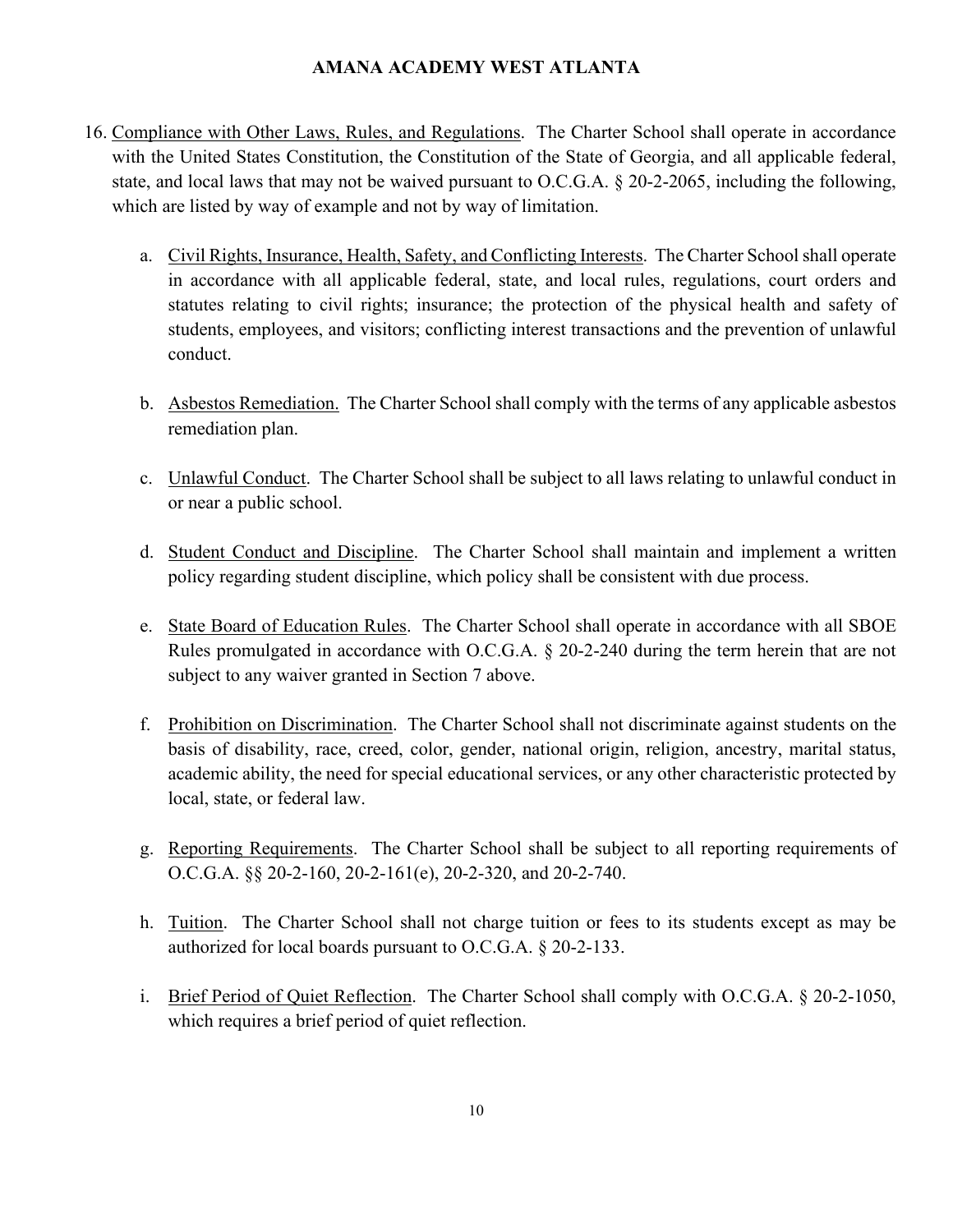- j. Individual Graduation Plans. The Charter school shall comply with O.C.G.A. § 20-2-327 related to Individual Graduation Plans.
- k. Family Educational Rights and Privacy Act. The Charter School is subject to all provisions of the Federal Family Educational Rights and Privacy Act, 20 U.S.C. § 1232g. In the event the Charter School closes, it shall transmit all official student records in the manner prescribed by the State Board.
- l. QBE Formula Earnings. The Charter School acknowledges that the criteria used to calculate Quality Basic Education (QBE) funding may not be waived.
- m. School Nursing Program. The Charter School shall implement a nursing program in accordance with O.C.G.A. § 20-2-771.2.
- n. Student Fees and Charges. The Charter School shall comply with SBOE Rule 160-5-1-.12 to preserve the rights of students regarding payments and fees.
- 17. SCSC Administrative Withhold: Pursuant to O.C.G.A. § 20-2-2089, the SCSC is authorized to withhold up to three (3) percent of the Charter School's funds received through O.C.G.A. § 20-2-2089(a)(1) for administering the duties required of the SCSC pursuant to O.C.G.A. § 20-2-2083.
	- a. Return of SCSC Administrative Withhold Funds. Upon satisfaction of annually budgeted expenses, the SCSC may vote to return any surplus funds from its authorized administrative withhold to its Charter Schools on a pro rata basis. The SCSC does not guarantee any surplus of funds.
	- b. Restrictions on Returned SCSC Administrative Withhold Funds. Pursuant to a vote by the SCSC, the SCSC may place reasonable restrictions on any returned administrative withhold funds for reasons including, but not limited to, the failure to meet performance expectations based on the CPF and material breaches of its Charter Contract.
- 18. Education Service Providers. If the Charter School elects to contract or amend a contract with an Education Service Provider at any point during the term of the Charter, the Charter School shall seek and receive approval of the contract or amendment from the SCSC Executive Director prior to the execution of the contract or amendment.
- 19. Compliance with the Rules, Practices, Policies, and Procedures of the SCSC. The Charter School shall operate in accordance with the rules, practices, policies, and procedures established by the SCSC under the authority granted by O.C.G.A. §§ 20-2-2080 *et seq.*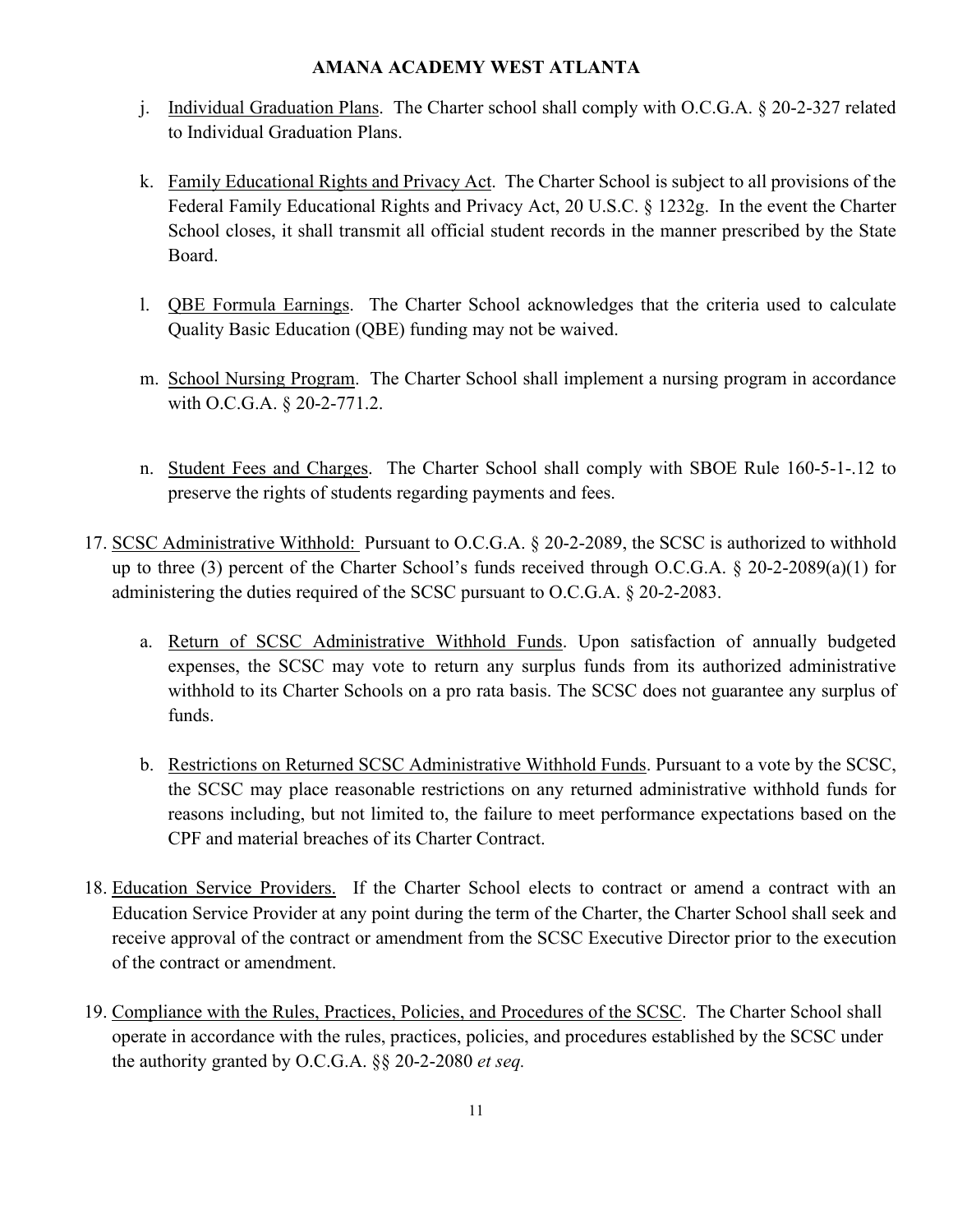- 20. Employment Matters. Individuals employed at the Charter School shall not be considered employees of the State Board, Department, or the SCSC.
	- a. Criminal Record Checks. The Charter School shall adopt criminal record check procedures. The Charter School shall comply with all provisions of O.C.G.A. § 20-2-211.1 relating to fingerprint and criminal record checks for all prospective staff members or any individual that will have substantial contact with students prior to beginning work at the Charter School or having contact with students.
	- b. Clearance Certificates. The Charter School shall comply with O.C.G.A. § 20-2-211.1 which requires all teachers, school administrators, and other education personnel employed by a local unit of administration to hold a valid clearance certificate issued by the Georgia Professional Standards Commission (PSC).
	- c. Teachers' Retirement System. All qualified teachers at the Charter School shall be members of the Teachers Retirement System of Georgia ("TRS") and subject to its requirements. The Charter School is responsible for making arrangements with TRS and making monthly contributions for its teachers in accordance with state requirements. For the purposes of this subsection, the term "teacher" shall have the definition provided in O.C.G.A. § 47-3-1.
	- d. Employment Preference. The Charter School shall comply with O.C.G.A. § 20-2-2084(d)(1) regarding employment preference. The Charter School shall maintain and provide the SCSC, upon request, documentation to support the Charter School's compliance with O.C.G.A. § 20-2- 2084(d)(1), including but not limited to: all advertisements for open positions, resumes received by the Charter School and records of interviews conducted by the Charter School. The Charter School shall not use third-party contractors to circumvent the requirements of this subsection.
	- e. Performance Evaluation System. The Charter School shall utilize the performance evaluation system adopted by the State Board pursuant to O.C.G.A. § 20-2-210 for all personnel for which it is required by rule or law, including personnel employed by an educational management organization or other educational service provider. At least two individuals employed by the Charter School shall be credentialed to administer the teacher evaluation system. At least two (2) individuals employed by the Charter School or on the Charter School Governing Board shall be credentialed to administer the leader evaluation system. The Charter School may not delegate the evaluation of its School Leader to any individual or entity who is not a member of the Charter School Governing Board.
	- f. School Personnel. Teachers and other instructional staff and faculty must be employees of the Governing Board and may not be employed by an Educational Service Provider or other entity affiliated with an Educational Service Provider. The School Leader may be employed by an Educational Service Provider only if the Governing Board retains the authority to select and dismiss that individual from service at the Charter School. Non-instructional staff, such as the Chief Financial Officer, business manager, bookkeeper, maintenance personnel, may be employed by entities other than the Governing Board; however, the Governing Board shall remain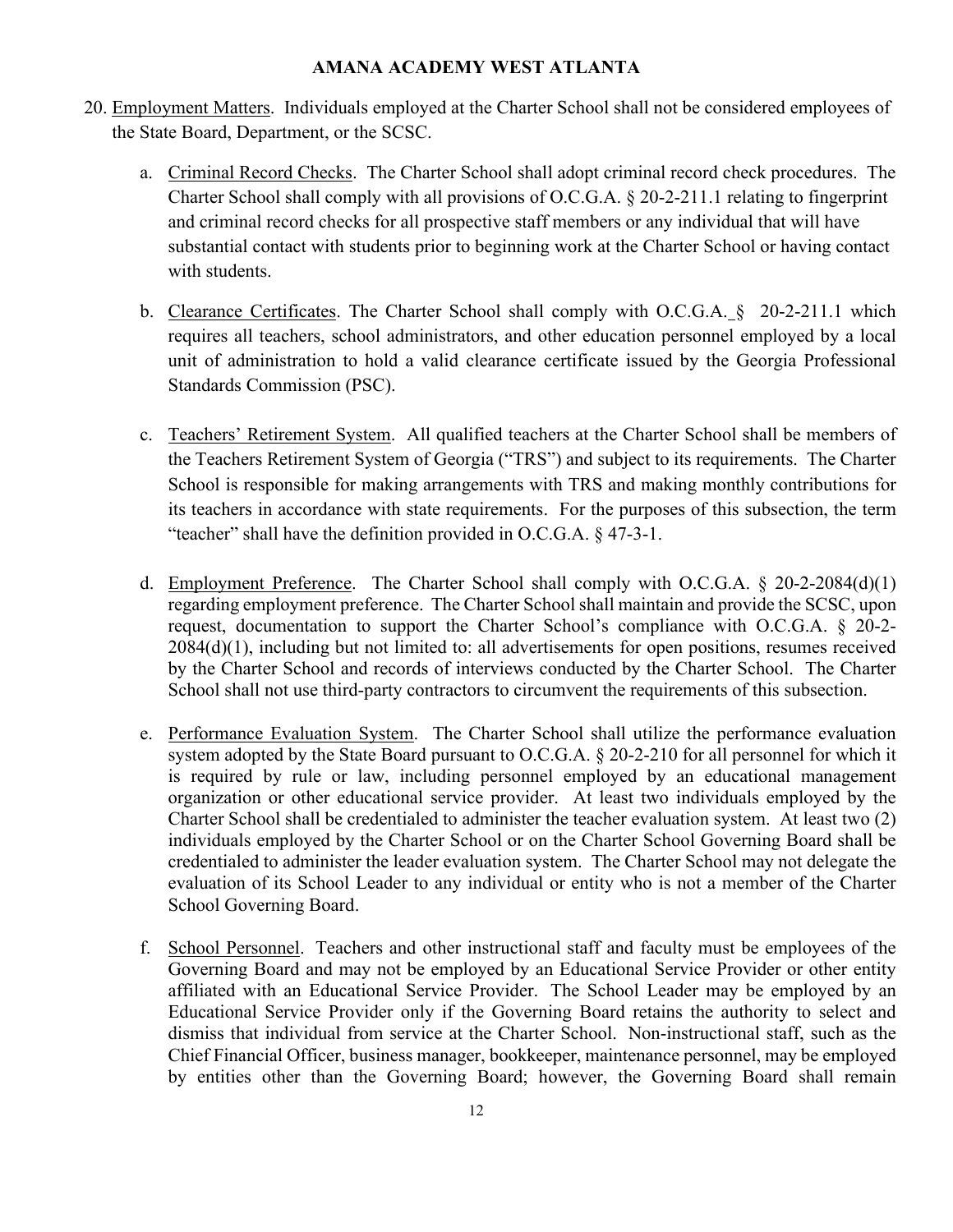responsible and accountable for all operations, compliance, and performance of any and all selected contractors. The Governing Board shall ensure that the School Leader establishes a regular and ongoing physical presence in the school that allows the individual to oversee daily operations.

- 21. Record Inspection. Subject to state and federal laws, the SBOE, the GaDOE and their agents, the SCSC and their agents and the State Auditor's office shall have the right to examine and copy all records, reports, documents, and files relating to any activity, program, or student of the Charter School. Any records maintained by a vendor for the services it performs on behalf of the Charter School that relate to schoollevel operations (such as personnel and financial records) shall be available for immediate access by the school as well as the State Board, Department, SCSC, and State Auditor in accordance with this section.
- 22. Record Retention. In the event of closure, the Charter School shall ensure the maintenance and retention of appropriate records and shall provide for such maintenance and retention at the school's expense. The Charter School shall adopt a records retention policy that aligns with the requirements of SBOE Rule 160- 5-1-.14 "Transfer of Student Records" and accompanying Guidance. Neither the GaDOE nor the SCSC shall be required to assume possession of school-level records. Failure to comply with or appropriately delegate this duty may be considered a breach of contract. Upon exhaustion of applicable retention schedules and upon request from the Charter School or its authorized representative, the SCSC may facilitate coordination for the transfer of remaining permanent records to the Georgia Archives.

## 23. Facilities.

- a. Approval of Site and/or Facility. The Charter School shall obtain proper approval in accordance with SCSC Rule 691-2-.06 for all sites and/or facilities prior to committing to any certificate of lease or ownership, prior to commencing any construction and prior to student occupation. If the Charter School contracts with an architect, construction manager, or other construction professional to manage the site or facility selection and development process, the SCSC will continue to hold the Charter School accountable for adhering to the requirements for site and facility approval. The Charter School shall not add or change facilities without approval from both the SCSC Executive Director and GaDOE's Facilities Services Division. The Charter School shall contact the GaDOE's Facilities Services Division regarding the following:
	- i. Site Approval. The Charter School shall contact the Facilities Services Division to obtain site approval as soon as practicable. Failure to provide at least a six (6) months' notice to the Facilities Services Division prior to the proposed site's occupation may delay the Charter School's opening date. Once site approval has been granted, the Charter School will be issued a site code. The Charter School shall not commit to any certificate of lease or ownership, commence any construction, nor allow student occupation prior to site approval.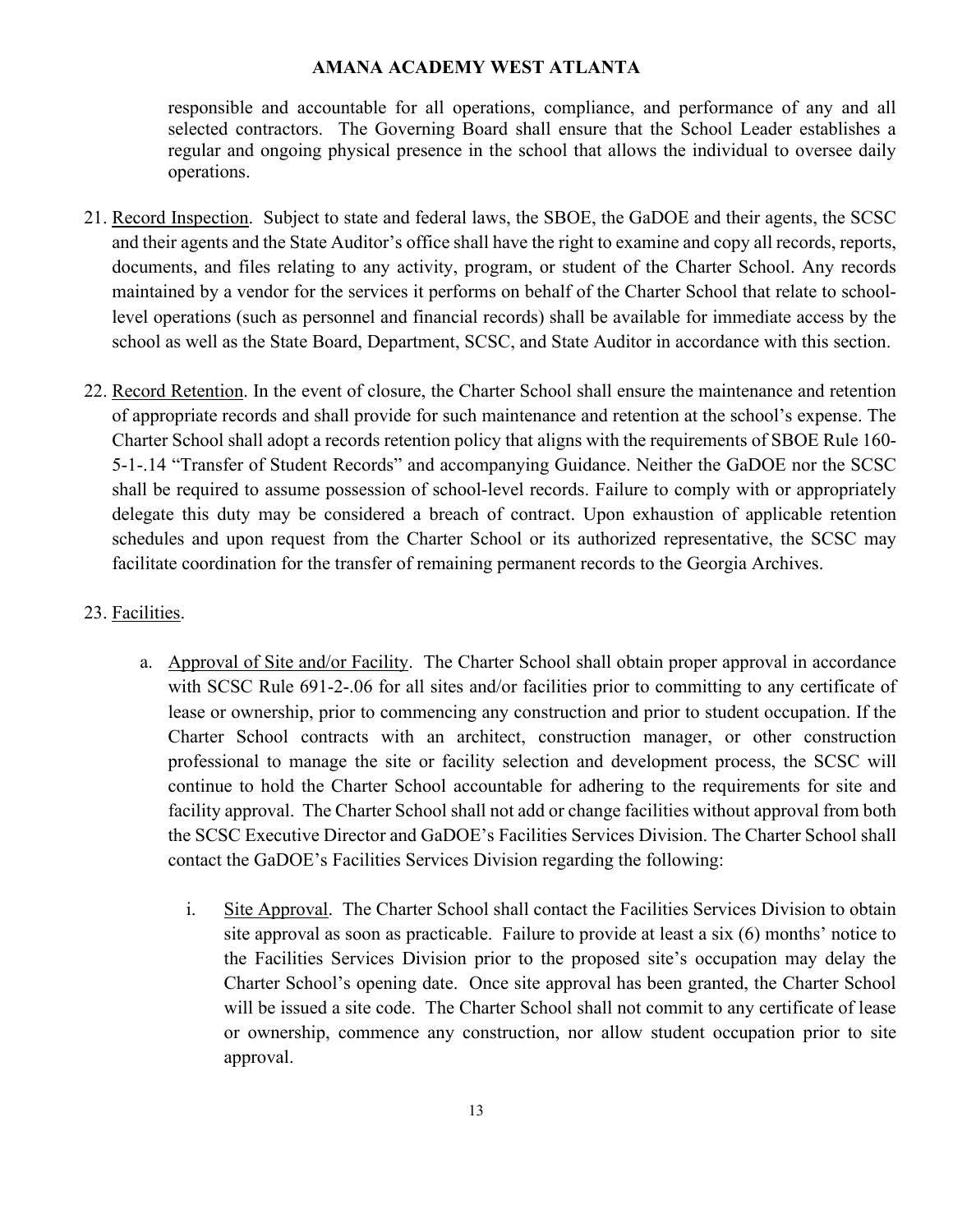- ii. Architectural Review. The Charter School shall submit and have approved by the Facilities Services Division all architectural plans for any facility that will house the Charter School during the charter term. The Charter School shall not commit to any certificate of lease or ownership, commence any construction, nor allow student occupation prior to architectural review.
- iii. School Code Approval. After securing both site approval and architectural review approval a school code shall be obtained. The Charter School shall contact the GaDOE and make a request for a school code. The Charter School shall properly obtain a school code prior to occupancy of the site and/or facility.
- b. Prior to opening the Charter School and prior to students occupying any proposed facility, including new facilities to be occupied during the charter term, the Charter School shall obtain and submit the following documents to the SCSC:
	- i. Documentation of Ownership or Lease Agreement. The Charter School shall obtain documentation of ownership or the lease agreement for the facility that will house the Charter School.
	- ii. Certificate of Occupancy. The Charter School shall obtain a Certificate of Occupancy for the facility in which the Charter School shall be located.
	- iii. Emergency Safety Plan. The Charter School shall prepare a safety plan in accordance with O.C.G.A. § 20-2-1185, which plan shall be submitted to the local emergency management agency that oversees the area in which the school is located.
- 24. Transportation. To the extent the Charter School offers a transportation program for its students, the Charter School shall ensure that the program complies with all applicable laws governing transportation of students.
- 25. Food Services. To the extent the Charter School offers a food service program, the Charter School shall ensure that the program complies with all applicable laws governing food service for students.
- 26. Projected Enrollment. For the purpose of funding students enrolled in the Charter School in the first year of the Charter School's operation and each year the Charter School offers a new grade level, the Charter School may be required to provide the SCSC a projected student enrollment count that includes prospective student names, Georgia Testing Identifier (GTID), if available, and any other information as requested by the SCSC. The Charter School shall provide this information by the deadline established by the SCSC and in the form and manner as requested by the SCSC. The information provided by the Charter School pursuant to this section may be verified by the SCSC through an onsite visit or by other means.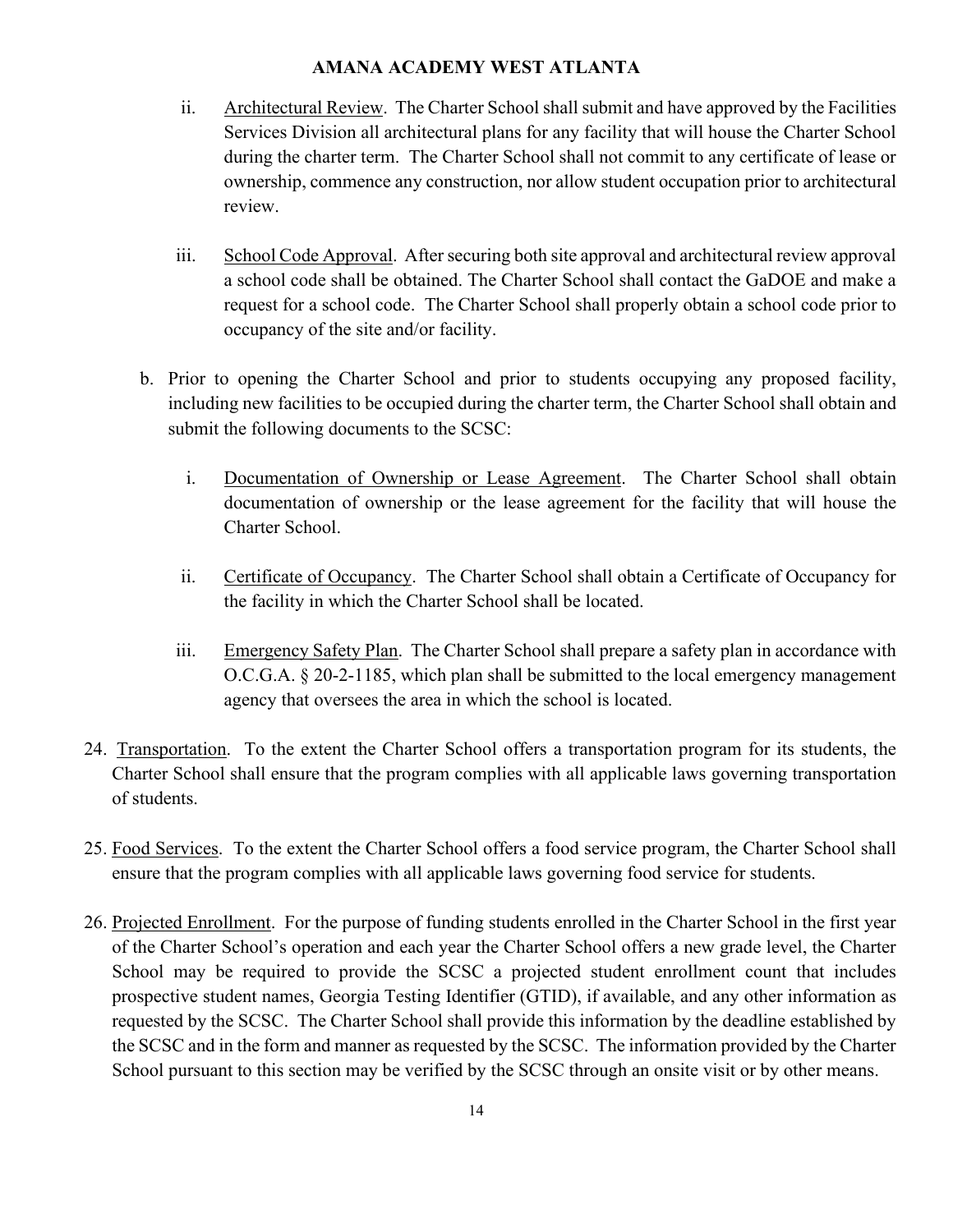27. Data Collections. The Charter School assumes sole responsibility for accurate and timely collection and transmission of required data submissions to the SCSC and other government agencies, including but not limited to: the GaDOE, the Georgia Professional Standards Commission, and the United States Department of Education. The Charter School shall utilize a Student Information System that is compatible with the system utilized by the GaDOE. Upon signature of the charter contract, the Charter School affirms its understanding that inaccurate or untimely data may have an adverse impact to the academic, financial and operational standing of the school and further affirms its understanding that the SCSC does not guarantee any opportunity or ability to correct any data reporting errors made by the Charter School.

## 28. Required Trainings.

- a. Data Collections Conference. The Charter School shall send at least one representative to the annual Data Collections Conference held by the GaDOE each year of the Charter School's charter term.
- b. Federal Programs Conference. In each year the Charter School accepts federal funds from the United States Department of Education, the Charter School shall send at least one representative to the annual Federal Programs Conference held by the GaDOE.
- c. Governance Training. Each member of the Governing Board shall fulfill all training requirements required by rule and law, including the annual governance training obligation required by O.C.G.A. § 20-2-2084(f) and SCSC Rule 691-2-.03(4). In the Charter School's year prior to opening for students, in any year in which the school voluntarily defers its opening, or in any year its opening is suspended by the SCSC, the Governing Board must receive governance training by the SCSC rather than an alternate provider approved by the SCSC.

#### 29. Termination of Charter.

- a. Termination Procedures. The parties acknowledge and agree that this Charter may be terminated following the procedures set forth in O.C.G.A. § 20-2-2068, any applicable rule of the State Board, or SCSC Rule 691-2-.04.
- b. Grounds for Termination. The Charter School acknowledges that this Charter may be terminated for any reason set forth in law or any applicable rule of the State Board or SCSC, which includes, but are not limited to:
	- i. The Charter School's failure to comply with any material provision set forth in this Charter, provided that they shall be notified by certified mail and be given thirty (30) days from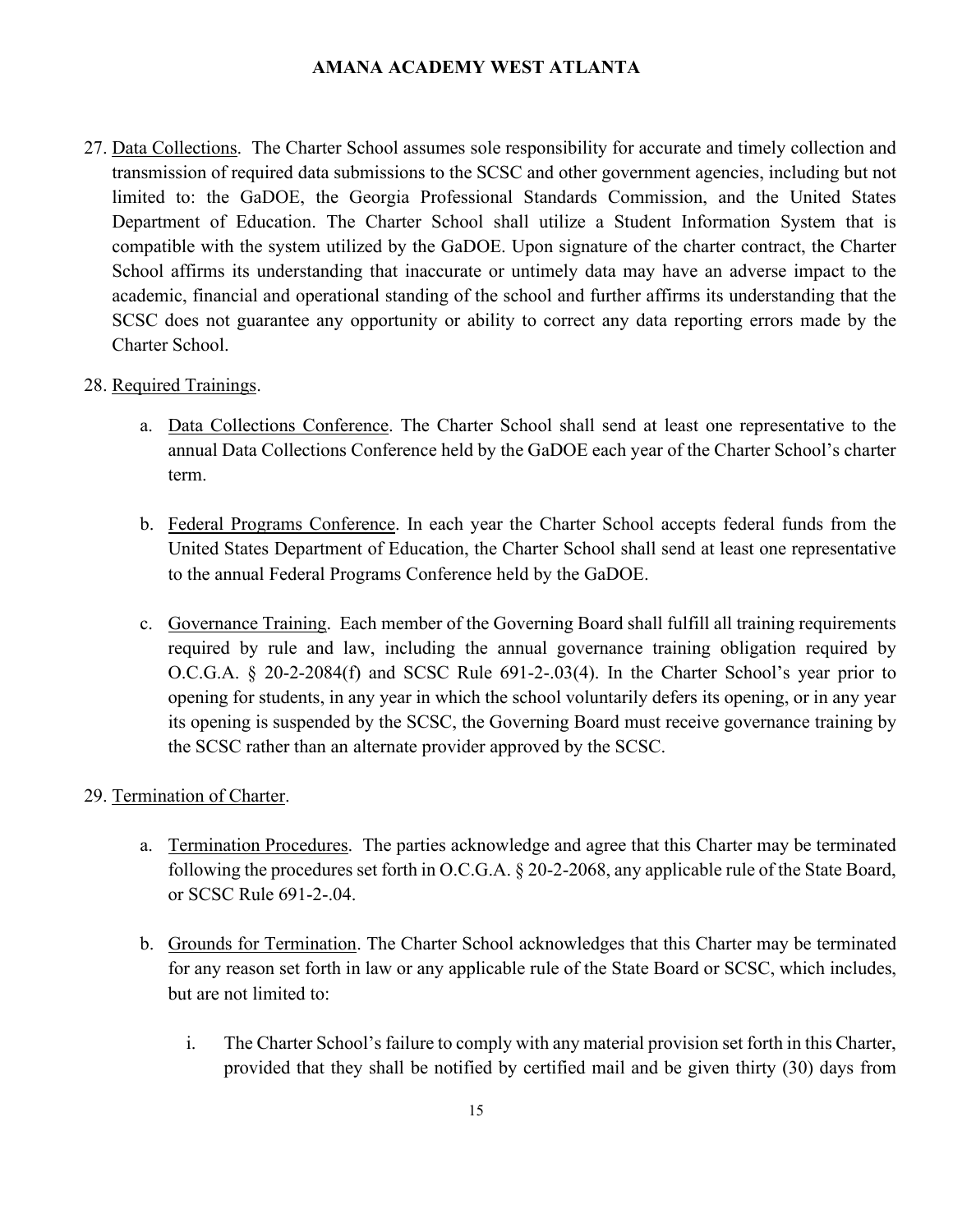receipt of notice to cure the breach. The nature and outcome of the breach shall be memorialized and maintained by the SCSC in accordance with applicable record retention schedules;

- ii. The Charter School's failure to comply with any recommendation or direction of the State Board with respect to O.C.G.A. § 20-14-41;
- iii. The Charter School's failure to adhere to any material term of this Charter, including but not limited to the performance goals set forth in Section 9 above;
- iv. The Charter School's failure to meet generally accepted standards of fiscal management;
- v. The Charter School's violation of applicable federal, state, or local laws, or court orders;
- vi. The existence of competent substantial evidence that the continued operation of the Charter School would be contrary to the best interests of the students or the community;
- vii. The Charter School's failure to comply with any provision of the Charter Schools Act; or
- viii. The existence of conditions that place the health, safety, or welfare of students or staff of the Charter School in danger.
- 30. School Closure. In the event the school ceases operations, either through non-renewal, early termination, voluntary closure, or other means, the school must, at minimum, take the following actions:
	- a. Student Transition Plan. The Charter School shall create a transition plan to facilitate its students' transition to other educational institutions. The transition plan shall outline a variety of educational options students may be eligible to attend including traditional public schools, locally-approved charter schools, state charter schools, and private educational options. The transition plan shall include protocols to ensure the appropriate transfer of student records. The Charter School shall provide the transition plan to the SCSC and parents of enrolled students within fourteen (14) calendar days of its governing board's decision to cease operations or the SCSC's notice to terminate or non-renew the Charter School's charter contract;
	- b. School Website. The Charter School shall maintain the website of the Charter School for a minimum of six (6) months from the date education operations cease. For the purposes of this section only, education operations mean any period during which instruction is provided by the Charter School to enrolled students. At minimum, the website shall include contact information and instructions regarding requests for student and employee records;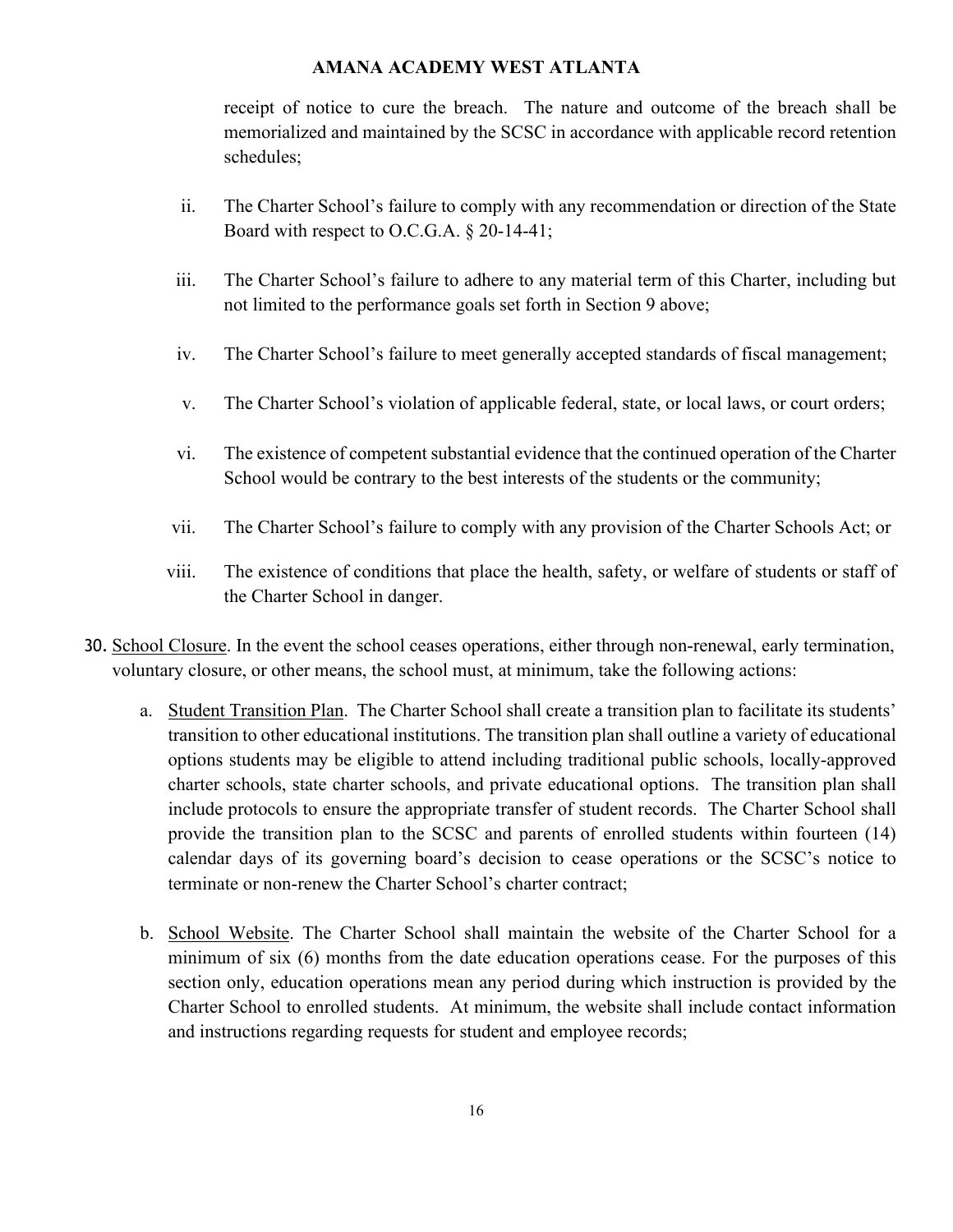- c. Notification. The Charter School shall make reasonable efforts to inform stakeholders of the school's closure, including the staff and parents, general public, appropriate local districts, and creditors;
- d. Closure Monitor. The SCSC Executive Director will appoint an individual to monitor the closure activities of Charter School ("Closure Monitor") within fourteen (14) calendar days of the governing board's decision to cease operations or the SCSC's decision to terminate or nonrenew the school's charter contract. The SCSC shall be responsible for all costs and expenses of the Closure Monitor;
- e. Duties of Closure Monitor. The Charter School shall remain responsible for fulfilling all legal and contractual duties, including those arising from this Charter. The role of the Closure Monitor shall be to review the Charter School's actions to conclude its financial affairs, settlement of accounts, disposition of assets, return of surplus to the SCSC, and provision for maintaining student, employee, and school in accordance with applicable retention schedules beyond the operation of the school. The Closure Monitor shall notify the SCSC of any action taken by the Charter School that is inconsistent with the school's legal or contractual obligations. The Charter School shall allow the Closure Monitor access to all records, reports, documents, and files pertaining to any activity or program of the Charter School;
- f. Closure Process. The Charter School shall align closure activities to the SCSC Closure Guide in a form and manner as requested by the SCSC to ensure orderly closure of the Charter School; and
- g. Surety. The Charter School shall maintain a surety bond throughout the entirety of its charter term and six months following the conclusion of the charter term to assure the faithful performance of the duties of the school and its employees, including the fulfillment of Charter School's obligations in closing the financial affairs in the event the school ceases operation. The bond shall be in an amount no less than \$100,000 to be payable to the State of Georgia through the State Charter Schools Commission. The bond shall be furnished by a company authorized to do business in Georgia. The provisions of this subsection shall not be interpreted to preclude Charter School from obtaining liability insurance coverage or surety or fidelity bonds in addition to or in excess of the requirements of this subsection.

## 31. Pre-Opening Suspension.

a. Demonstration of Adequate Preparation. The Charter School shall demonstrate its preparation for operations through the significant progress in completing the SCSC Pre-Opening Checklist in a form and manner as requested by the SCSC. If the Charter School fails to demonstrate significant progress in completing the SCSC Pre-Opening Checklist by the time in which the SCSC determines the school will be unable to meet its obligations under this Charter upon serving students, the SCSC may suspend the opening of the Charter School until a time after the Charter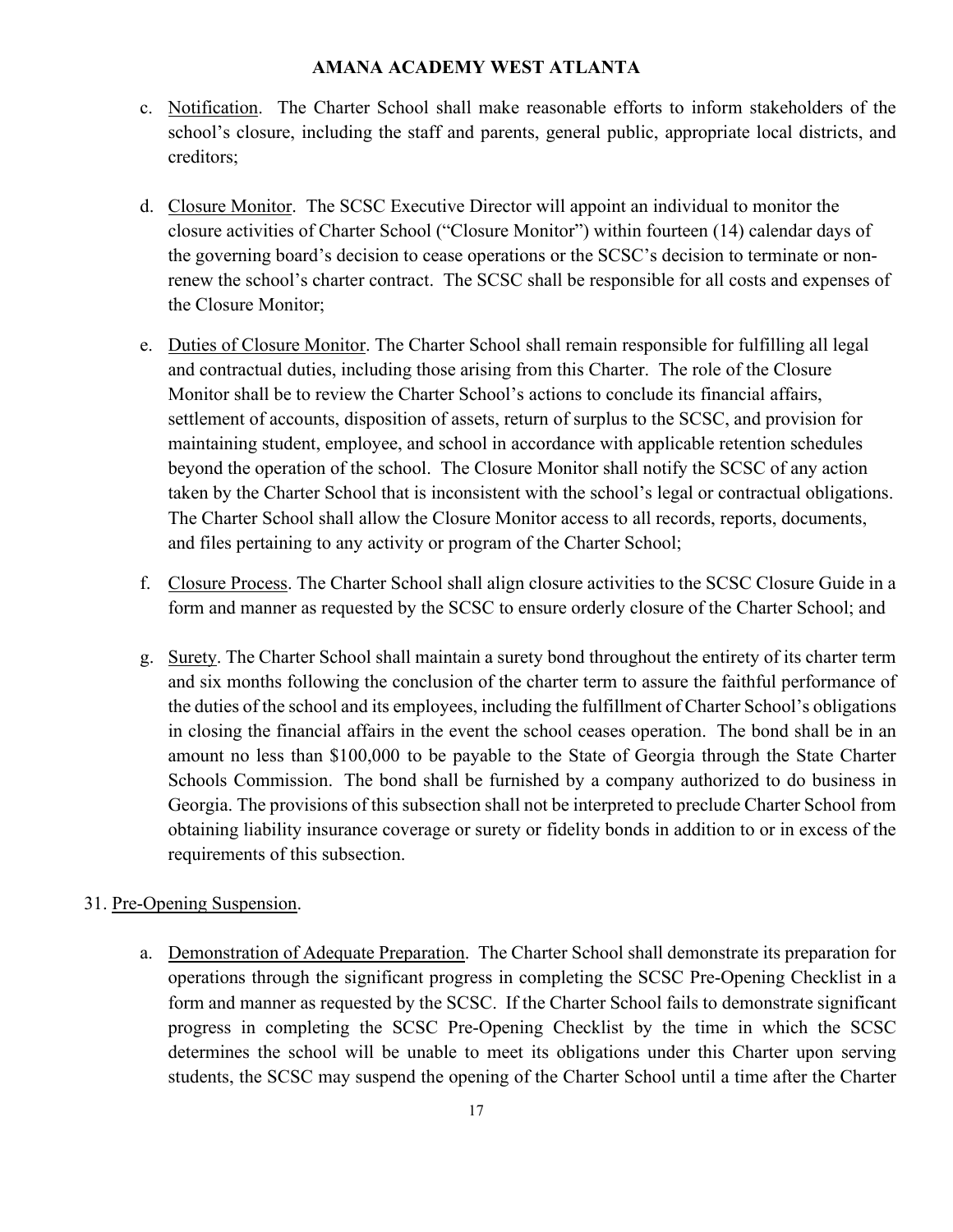School demonstrates its ability to meet its obligations under this Charter. The determination of the Charter School's significant progress in completing the SCSC Pre-Opening Checklist and the school's ability to meet its obligations under this Charter shall be in the sole discretion of the SCSC.

- b. Violation of Law or Contract. In the event the Charter School fails to comply with applicable law or any material provision set forth in this Charter, including, but not limited to, facilities requirements outlined in Section 21, or enrollment requirements outlined in Sections 3, 6, and 24, the SCSC may suspend the opening of the Charter School until a time after all requirements have been fulfilled by the Charter School as determined by the SCSC. The determination of the Charter School's violation of applicable law or any material provision set forth in this Charter shall be in the sole discretion of the SCSC.
- c. Any pre-opening suspension imposed under this Section shall not result in an extension of the charter term set forth above in Section 2.

## 32. Renewal, Non-Renewal, and Probationary Term.

- a. Renewal. The Charter may be renewed by agreement of the parties following the procedures set forth in the Charter Schools Act and accompanying SCSC Rule. The parties recognize that the renewal process will commence prior to the conclusion of the final year of the charter term and, as a result, the SCSC renewal decision will likely not include student achievement and school operational data from the final year of the charter term.
- b. Non-Renewal. Any grounds for termination stated in Section 25b above also may be grounds for non-renewal. In addition, the SCSC may elect not to renew the Charter if the petition for renewal does not comply with the Charter Schools Act and the rules, regulations, policies, and procedures promulgated in accordance with the Charter Schools Act or if the SCSC deems that the Charter School has not sufficiently increased student achievement or is no longer in the public interest notwithstanding the Charter School's performance on the SCSC Comprehensive Performance Framework.
- c. Probationary Term. In the event the SCSC determines that the Charter School has failed to comply with any provision of this Charter, the SCSC may elect to grant a renewal for a probationary term, within which term the Charter School must come into compliance satisfactory to the SCSC.
- 33. Temporary Extension. At the discretion of the SCSC, this Charter may be extended for a grace period not exceeding sixty (60) days.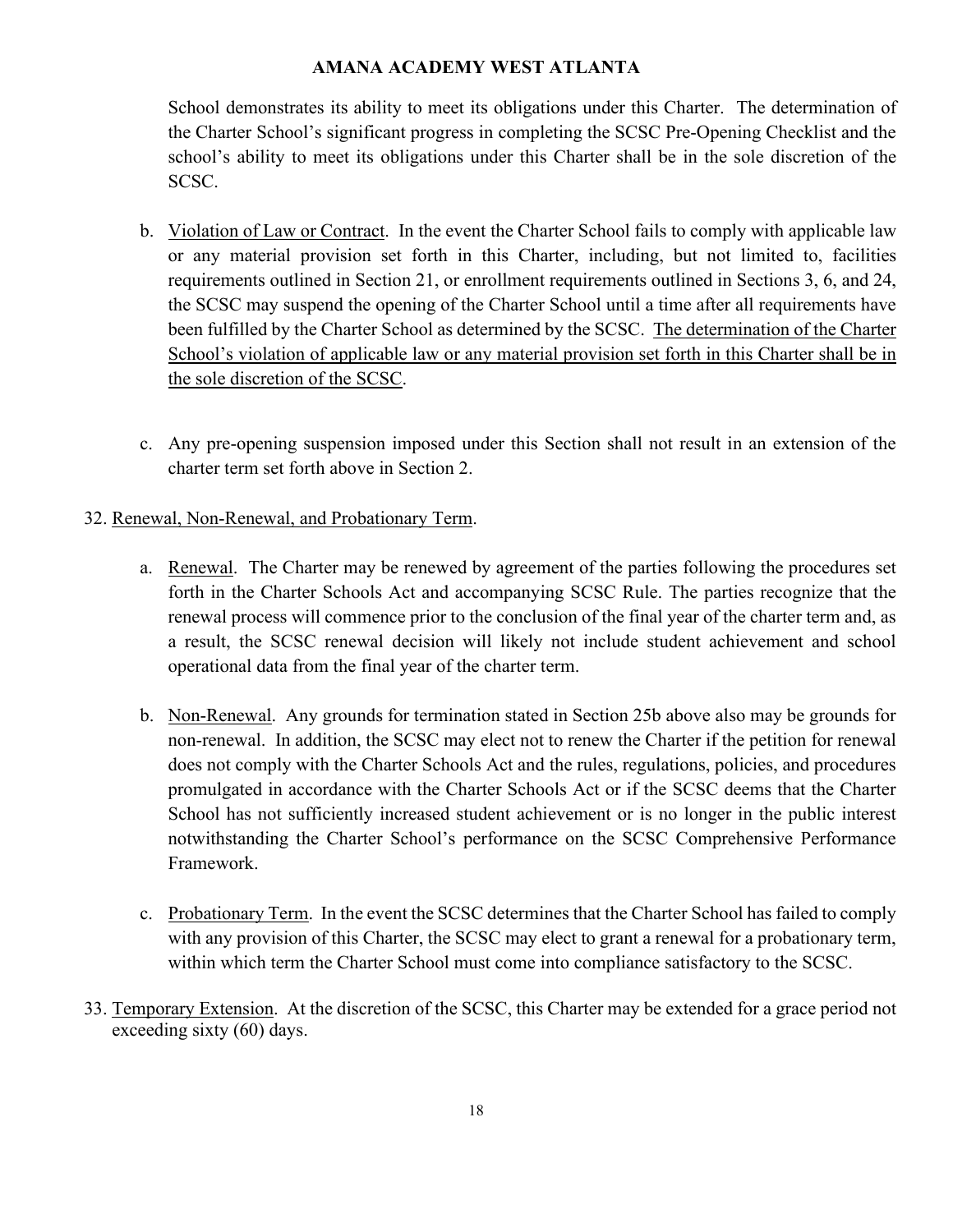- 34. Amendments to the Charter. Any material term of this Charter, to be determined by the SCSC, may be amended in writing upon the approval of the SCSC and a majority of the Governing Board of the Charter School. Any proposed amendment shall be made in accordance with SCSC Rule.
- 35. Administrative Clarifications. Any clarification to a non-material term of this Charter, as determined by the SCSC, shall be submitted in writing to the SCSC for review. Any non-material term of this Charter may be clarified upon in writing by SCSC staff.

## 36. Indemnification.

- a. The Charter School agrees to indemnify, defend and hold harmless the GaDOE, the SCSC, and the State Board, their officials, officers, employees, agents, volunteers, and assigns (all of whom hereinafter may collectively be referred to as "Indemnitees"), from any and all claims, demands, suits, actions, legal or administrative proceedings, losses, liabilities, costs, interest, and damages of every kind and description, including any attorneys' fees and/or litigation and investigative expenses, for bodily injury, personal injury, (including but not limited to the Charter School's employees), patent, copyright, or infringement on any intellectual property rights, or loss or destruction of property (including loss of use, damage or destruction of Indemnitee owned property) to the extent that any such claim or suit was caused by, arose out of, or contributed to, in whole or in part, by reason of any act, omission, professional error, fault, mistake, or negligence whether active, passive or imputed, of the Charter School, their employees, agents, representatives, or subcontractors, their employees, agents, or representatives in connection with or incidental to their performance of this Charter regardless of whether such liability, claim, damage, loss, cost or expense is caused in part by an Indemnitee.
- b. The Charter School shall be excused from their indemnification obligations above: (a) If the claims, demands, suits, actions, proceedings, losses, liabilities arise solely and exclusively out of the negligence of the Indemnitee seeking indemnification; or (b) If the Indemnitee fails to (i) provide written notice of the third party claim or suit within a reasonable time, (ii) cooperate with reasonable requests of the Charter School related to the indemnification; or (iii) assist the Charter School with the defense of such claim or suit.
- c. The Charter School's obligations to indemnify any Indemnitee shall survive the completion, expiration, or termination of this Agreement for any reason.
- 37. Non-Agency. The parties expressly acknowledge and agree that the Charter School is not acting as the agent of the State Board, Department, or SCSC except as required by law or this Charter. The Charter School acknowledges that it is without authority to, and will not, extend the faith and credit of the State Board, Department or SCSC to any third party.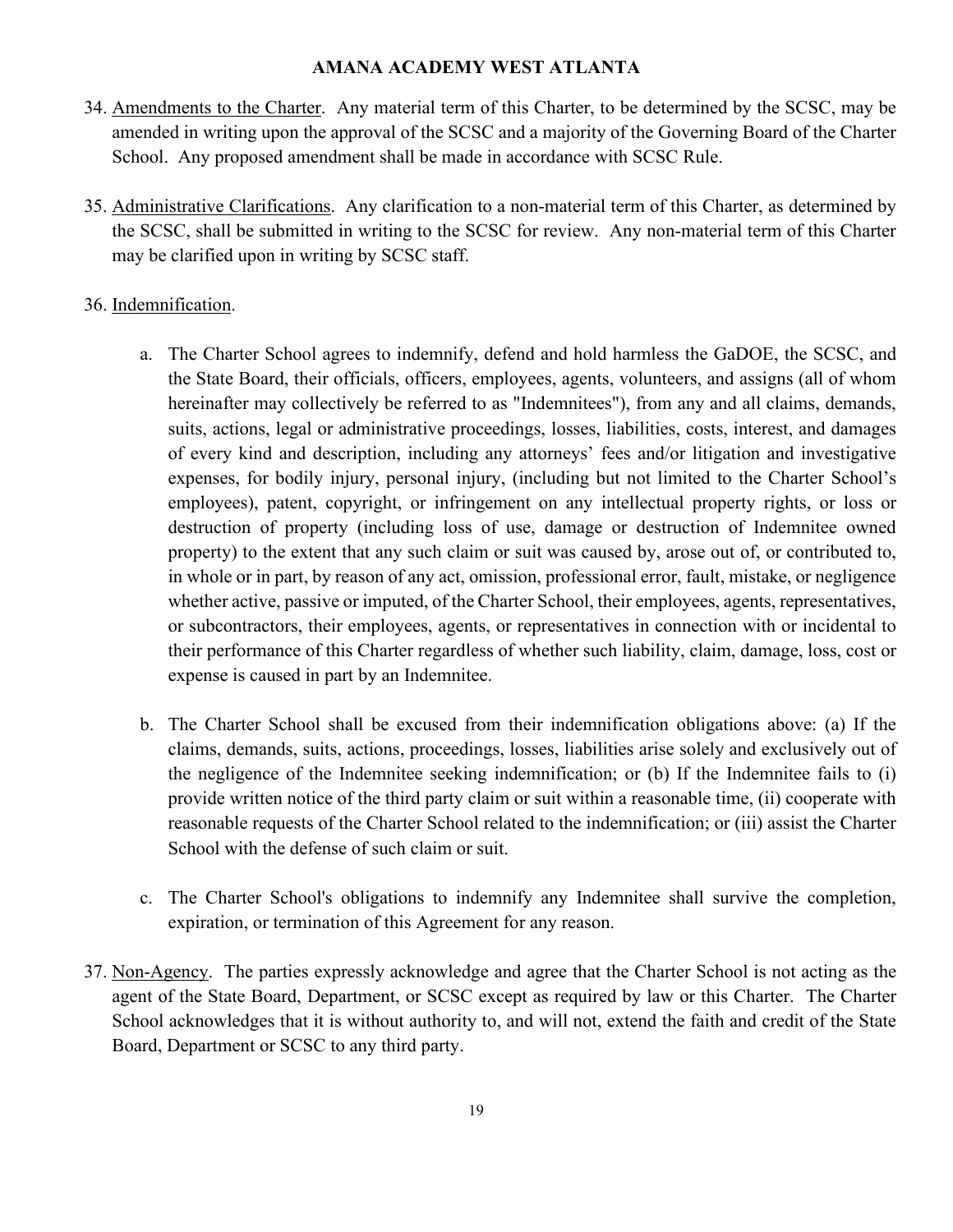- 38. Delegation. The Charter School acknowledges and agrees that the functions and powers provided for in this charter may be exercised only by the Charter School and may not be delegated to a third party without written agreement by the parties.
- 39. Assignment. This Charter shall not be assigned or transferred by the Charter School unless consented to in writing by the SCSC.
- 40. Third-Party Beneficiaries. There are no third-party beneficiaries to this Charter. The Charter School's staff, students, parents, or related organizations are not beneficiaries to this Charter.
- 41. Application of Amended Law. This Charter is subject to applicable federal and state laws, rules and regulations and shall be deemed amended to reflect applicable changes to those laws upon the effective date of any such change.
- 42. Non-Waiver. No waiver of any breach of this Charter shall be held as waiver of any other or subsequent breach.
- 43. Severability. If any provision of this Charter is determined to be unenforceable or invalid for any reason, the remainder of the Charter shall remain in full force and effect.
- 44. Contradicting or Conflicting Provisions. If any provision of the Charter is determined to contradict or conflict with any other provision of the Charter, the contradiction or conflict shall be resolved in favor of the broad flexibility guaranteed pursuant to O.C.G.A. § 20-2-2065 *et seq.*
- 45. Governing Law and Venue. This Charter shall be governed by, subject to, and construed under the laws of the State of Georgia. This Charter shall be interpreted in accordance with O.C.G.A. §§ 20-2-2060 *et seq.* and §§ 20-2-2080 *et seq.*, as amended within the term of this Charter. Any action brought by one party to this Charter against another party shall be brought in the Superior Court of Fulton County.
- 46. Entire Agreement. This Charter sets forth the entire agreement between the Petitioner, and the SCSC with respect to the subject matter of this Charter. All prior contracts, representations, statements, negotiations, understandings, and undertakings between the Petitioner and the SCSC are superseded by this Charter. The Charter shall not preclude the Charter School from entering into or maintaining any agreement with the Local Board provided no such agreement supersedes, overrides or conflicts with any provision of this Charter. The petition submitted to the SCSC serves only as the formal application for the Charter School and does not constitute a contract between the SCSC and the Petitioner. This Charter supersedes and overrides any provisions contained in the petition that conflict with this Charter.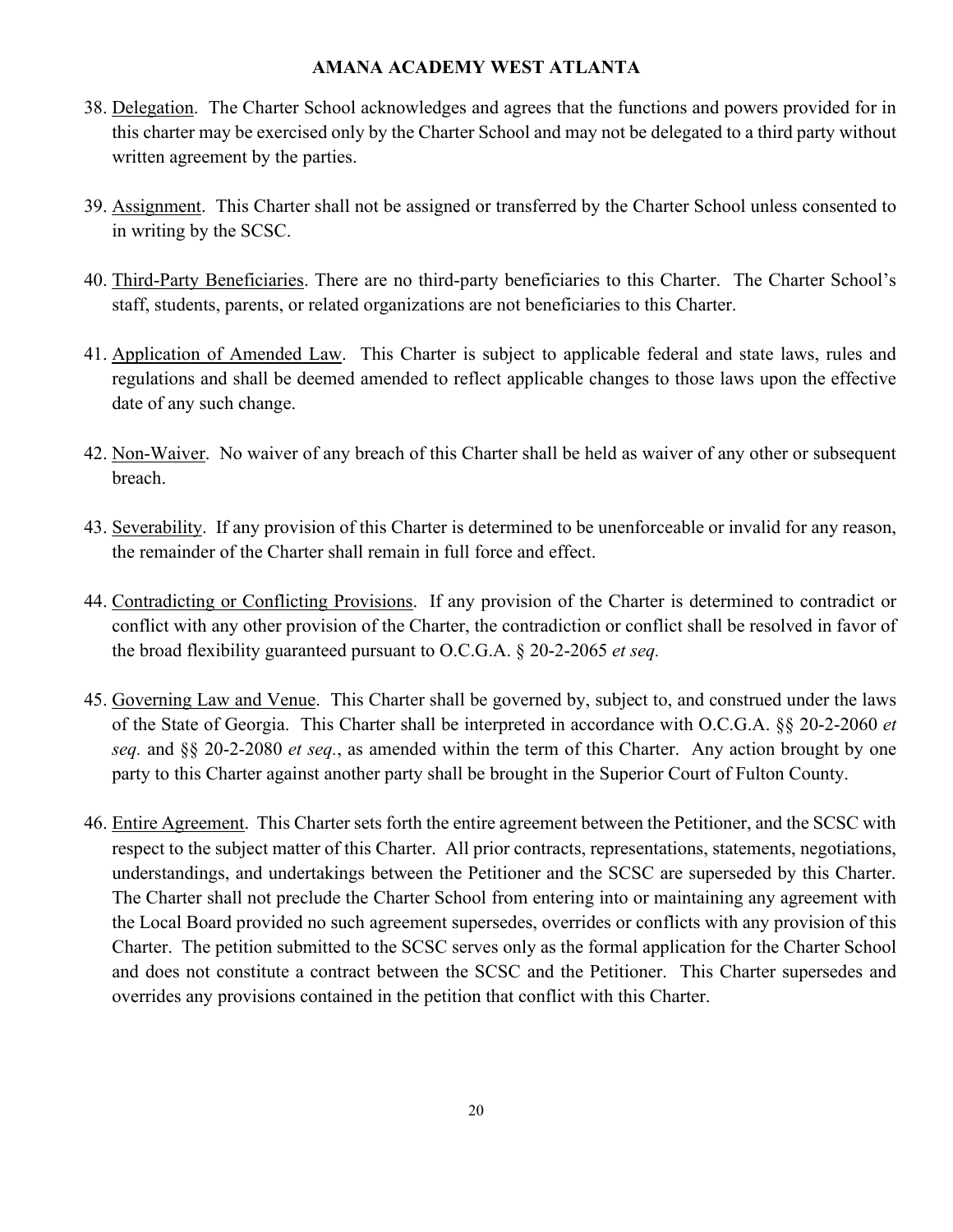$8/25/21$ 

Chairperson, STATE CHARTER SCHOOLS COMMISSION

(Date)

0 MAIN

Governing Board President, AMANA ACADEMY, INC.

 $816$  $\lambda$ O $\lambda$ )

(Date)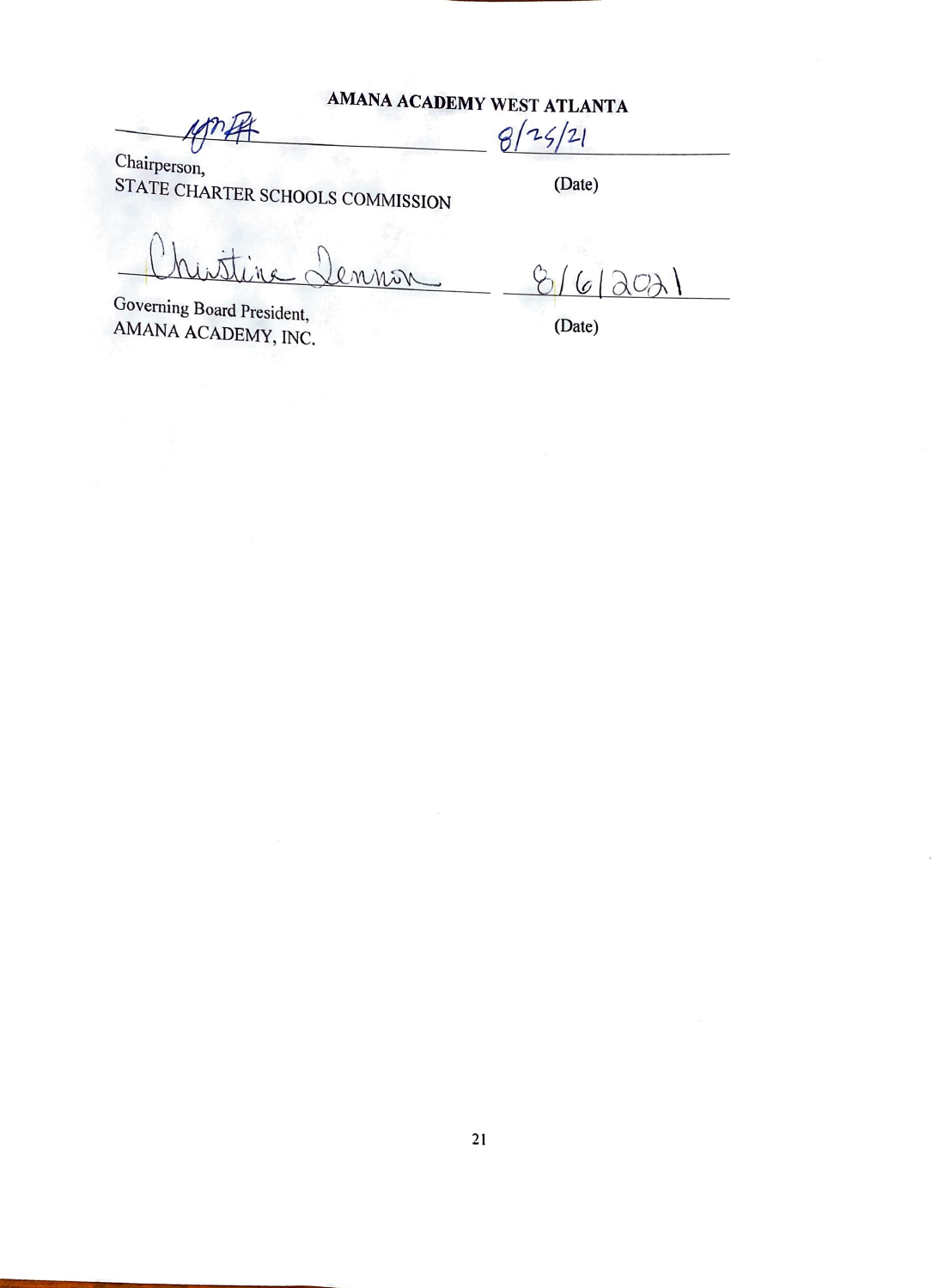

# **COMPREHENSIVE PERFORMANCE FRAMEWORK**  *for State Charter School Evaluation*

| <b>Section I: Academic Performance</b>      |    |
|---------------------------------------------|----|
|                                             |    |
|                                             |    |
|                                             |    |
|                                             |    |
|                                             |    |
|                                             |    |
|                                             | 6  |
|                                             |    |
| <b>Section II: Financial Performance</b>    |    |
|                                             |    |
|                                             | 8  |
|                                             | 8  |
| <b>Section III: Operational Performance</b> |    |
|                                             |    |
|                                             |    |
|                                             | 12 |
|                                             | 14 |
|                                             | 16 |
|                                             | 17 |
|                                             | 18 |
|                                             | 19 |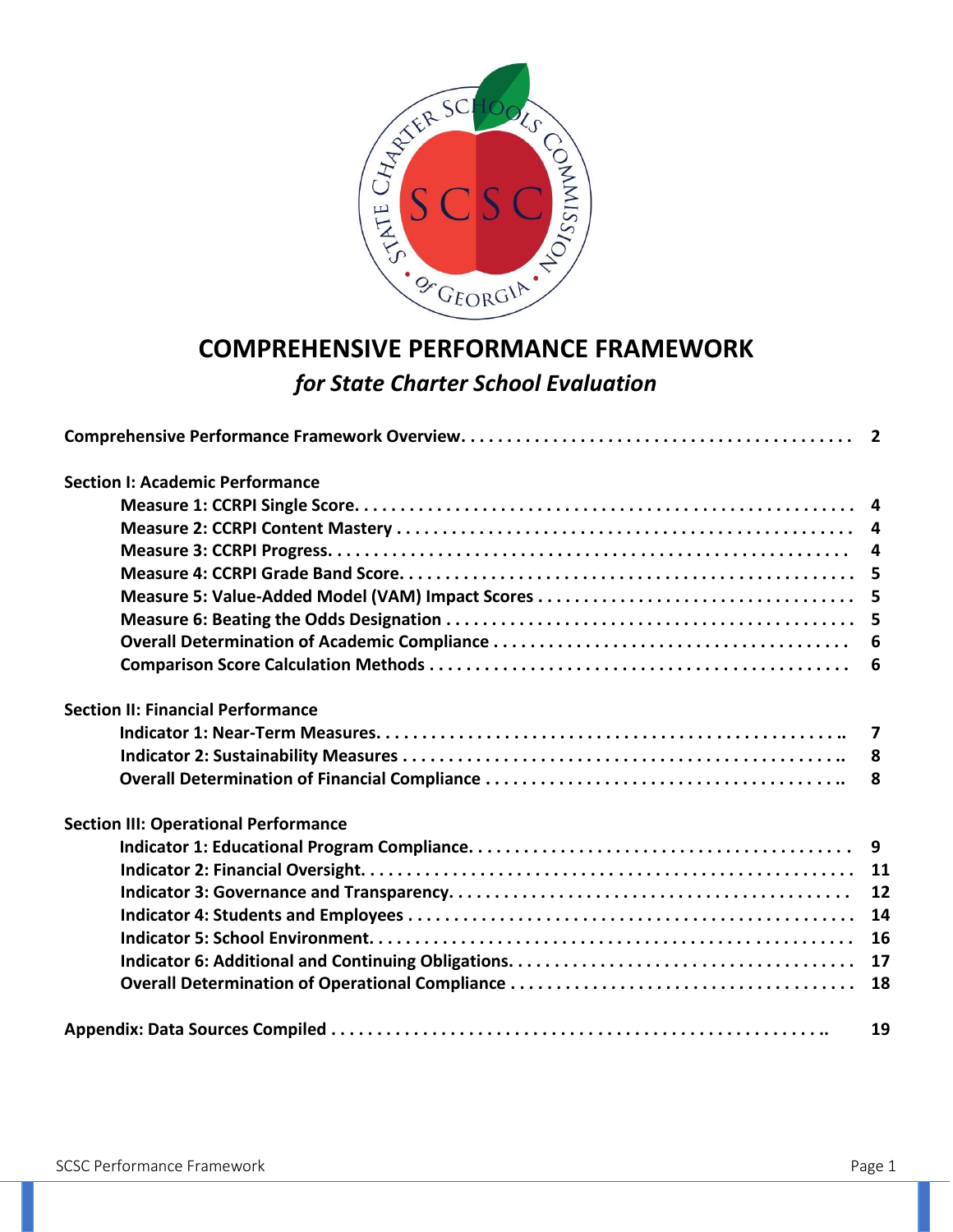# **OVERVIEW:**

## *Comprehensive Performance Framework for State Charter Schools*

## **PURPOSE**

Quality charter school authorizers establish standards for school performance that are clear, quantifiable, rigorous, and attainable. The SCSC Performance Framework includes academic, financial, and organizational performance measures that establish expectations, guide practice, assess progress, and inform decision making over the course of the charter term and at renewal or revocation.

The three areas of performance covered by the frameworks—academic achievement, financial management, and organizational compliance— correspond directly with the three components of a strong charter school application and are the three areas on which a charter school's performance should be evaluated. In each of the three areas, the framework asks a fundamental question:

- 1. Academic Performance: Is the educational program offering students a better educational opportunity than they would otherwise receive at a traditional public school?
- 2. Financial Performance: Is the school financially viable?
- 3. Organizational Performance: Is the organization effective, compliant, and well run?

## **SCSC PERFORMANCE EXPECTATIONS**

State Charter Schools are expected to meet academic, financial, and operational standards during every year of the charter term. However, schools that demonstrates a consistent track record of strong performance over multiple years may earn a standard five-year renewal. Additionally, schools that finish their first charter term strong (despite early struggles), and schools that consistently perform on par with the attendance zone they serve may earn an abbreviated three-year charter renewal. The intent of an abbreviated charter term is to assess the school's ability to sustain the requisite performance level.

SCSC renewal eligibility criteria are meant to serve as a guideline to inform renewal decisions. However, the SCSC may exercise discretion in approving renewal terms outside of these guidelines.

## **A New School (i.e. a school concluding its first/initial charter term):**

To earn for a standard five-year renewal, a school must:

- A. meet financial and operational standards at least 50% of the time (2 of 4 years), OR
- B. meet financial and operational standards in Year 4 of the charter term, AND
- meet academic standards at least 75% of the time (3 of the first 4 years of a 5-year charter contract term).

To earn an abbreviated three-year renewal, a school must:

- must meet financial and operational standards in Year 4 of the charter term, AND
- A. perform at least as well as<sup>1</sup> (no more than 3% below) the attendance on any one or combination of the CCRPI indicators in all relevant grade bands in Year 4 of the charter term, OR
- B. outperform on the VAM or be designated BTO in Year 4 of the charter term, OR
- C. perform at least as well as the attendance zone on any one or combination of the CCRPI indicators outlined within the CPF, 75% of the time.

SCSC Performance Framework **Page 2**  $1$  The phrase "as well as" in terms of state charter school renewal eligibility equates to having a score that is no more than 3% below the comparison attendance zone score.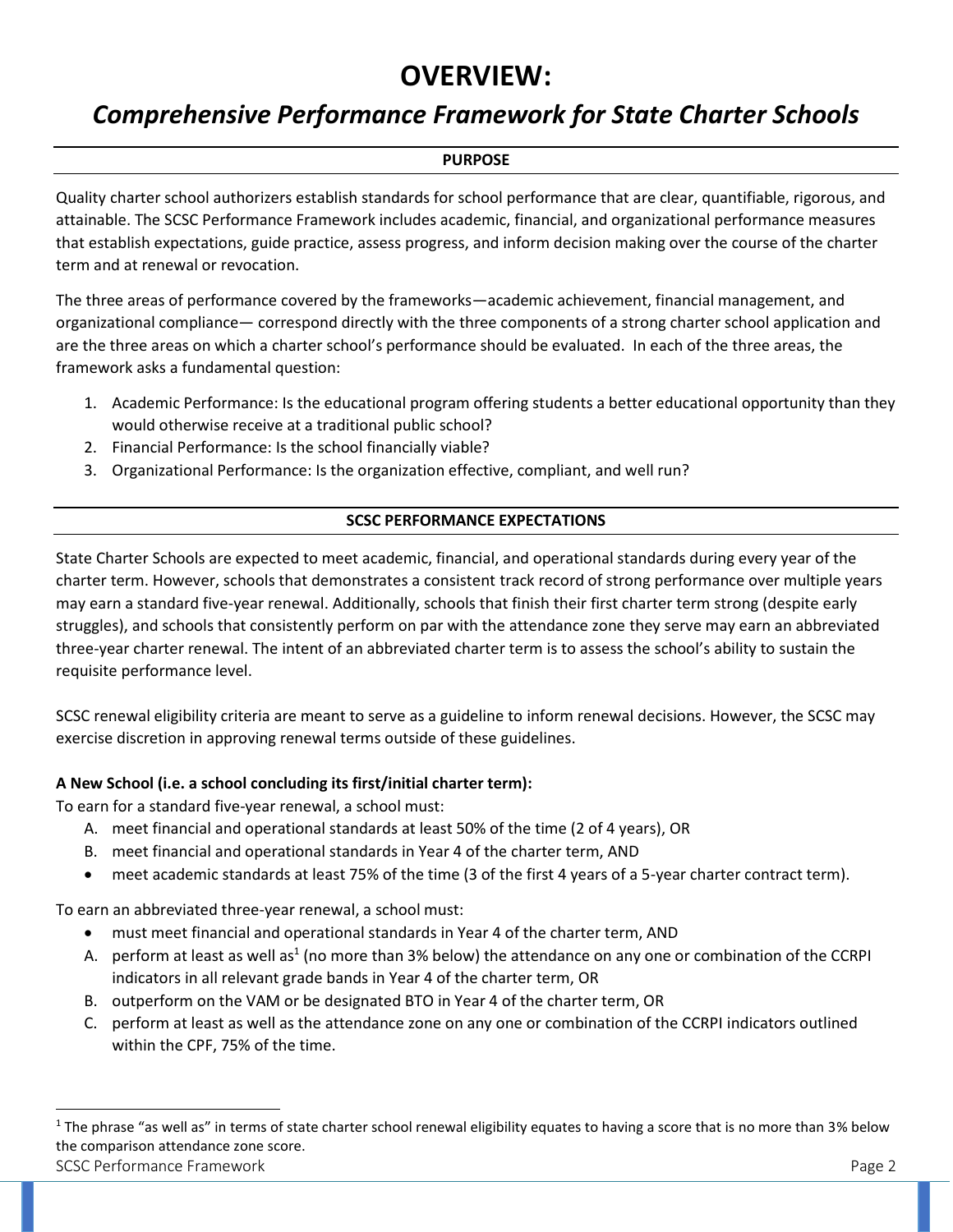#### **A Tenured School (i.e. a school concluding a second or subsequent charter term):**

To earn a standard five-year renewal, a school must:

• meet academic, financial and operational standards for a majority of the contract term (3 of the first 4 years of a 5-year charter contract term or 2 out of 3 years of a 3-year charter contract term).

To earn an abbreviated three-year renewal, a school must:

- meet financial and operations standards 75% of the time AND
- meet academic standards or perform at least as well as the attendance zone on any one or combination of the CCRPI indicators outlined within the CPF 75% of the time.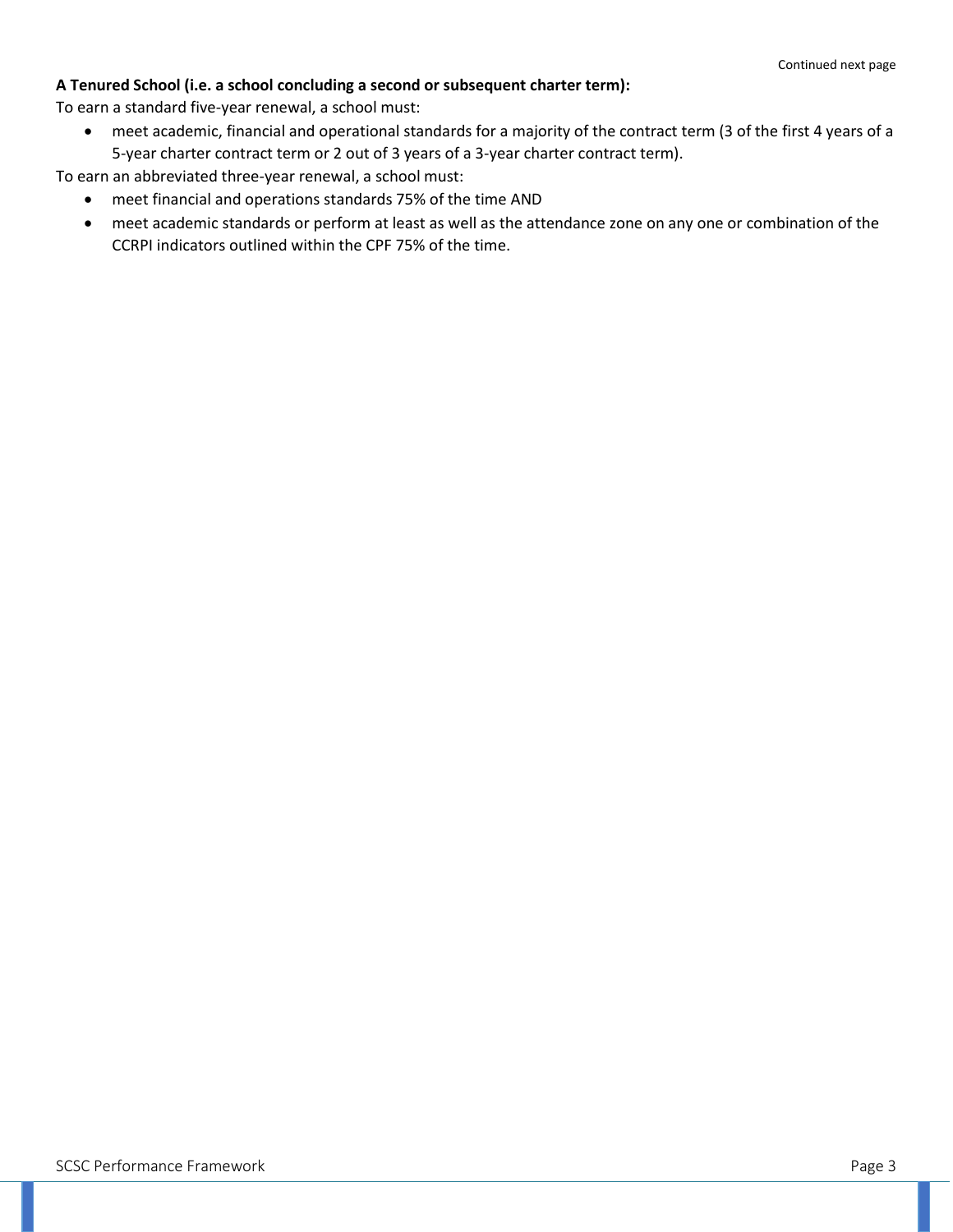#### **FUNDAMENTAL QUESTION**

Is the educational program offering students a better educational opportunity than they would otherwise receive at the traditional public school?

#### **INDICATORS**

To answer the above question, the SCSC uses performance metrics derived from:

- th[e College and Career Readiness Performance Index \(CCRPI\),](https://www.gadoe.org/CCRPI/Pages/default.aspx) the statewide accountability tool. The CCRPI includes a content mastery component that assess student proficiency and a progress component that uses student growth percentiles to assess student growth. And from,
- Two statistical predictive measures that take into consideration the school's student body make-up, the Value-Added [Model](https://scsc.georgia.gov/state-charter-school-performance/scsc-comprehensive-performance-framework/scsc-academic) (VAM) and th[e Beating the Odds \(BTO\)](https://gosa.georgia.gov/accountability-0/beating-odds-analysis) measure.

#### **MEETING GOALS**

A state charter school can <u>meet</u> annual SCSC academic accountability standards by outperforming its attendance zone<sup>2</sup> in terms of student achievement or growth as measured by the CCRPI Single Score, CCRPI Content Mastery, CCRPI Progress, CCRPI Grade Band Score, Value-Added Model impact scores, Beating the Odds designation.

**A state charter school only needs to outperform the attendance zone on one,** *not all***, of the academic metrics.** For schools that serves multiple grade bands, a combination of grade band measures (CCRPI Content Mastery, CCRPI Progress, CCRPI Grade Band, and Value-Added Model (VAM) scores) can be used to demonstrate performance. The school must outperform the attendance zone on any one or combination of grade band measures in all grade bands served.

#### **SECTION I, ACADEMIC PERFORMANCE MEASURES**

| Measure 1, CCRPI Single Score                                                                           | Designation     |
|---------------------------------------------------------------------------------------------------------|-----------------|
| Is the school annually outperforming the attendance zone (as measured CCRPI single score)?              | Earned          |
| Meets Standard:                                                                                         |                 |
| The charter school earned a higher CCRPI "single score" than the attendance zone                        |                 |
| Approaches Standard:                                                                                    |                 |
| • The charter school earned a CCRPI "single score" that is the same as <sup>2</sup> the attendance zone | <b>Standard</b> |
| Does Not Meet Standard:                                                                                 |                 |
| • The charter school earned a lower CCRPI "single score" than the attendance zone                       |                 |

| Measure 2, Student Achievement<br>Is the school annually outperforming the attendance zone (as measured by grade-band CCRPI content<br>mastery scores)? | Designation<br>Earned |
|---------------------------------------------------------------------------------------------------------------------------------------------------------|-----------------------|
| Meets Standard:                                                                                                                                         |                       |
| The charter school earned a higher "content mastery" score on the CCRPI than the attendance zone                                                        |                       |
| in all grade bands served (elementary, middle, and/or high school).                                                                                     |                       |
| Approaches Standard:                                                                                                                                    |                       |
| The charter school earned a CCRPI "content mastery" score that is the same as <sup>2</sup> or higher than the                                           |                       |
| attendance zone in at least one-but not all--of the grade bands served (elementary, middle, and/or                                                      |                       |
| high school).                                                                                                                                           |                       |
| Does Not Meet Standard:                                                                                                                                 |                       |
| The charter school earned a lower "content mastery" score on the CCRPI than the attendance zone in                                                      |                       |
| all of the grade bands served (elementary, middle, and/or high school).                                                                                 |                       |

SCSC Performance Framework Page 4  $2$  A description of the methods used to calculate attendance zone comparisons scores can be found on page 5.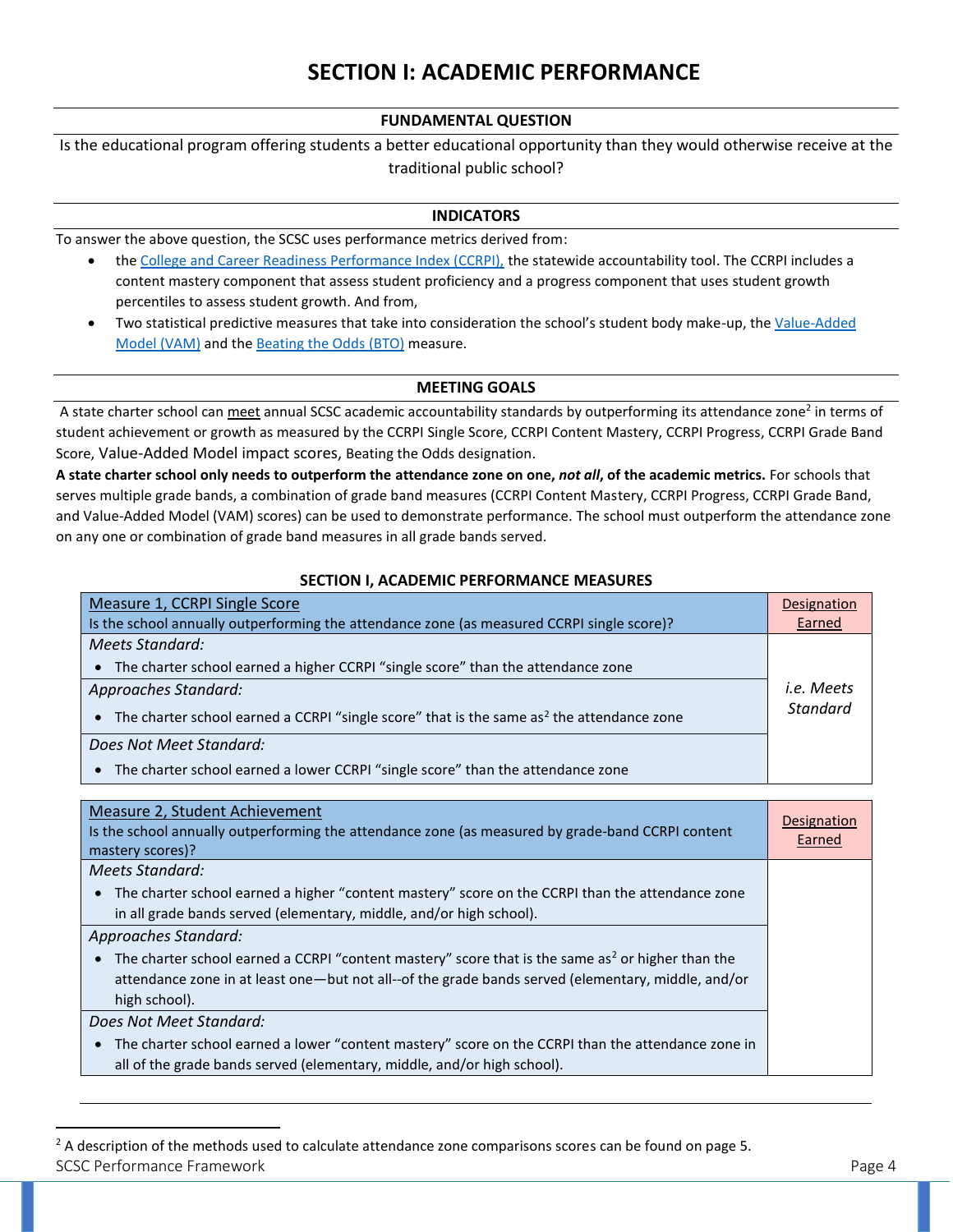| <b>Measure 3, Student Growth</b><br>Is the school annually outperforming the attendance zone (as measured by grade-band CCRPI progress<br>scores)?                                                                                                                                           | Designation<br><b>Earned</b>        |
|----------------------------------------------------------------------------------------------------------------------------------------------------------------------------------------------------------------------------------------------------------------------------------------------|-------------------------------------|
| <b>Meets Standard:</b>                                                                                                                                                                                                                                                                       |                                     |
| • The charter school earned a higher "student progress" score on the CCRPI than the attendance zone in<br>all grade bands served (elementary, middle, and/or high school) OR in all grade bands in which the<br>school did not earn a higher CCRPI "content mastery" score.                  |                                     |
| Approaches Standard:                                                                                                                                                                                                                                                                         |                                     |
| • The charter school earned a CCRPI "student progress" score that is the same as <sup>2</sup> or higher than the<br>attendance zone in at least one-but not all--of the grade bands served (elementary, middle, and/or<br>high school).                                                      |                                     |
| Does Not Meet Standard:                                                                                                                                                                                                                                                                      |                                     |
| • The charter school earned a lower "student progress" score on the CCRPI than the attendance zone in<br>all the grade bands served (elementary, middle, and/or high school).                                                                                                                |                                     |
| <b>Measure 4, Grade Band Score</b>                                                                                                                                                                                                                                                           |                                     |
| Is the school annually outperforming the attendance zone (as measured by grade-band CCRPI grade band<br>scores)?                                                                                                                                                                             | Designation<br>Earned               |
| <b>Meets Standard:</b>                                                                                                                                                                                                                                                                       |                                     |
| • The charter school earned a higher "grade band score" on the CCRPI than the attendance zone in all<br>grade bands served (elementary, middle, and/or high school) OR in all grade bands in which the school<br>did not earn a higher CCRPI "content mastery" or "progress" score.          |                                     |
| Approaches Standard:                                                                                                                                                                                                                                                                         |                                     |
| • The charter school earned a CCRPI "grade band" score that is the same as <sup>2</sup> or higher than the<br>attendance zone in at least one-but not all--of the grade bands served (elementary, middle, and/or<br>high school).                                                            |                                     |
| Does Not Meet Standard:                                                                                                                                                                                                                                                                      |                                     |
| • The charter school earned a lower "grade band" score on the CCRPI than the district(s) it serves in all<br>the grade bands served (elementary, middle, and/or high school).                                                                                                                |                                     |
| Measure 5, Value-Added Model (VAM) Impact Scores                                                                                                                                                                                                                                             |                                     |
| Is the school annually outperforming the attendance zone (as measured by value-added impact scores)?                                                                                                                                                                                         | <b>Designation</b><br><b>Earned</b> |
| Meets Standard:                                                                                                                                                                                                                                                                              |                                     |
| • The charter school earned a higher "impact score" on the VAM than the attendance zone in all grade<br>bands served (elementary, middle, and/or high school) OR in all grade bands in which the school did<br>not earn a higher CCRPI "content mastery", "progress", or "grade band" score. |                                     |
| Does Not Meet Standard:                                                                                                                                                                                                                                                                      |                                     |
| • The charter school earned a lower "impact" score on the VAM than the attendance zone in all the                                                                                                                                                                                            |                                     |
| grade bands served (elementary, middle, and/or high school).                                                                                                                                                                                                                                 |                                     |
|                                                                                                                                                                                                                                                                                              |                                     |
| Measure 6, Beating the Odds<br>Is the school "beating the odds" as determined by the Georgia Department of Education?                                                                                                                                                                        | <b>Designation</b><br>Earned        |
| <b>Meets Standard:</b>                                                                                                                                                                                                                                                                       |                                     |
| The charter school was designated as "beating the odds."                                                                                                                                                                                                                                     |                                     |
| Does Not Meet Standard:                                                                                                                                                                                                                                                                      |                                     |

• The charter school was not designated as "beating the odds."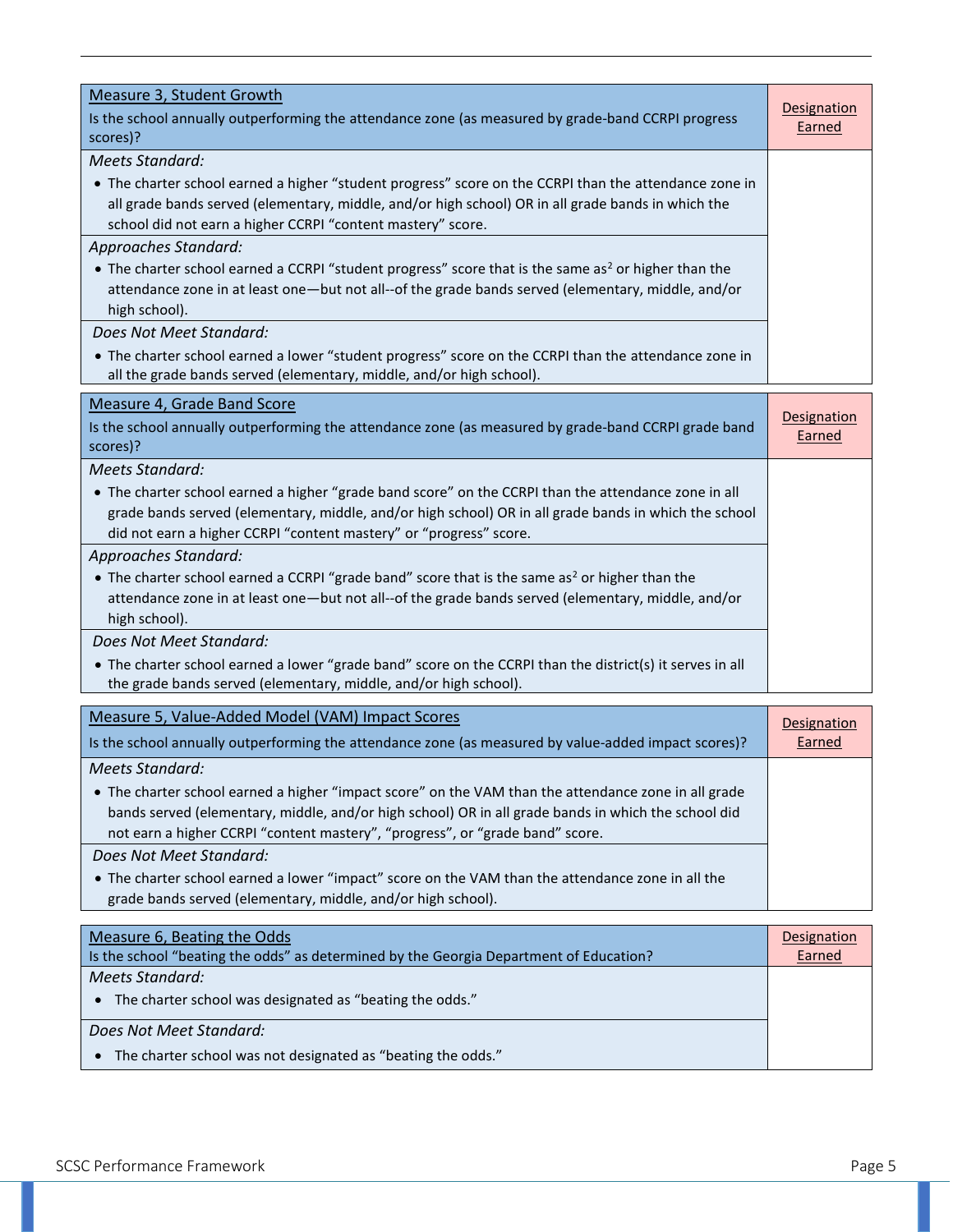#### **SECTION I: OVERALL DETERMINATION OF COMPLIANCE**

As measured by the indicators and measures set forth in this section, is the school meeting academic performance standards? The school only needs to outperform the district(s) it serves on one, *not all*, of the academic metrics in order to meet standards.

| <b>Meets Standards</b>      | Outperforms the district(s) it serves             |
|-----------------------------|---------------------------------------------------|
| <b>Approaches Standards</b> | Performs the as well as the district(s) it serves |
| Does Not Meet Standards     | Performs below the district(s) it serves          |

#### **SCORING CATEGORIES:**

#### **ATTENDANCE ZONE- COMPARISON SCORE CALCULATION METHODS**

The SCSC uses three methods to calculate comparison attendance zone scores when assessing state charter school performance on the CCRPI:

- **District Average:** The state charter school's score is compared to the score of the district(s) included in its attendance zone. If a school serves a single district, it is compared to that district's score. If it serves multiple districts it is compared to the simple average of those districts. If the school has a statewide attendance zone, then the school is compared to the state average. The SCSC uses GaDOE CCRPI repots to determine the comparison scores.
- **District Weighted:** The state charter school's score is compared to a "District Weighted" score that uses the proportion students the school enrolls from each district served. If a school serves a single district, it is compared to that district's score because 100% of students enrolled in the state charter school are zoned to attend that district. However, if a school serves multiple districts or has a statewide attendance zone, a district weighted comparison score is generated based on the proportion of students the school actually enrolls from each district. For instance, if a school enrolls 80% of its students from District A and 20% from District B, then the comparison score will be comprised of 80% of District A's CCRPI score and 20% of District B's CCRPI score. The SCSC uses the GaDOE Data Collections FTE System of Residency report to determine district enrollment proportions.
- **School Weighted:** The state charter school's score is compared to a "School Weighted" score that uses the proportion of students the school enrolls from each school attendance zone served. The student -level address element in the GaDOE Data Collections Student Record report, is used to determine which school each student enrolled in a state charter school is actually zoned to attend (the school the student would attend if they were not enrolled in the charter school). The SCSC weights those schools' CCRPI scores based on the proportion of students enrolled. This is same process that is used to generate the District Weighted comparison scores just at the more granular, school level.

NOTE: A school is considered meeting standards if it outperforms any on one or combination of the comparison calculations across academic metrics.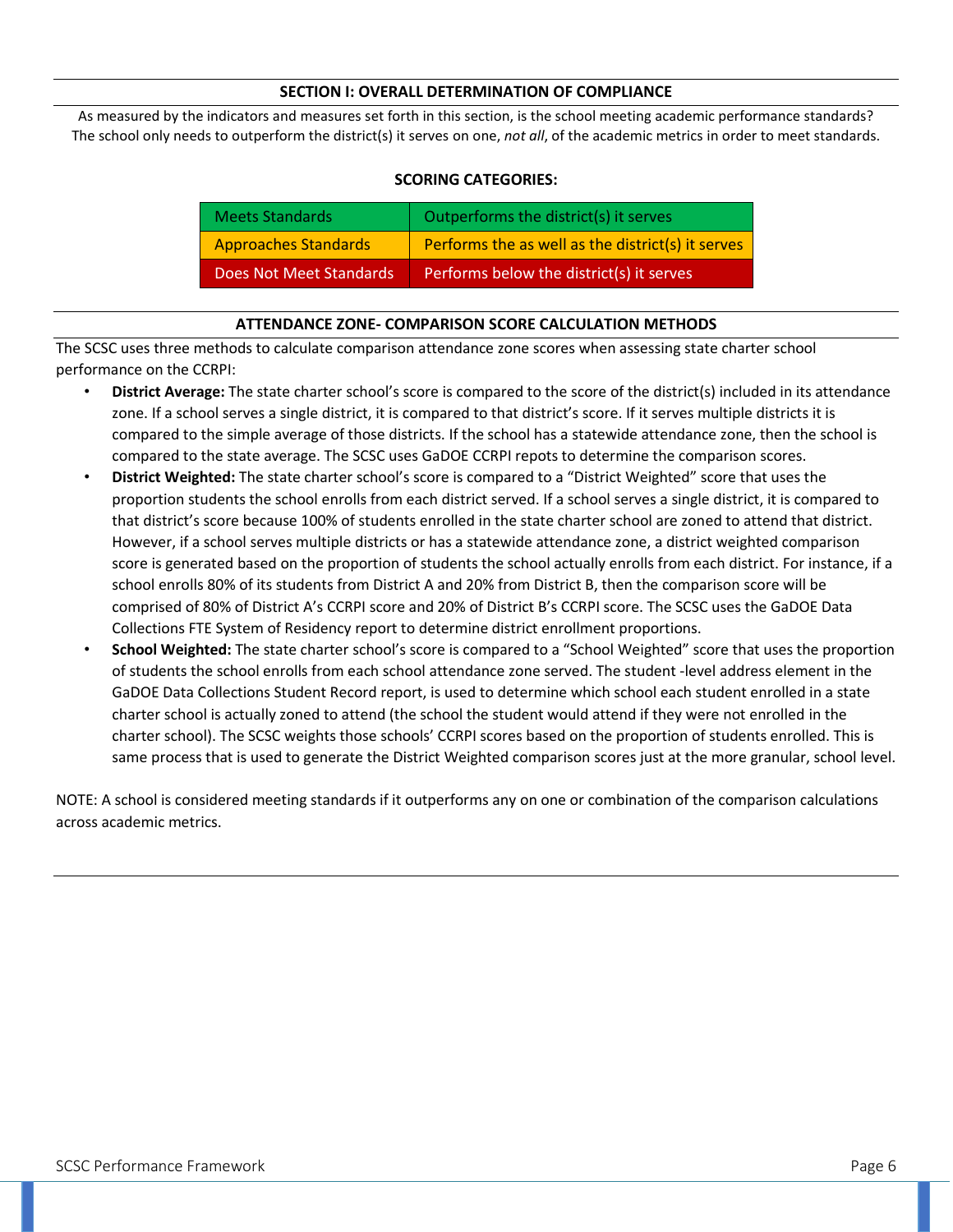## **SECTION II: FINANCIAL PERFORMANCE**

#### **Fundamental Question**

#### Is the school fiscally responsible and financially viable?

#### **Indicators**

To answer the above question, the SCSC uses a data, mostly derived from each school's independent financial audit, to assess a schools performance on near-terms measures, which are used to calculate a charter school's ability to cover its short term (less than 1 year) financial obligations and sustainability measures which are used to determine a charter school's ability to cover long term obligations as well as their ability to effectively control cost.

- 1. The near-term measures include current ratio, unrestricted days cash, enrollment variance, debt to income ratio and a default measure.
- 2. The sustainability measures include an efficiency margin and debt to asset ratio.

#### **Meeting Goals**

In any year of the charter term, a state charter school will satisfy annual financial accountability requirements by earning enough points across near-term and sustainability measures to secure of financial score of at least 80 which equates to meeting financial standards.

#### **SECTION II, INDICATOR 1: NEAR-TERM MEASURES**

| Measure 1a, Current Ratio (Working Capital Ratio): Current assets divided by current liabilities   |           |
|----------------------------------------------------------------------------------------------------|-----------|
| Does the school have the ability to cover short-term financial obligations?                        |           |
| <b>Meets Standard:</b>                                                                             |           |
| Current Ratio is greater than 1.0                                                                  | 15        |
| Approaches Standard:                                                                               | 10        |
| Current Ratio is between 0.9 and 1.0 or equal to 1.0                                               |           |
| Does Not Meet Standard:                                                                            |           |
| Current Ratio is less than or equal to 0.9                                                         | 0         |
| Measure 1b, Unrestricted Days Cash: Unrestricted Cash divided by (Total Expenses/365)              | Points    |
| Does the school maintain an appropriate balance of cash on hand?                                   | Available |
| Meets Standard:                                                                                    | 15        |
| Days Cash is greater than 45 days                                                                  |           |
| Approaches Standard:                                                                               | 10        |
| Days Cash is between 15 and 45 days                                                                |           |
| Does Not Meet Standard:                                                                            |           |
| Less than 15 Days Cash                                                                             |           |
| Measure 1c, Enrollment Variance: [Actual Enrollment during the October FTE Count (fiscal year x) - |           |
| school enrollment projection (fiscal year X)] / school enrollment projection (fiscal year X)       |           |
| Is the school able to project enrollment in a way that enables them to adequately budget?          |           |
| Meets Standard:                                                                                    |           |
| Enrollment Variance equals less than 2 percent                                                     |           |
| Approaches Standard:                                                                               |           |
| Enrollment Variance is between 2 and 8 percent                                                     |           |
| Does Not Meet Standard:                                                                            |           |
| Enrollment Variance is greater than 8 percent                                                      |           |
| Measure 1d, Annual Debt to Income (DTI): Total Annual Debt Payments (Debt Service) / Total Revenue |           |
| Does the school have enough income to cover short-term debt payments?                              |           |
| <b>Meets Standard:</b>                                                                             |           |
| Annual DTI is below 5 percent                                                                      | 15        |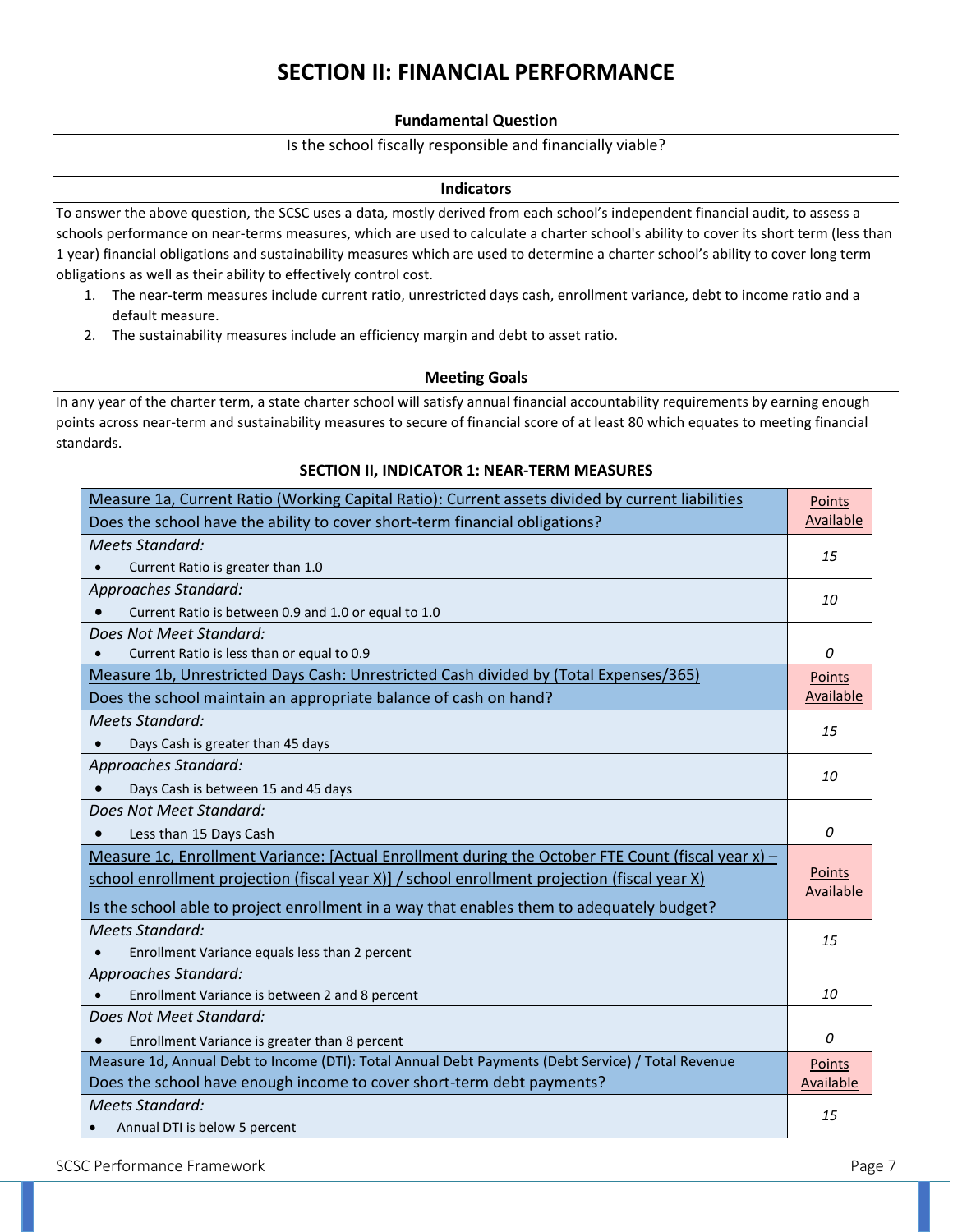| Approaches Standard:<br>Annual DTI is between 5 and 15 percent                                          | 10 |
|---------------------------------------------------------------------------------------------------------|----|
| Does Not Meet Standard:                                                                                 |    |
| Annual DTI is above 15 percent<br>$\bullet$                                                             |    |
| Measure 1e, Default                                                                                     |    |
| Is the school repaying debts in a timely manner?                                                        |    |
| Meets Standard:                                                                                         |    |
| School is not in default of loan covenant(s) and/or is not delinguent with debt service payments or the | 10 |
| school does not have any outstanding debt                                                               |    |
| Does Not Meet Standard:                                                                                 |    |
| School is in default of loan covenant(s) and/or is delinguent with debt service payments                |    |

#### **Total Points Available—Section II, Indicator 1: 70 points**

#### **Section II, Indicator 2: Sustainability Measures**

| Measure 2a, Efficiency Margin: (Change in Net Assets+Change in Pension Related Accts)<br>divided by Total Revenues<br>Does the school manage costs appropriately?                                              |    |
|----------------------------------------------------------------------------------------------------------------------------------------------------------------------------------------------------------------|----|
| Meets Standard:<br>Aggregated Three-Year Efficiency Margin is greater than 0.                                                                                                                                  |    |
| Approaches Standard:<br>Aggregated Three-Year Efficiency Margin is between -.01 and -10 percent                                                                                                                | 10 |
| Does Not Meet Standard:<br>Aggregated Three-Year Efficiency Margin is less than -10 percent                                                                                                                    | 0  |
| Measure 2b, Debt to Asset Ratio: (Total Liabilities-Deferred Pension Liability) divided by<br><b>Total Assets</b><br>Does the school maintain an appropriate balance between assets and liabilities over time? |    |
| Meets Standard:<br>Debt to Asset Ratio is less than 95 percent                                                                                                                                                 | 15 |
| Approaches Standard:<br>Debt to Asset Ratio is between 95 and 100 percent                                                                                                                                      |    |
| Does Not Meet Standard:<br>Debt to Asset Ratio is greater than 100 percent                                                                                                                                     | 0  |

## **Total Points Available—Indicator 2: 30 points**

## **SECTION II: DETERMINATION OF COMPLIANCE**

As measured by the indicators and measures, is the school meeting financial performance standards?

### **SCORING CATEGORIES:**

| 80-100 pts. | <b>Meets Financial Performance Standards</b>         |
|-------------|------------------------------------------------------|
| 70-79 pts.  | <b>Approaches Financial Performance Standards</b>    |
| 0-69 pts.   | <b>Does Not Meet Financial Performance Standards</b> |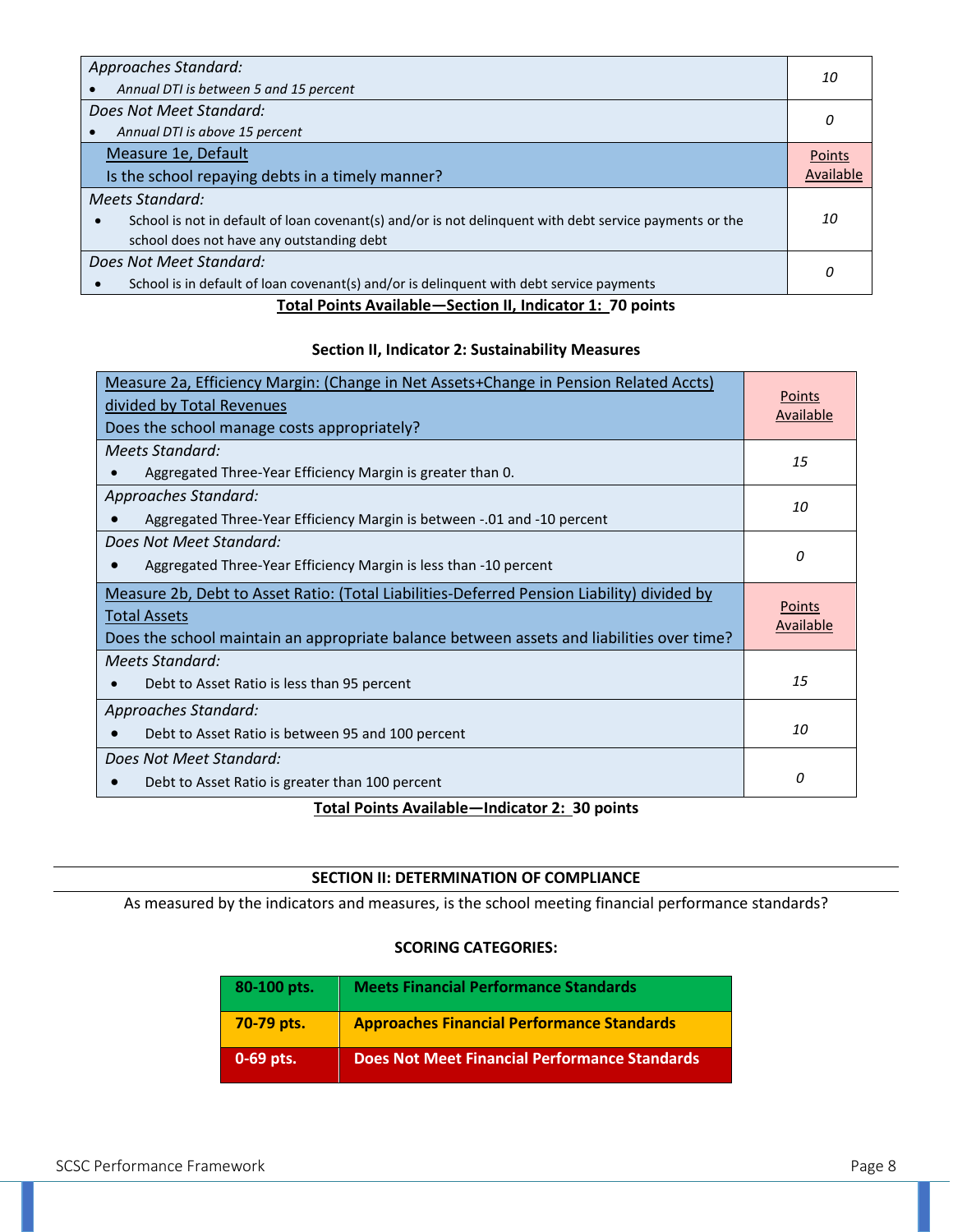## **SECTION III: OPERATIONAL PERFORMANCE**

#### **Fundamental Question**

#### Is the organization effective, compliant, and well run?

#### **Indicators**

In order to answer the question above, the SCSC uses data from agency monitoring and other sources as noted in the appendix of this document to determine compliance with the indicators listed below.

- 1. The school's educational program, such as adherence to its essential or innovative features and implementation of required programs;
- 2. Financial oversight such as adherence to GAAP standards;
- 3. Governance capacity and transparency
- 4. Protecting students and employees through the appropriate use of compensatory programs and employee qualifications
- 5. Maintaining a positive school environment by promoting student retention and support services
- 6. Any additional obligations including the timely remediation of previous noncompliance.

#### **Meeting Goals**

In any year of the charter term, a state charter school will be deemed operationally compliant if it adheres to the requirements of its charter contract as well as all applicable rules and laws as measured by indicators 1-6 listed above, thus earning a score of at least 80 in the Operations section of the CPF.

#### **Section III, Indicator 1: Educational Program Compliance**

A charter school's overall purpose is to provide its students a quality and innovative educational program. Schools must adhere to the educational program identified in its charter contract that was awarded on the basis of the program outlined in its petition.

| Measure 1a, Essential or Innovative Features and Mission-Specific Goals<br>Is the school implementing all essential or innovative features of its program as defined in its<br>current charter contract, and is the school's curricular and educational program aligned with its<br>stated mission as evidence through the attainment of mission-specific goals?                                                                                                                                                                |               |
|---------------------------------------------------------------------------------------------------------------------------------------------------------------------------------------------------------------------------------------------------------------------------------------------------------------------------------------------------------------------------------------------------------------------------------------------------------------------------------------------------------------------------------|---------------|
| Meets Standard:<br>The school has fully implemented all essential or innovative features of its education and operational<br>program as defined in the charter contract in all material respects and the school has met all mission-<br>specific goals included in its charter contract (if applicable)                                                                                                                                                                                                                         |               |
| <b>Approaches Standard:</b><br>The school has at least fully implemented one essential or innovative features of its education and<br>operational program as defined in the charter contract in all material respects or the school has met at least<br>one mission-specific goals included in its charter contract (if applicable).                                                                                                                                                                                            | $\mathcal{P}$ |
| Does Not Meet Standard:<br>The school failed to fully implement any essential or innovative features of its education and operational<br>program as defined in the charter contract in all material respects and the school failed to meet any<br>mission-specific goals included in its charter contract (if applicable).                                                                                                                                                                                                      |               |
| <b>Measure 1b, State Education Requirements</b><br>Is the school complying with applicable state education requirements?                                                                                                                                                                                                                                                                                                                                                                                                        |               |
| Meets Standard:<br>The school complied with all applicable state laws, rules, regulations, provisions of its charter contract, and<br>the school's own policies and procedures relating to state education requirements, including but not limited<br>$\mathsf{to}$ :<br>Provided all state mandated programs;<br>$\circ$<br>Adhered to graduation requirements;<br>$\circ$<br>Implemented state-adopted content standards; and<br>$\circ$<br>Administered state assessments in the manner required by law and rule.<br>$\circ$ | 4             |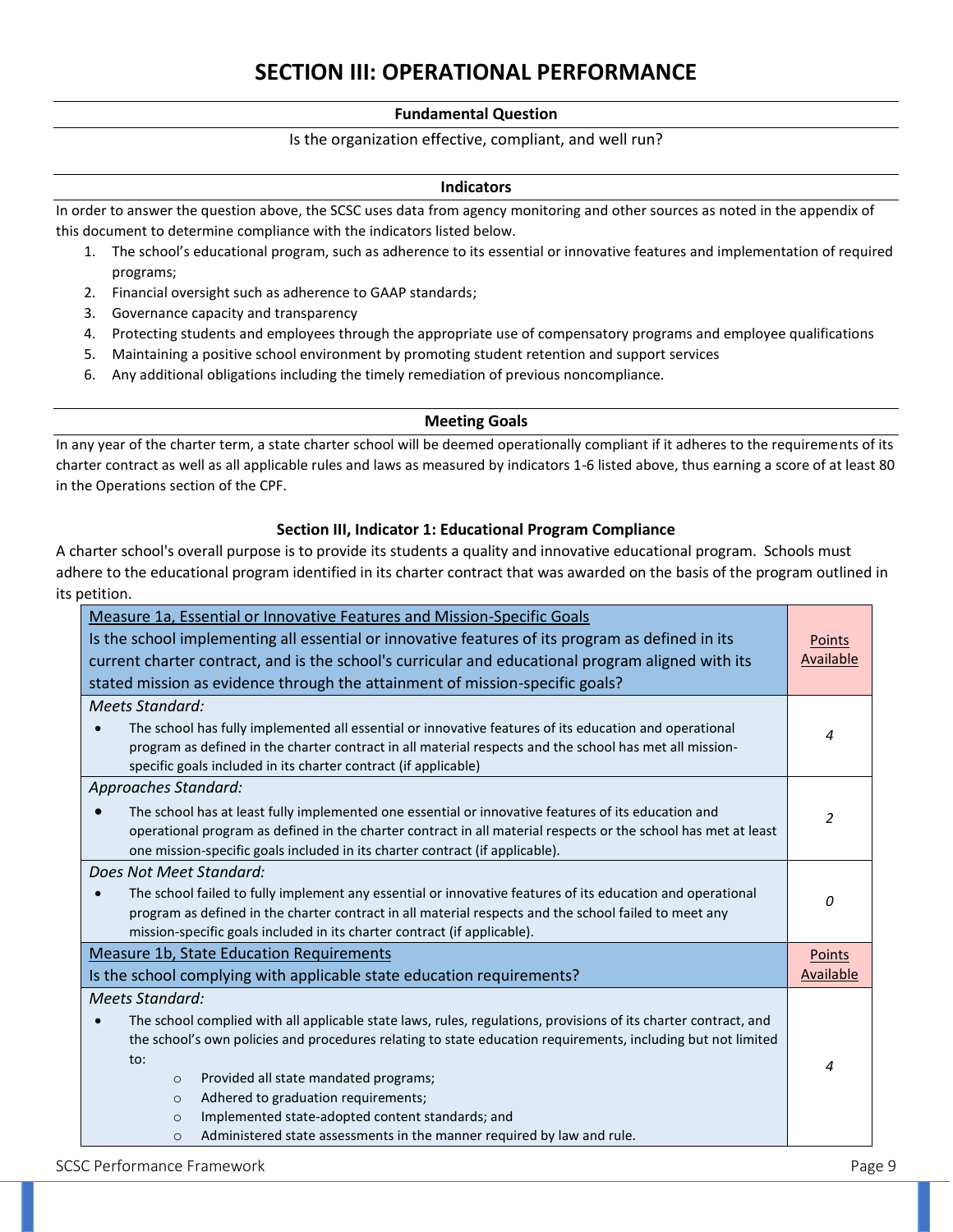| The school failed to comply at least one applicable state law, rule, regulation, provision of the charter<br>contract, or the school's own policies and procedures relating to state education requirements during its<br>SCSC onsite or desk monitoring visit, but the school adequately remedied its finding(s) and regained<br>compliance.                                                                                                                                                                                                                                                                                                                                                                                                                                                                                                                                                                                                                                                                                                                | 2                          |
|--------------------------------------------------------------------------------------------------------------------------------------------------------------------------------------------------------------------------------------------------------------------------------------------------------------------------------------------------------------------------------------------------------------------------------------------------------------------------------------------------------------------------------------------------------------------------------------------------------------------------------------------------------------------------------------------------------------------------------------------------------------------------------------------------------------------------------------------------------------------------------------------------------------------------------------------------------------------------------------------------------------------------------------------------------------|----------------------------|
| Does Not Meet Standard:<br>The school failed to comply with at least one applicable state law, rule, regulation, provision of the charter<br>contract, or the school's own policies and procedures relating to state education requirements.                                                                                                                                                                                                                                                                                                                                                                                                                                                                                                                                                                                                                                                                                                                                                                                                                 | 0                          |
| Measure 1c, Federal Education Requirements<br>Is the school complying with applicable federal education requirements?                                                                                                                                                                                                                                                                                                                                                                                                                                                                                                                                                                                                                                                                                                                                                                                                                                                                                                                                        | Points<br><b>Available</b> |
| <b>Meets Standard:</b>                                                                                                                                                                                                                                                                                                                                                                                                                                                                                                                                                                                                                                                                                                                                                                                                                                                                                                                                                                                                                                       |                            |
| The school complied with all applicable federal laws, rules, regulations, and the school's own policies and<br>procedures relating to federal education requirements, including but not limited to:<br>Federal assessment security and reporting of accountability requirements; and<br>$\circ$<br>Charter School Program grant, Title I, IV, and V requirements.<br>$\circ$<br>McKinney-Vento Homeless Assistance Act, Charter School Program grant, Title I, IV, and V<br>$\circ$<br>requirements.                                                                                                                                                                                                                                                                                                                                                                                                                                                                                                                                                         | 4                          |
| Approaches Standard:<br>The school failed to comply with at least one applicable federal law, rule, regulation, provision of the<br>charter contract, or the school's own policies and procedures relating to federal education requirements.                                                                                                                                                                                                                                                                                                                                                                                                                                                                                                                                                                                                                                                                                                                                                                                                                | 2                          |
| Does Not Meet Standard:<br>The school failed to comply with two or more applicable federal laws, rules, regulations, provisions of the<br>charter contract, or the school's own policies and procedures relating to federal education requirements.                                                                                                                                                                                                                                                                                                                                                                                                                                                                                                                                                                                                                                                                                                                                                                                                          | 0                          |
| <b>Measure 1d, Data Reporting</b>                                                                                                                                                                                                                                                                                                                                                                                                                                                                                                                                                                                                                                                                                                                                                                                                                                                                                                                                                                                                                            | Points                     |
| Is the school complying with all data and financial reporting requirements?                                                                                                                                                                                                                                                                                                                                                                                                                                                                                                                                                                                                                                                                                                                                                                                                                                                                                                                                                                                  | <b>Available</b>           |
| <b>Meets Standard:</b><br>The school complied with all applicable laws, rules, regulations, and provisions of its charter contract<br>relating to relevant reporting requirements, including timelines and deadlines, to the SCSC, GaDOE, and/or<br>federal authorities, including but not limited to:<br>QBE/FTE Data Reporting;<br>$\circ$<br>Personnel Reporting;<br>$\circ$<br><b>Student Record Reporting;</b><br>$\circ$<br><b>CCRPI Data Reporting;</b><br>$\circ$<br>Consolidated LEA Implementation Plan (CLIP) for federal programs;<br>$\circ$<br><b>Special Education Data Reporting;</b><br>$\circ$<br>Required Data Surveys;<br>$\circ$<br>Complete and on-time submission of financial reports, such as its annual budgets, revised<br>$\circ$<br>budgets, and/or DE 046, in the manner prescribed by GaDOE or the SCSC;<br>Timely periodic financial reports as required by the SCSC, GaDOE, or other state agency;<br>$\circ$<br>On-time submission and completion of its annual independent audit by the deadline established by the SCSC. | 5                          |
| Approaches Standard:<br>The school failed to comply with one applicable law, rule, regulation, or provision of its charter contract<br>relating to relevant reporting requirements, including timelines and deadlines, to the SCSC, GaDOE, and/or                                                                                                                                                                                                                                                                                                                                                                                                                                                                                                                                                                                                                                                                                                                                                                                                            | 3                          |
| federal authorities.                                                                                                                                                                                                                                                                                                                                                                                                                                                                                                                                                                                                                                                                                                                                                                                                                                                                                                                                                                                                                                         |                            |
| Does Not Meet Standard:<br>The school failed to comply with two or more laws, rules, regulations, or provisions of its charter contract<br>relating to relevant reporting requirements, including timelines and deadlines, to the SCSC, GaDOE, and/or<br>federal authorities.<br>Total Dointe Available. Costian III, Indicator 1: 17 nointe                                                                                                                                                                                                                                                                                                                                                                                                                                                                                                                                                                                                                                                                                                                 | 0                          |

**Total Points Available—Section III, Indicator 1: 17 points**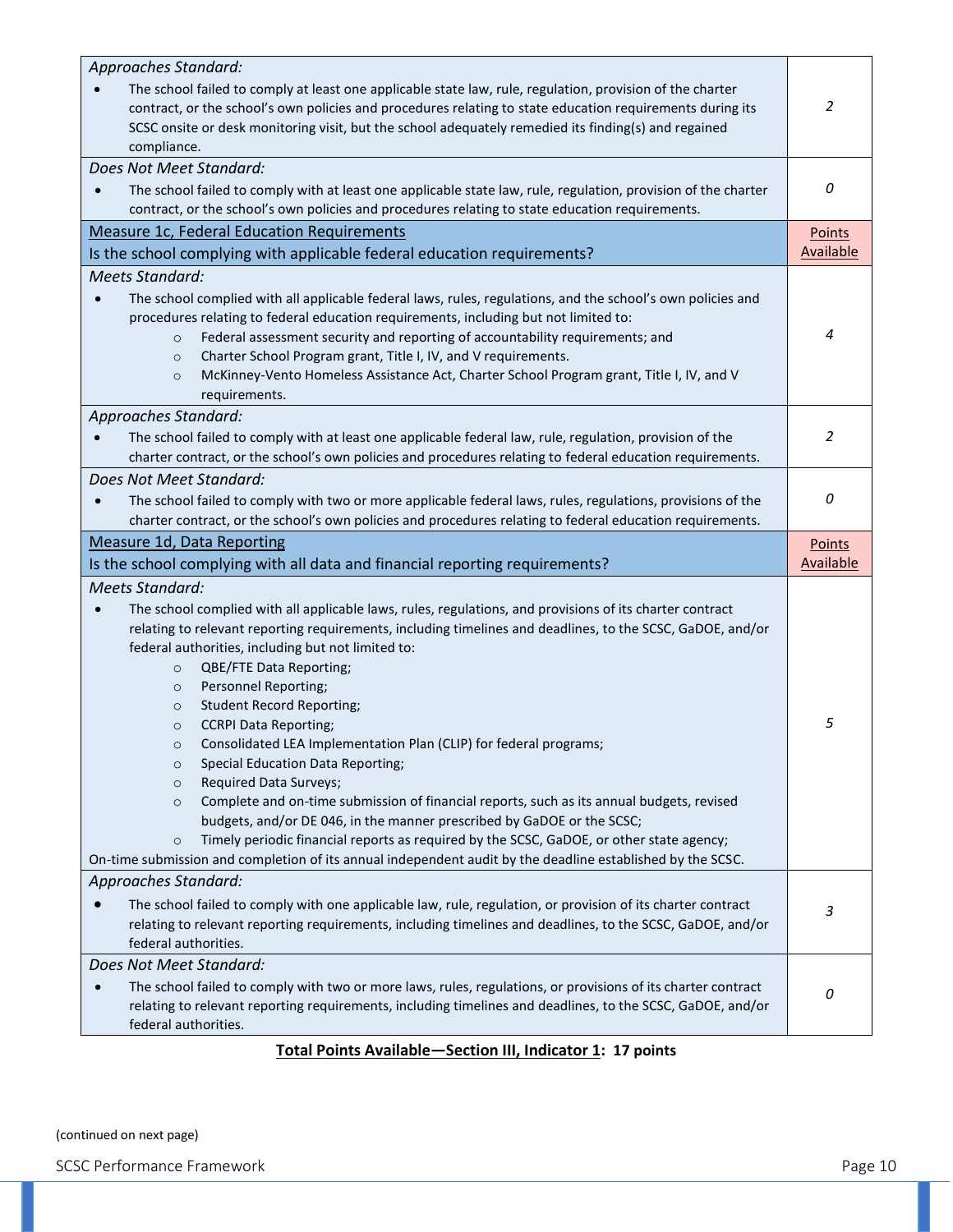#### **Section III, Indicator 2: Financial Oversight**

Charter schools must be faithful stewards of public funding and must adhere to stringent standards in the management of its assets. Failure to do so is one of the leading causes of charter school closure.

| Measure 2a, Adherence to GAAP Standards<br>Is the school following Generally Accepted Accounting Principles (GAAP)?                                                                                                                                                                                                                                                                                                                                                                                                                                                                                                                                                                                                                                                                  | Points<br><b>Available</b> |
|--------------------------------------------------------------------------------------------------------------------------------------------------------------------------------------------------------------------------------------------------------------------------------------------------------------------------------------------------------------------------------------------------------------------------------------------------------------------------------------------------------------------------------------------------------------------------------------------------------------------------------------------------------------------------------------------------------------------------------------------------------------------------------------|----------------------------|
| <b>Meets Standard:</b><br>The school complied with all applicable laws, rules, regulations, and provisions of the charter contract<br>relating to financial management and oversight expectations as evidenced by an annual independent audit<br>that includes:<br>An unqualified audit opinion;<br>$\circ$<br>An audit devoid of significant findings and conditions, material weaknesses, or significant<br>$\circ$<br>internal control weaknesses;<br>An audit that does not include a going concern disclosure in the notes or an explanatory<br>$\circ$<br>paragraph; and<br>No other adverse statement indicating noncompliance with applicable laws, rules, regulations,<br>$\circ$<br>and provisions of the charter contract relating to financial management and oversight. | 5                          |
| Does Not Meet Standard:<br>The school failed to comply with at least one applicable law, rule, regulation, or provision of its charter<br>$\bullet$<br>contract relating to financial management and oversight expectations as evidenced by an annual<br>independent audit.                                                                                                                                                                                                                                                                                                                                                                                                                                                                                                          | 0                          |
| Measure 2b, Adherence to Federal Financial Requirements<br>Is the school following all applicable financial requirements when expending federal funds?                                                                                                                                                                                                                                                                                                                                                                                                                                                                                                                                                                                                                               | Points<br><b>Available</b> |
| Meets Standard:<br>The school complied with all applicable laws, rules, regulations, and provisions of the charter contract<br>relating to proper internal controls, expenditures, inventory, drawdowns, and cost principles when expending<br>federal funds, including but not limited to:<br>Proper segregation of duties;<br>$\circ$<br>Source documentation for expenditures paid with federal funds;<br>$\circ$<br>Complete and on-time submission of program budgets (Title I, IDEA, and grant budgets); and<br>$\circ$<br>Maintaining inventory controls and documentation in accordance with federal regulations for<br>$\circ$<br>items purchased with federal funds.                                                                                                       | 4                          |
| Approaches Standard:<br>The school failed to comply with all applicable laws, rules, regulations, and provisions of the charter<br>$\bullet$<br>contract relating to proper internal controls, expenditures, inventory, drawdowns, and cost principles when<br>expending federal funds during its SCSC onsite or desk monitoring visit, but the school adequately remedied<br>its finding(s) and regained compliance.                                                                                                                                                                                                                                                                                                                                                                | 2                          |
| Does Not Meet Standard:<br>The school failed to comply with all applicable laws, rules, regulations, and provisions of the charter<br>$\bullet$<br>contract relating to proper internal controls, expenditures, inventory, drawdowns, and cost principles when<br>expending federal funds.                                                                                                                                                                                                                                                                                                                                                                                                                                                                                           | 0                          |
| Measure 2c, Adherence to the Local Units of Administration Manual<br>Is the school following the Local Units of Administration (LUA) Manual?                                                                                                                                                                                                                                                                                                                                                                                                                                                                                                                                                                                                                                         | Points<br>Available        |
| <b>Meets Standard:</b><br>The school complied with all material provisions of the LUA manual.                                                                                                                                                                                                                                                                                                                                                                                                                                                                                                                                                                                                                                                                                        | 4                          |
| Approaches Standard:<br>The school failed to comply with at least one material provision of the LUA manual during its SCSC onsite or<br>desk monitoring visit, but the school adequately remedied its finding(s) and regained compliance.                                                                                                                                                                                                                                                                                                                                                                                                                                                                                                                                            | 2                          |
| Does Not Meet Standard:<br>The school failed to comply with one or more material provisions of the LUA manual.<br>$\bullet$                                                                                                                                                                                                                                                                                                                                                                                                                                                                                                                                                                                                                                                          | 0                          |
| Measure 2d, Adherence to the School's Own Financial Policies and Procedures<br>Is the school adhering to its own financial policies and procedures?                                                                                                                                                                                                                                                                                                                                                                                                                                                                                                                                                                                                                                  | Points<br><b>Available</b> |

SCSC Performance Framework **Page 11**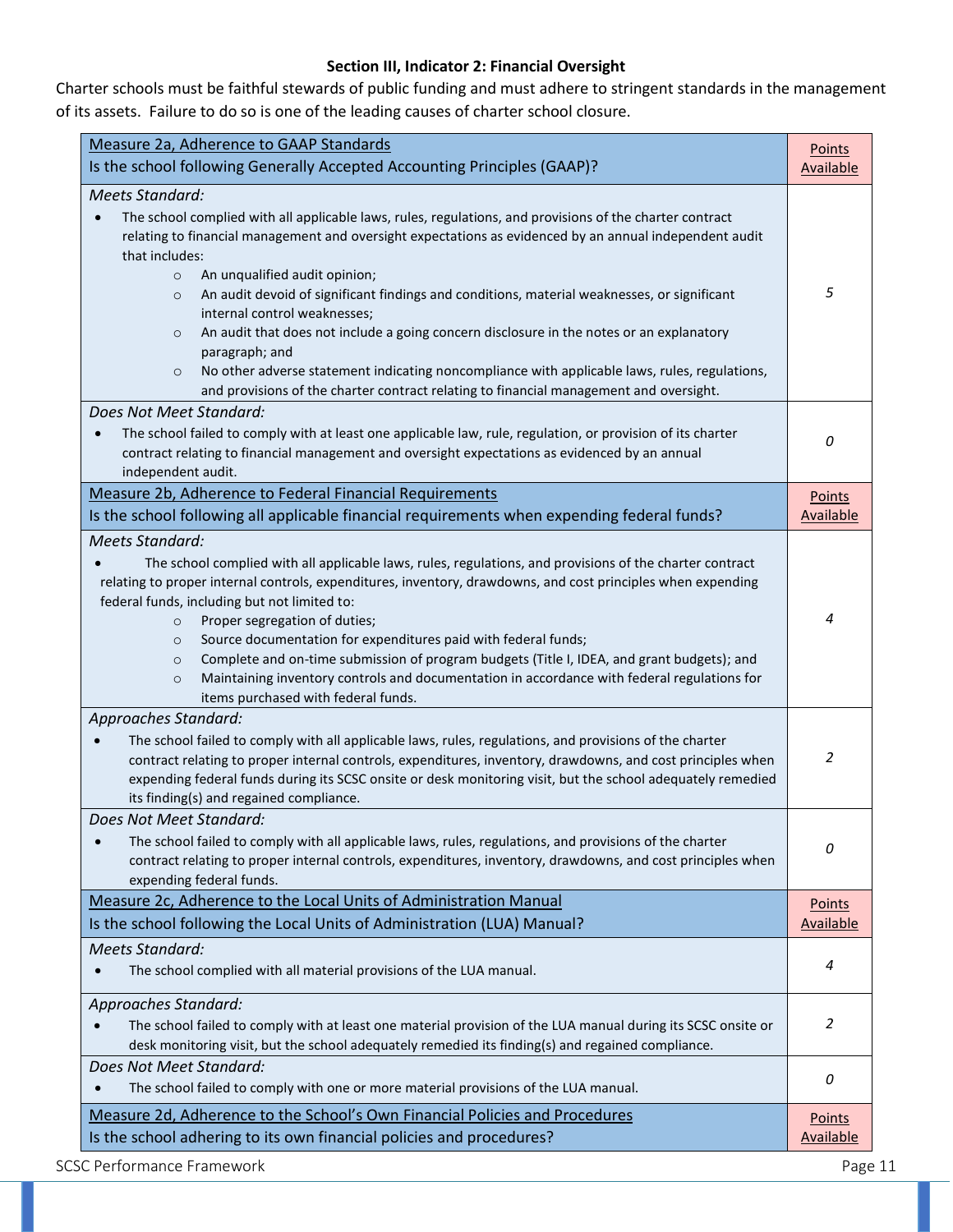| <b>Meets Standard:</b><br>The school adhered to its own financial policies and procedures approved by the school's governing board<br>and/or developed by school staff.                                                                                                                                                                                                                                                                                                                                                                                                    | 4                   |
|----------------------------------------------------------------------------------------------------------------------------------------------------------------------------------------------------------------------------------------------------------------------------------------------------------------------------------------------------------------------------------------------------------------------------------------------------------------------------------------------------------------------------------------------------------------------------|---------------------|
| Approaches Standard:<br>The school failed to comply with at least one of its own financial policies and/or procedures approved by<br>the school's governing board and/or developed by school staff, but the school adequately remedied its<br>finding(s) and regained compliance.                                                                                                                                                                                                                                                                                          | 2                   |
| Does Not Meet Standard:<br>The school failed to comply with at least one of its own financial policies and/or procedures approved by<br>the school's governing board and/or developed by school staff.                                                                                                                                                                                                                                                                                                                                                                     | 0                   |
| Measure 2e, Budget Approved in Accordance with State Law<br>Did the school approve its budget in accordance with state law?                                                                                                                                                                                                                                                                                                                                                                                                                                                | Points<br>Available |
| Meets Standard:<br>The school's budget was approved in accordance with state law, including but not limited to preforming the<br>following items from O.C.G.A. § 20-2-167.1 related to the school's budget approval:<br>Conducting two public meetings to provide an opportunity for public input on the proposed<br>$\circ$<br>budget; New Measure Added<br>Advertising the two public meetings in the school's legal organ; and<br>$\circ$<br>Making a summary of the proposed annual operating budget a publicly available area of the<br>$\Omega$<br>school's website. | 4                   |
| Does Not Meet Standard:<br>The school failed to comply with at least one applicable state law requirement regarding the passage of the<br>school's annual budget.                                                                                                                                                                                                                                                                                                                                                                                                          | 0                   |

## **Total Points Available—Section III, Indicator 2: 21 points**

## **Section III, Indicator 3: Governance and Transparency**

A charter school's governing board must provide adequate oversight of school management and operations to ensure that the school is fulfilling its duties to students, employees, parents, and the general public.

| Measure 3a, General Governance                                                                                    |               |  |
|-------------------------------------------------------------------------------------------------------------------|---------------|--|
| Available<br>Is the governing board complying with all applicable general governance requirements?                |               |  |
| Meets Standard:                                                                                                   |               |  |
| The school complied with all applicable laws, rules, regulations, provisions of its charter contract, and its     |               |  |
| policies relating to governance by its board, including but not limited to:                                       |               |  |
| Board policies;<br>$\circ$                                                                                        |               |  |
| Board bylaws;<br>$\circ$                                                                                          | 4             |  |
| Code of ethics;<br>$\circ$                                                                                        |               |  |
| Conflicts of interest;<br>$\circ$                                                                                 |               |  |
| Board composition and/or membership laws and rules; and<br>$\circ$                                                |               |  |
| Restrictions on compensation.<br>$\circ$                                                                          |               |  |
| Approaches Standard:                                                                                              |               |  |
| The school failed to comply with at least one applicable law, rule, regulation, provision of the charter          | $\mathfrak z$ |  |
| contract, or its policies relating to governance by its governing board during its SCSC onsite or desk            |               |  |
| monitoring visit, but the school adequately remedied its finding(s) and regained compliance.                      |               |  |
| Does Not Meet Standard:                                                                                           |               |  |
| The school failed to comply with at least one applicable law, rule, regulation, provision of the charter          | n             |  |
| contract, or its policies relating to governance by its board.                                                    |               |  |
| Measure 3b, Open Governance<br>Points                                                                             |               |  |
| Is the governing board complying with all applicable open governance requirements?                                |               |  |
| Meets Standard:                                                                                                   |               |  |
| 4<br>The school complied with all applicable laws, rules, regulations, provision of its charter contract, and its |               |  |
| policies relating to the Georgia Open Meetings Act and Open Records Act requirements.                             |               |  |

SCSC Performance Framework **Page 12**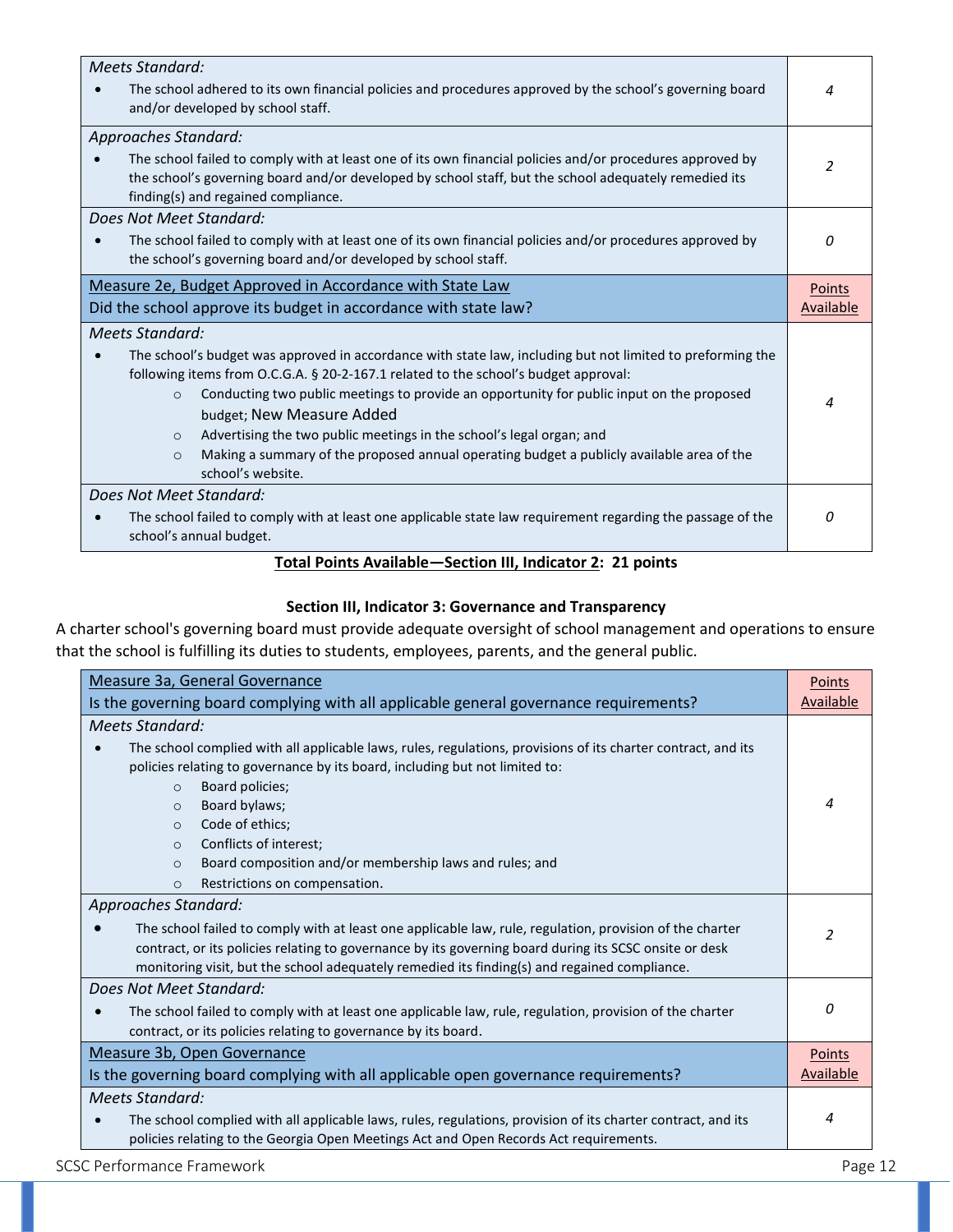| Approaches Standard:                                                                                                                                                                                                                                                                                                                       |                     |
|--------------------------------------------------------------------------------------------------------------------------------------------------------------------------------------------------------------------------------------------------------------------------------------------------------------------------------------------|---------------------|
| The school failed to comply with all applicable laws, rules, regulations, provision of its charter contract, or<br>its policies relating to the Georgia Open Meetings Act and Open Records Act requirements during its SCSC<br>onsite or desk monitoring visit, but the school adequately remedied its finding(s) and regained compliance. | $\overline{2}$      |
| Does Not Meet Standard:                                                                                                                                                                                                                                                                                                                    |                     |
| The school failed to comply with all applicable laws, rules, regulations, provision of its charter contract, or                                                                                                                                                                                                                            | 0                   |
| its policies relating to the Georgia Open Meetings Act and Open Records Act requirements.                                                                                                                                                                                                                                                  |                     |
| Measure 3c, Governance Training                                                                                                                                                                                                                                                                                                            | Points              |
| Is the governing board complying with all applicable governance training requirements?                                                                                                                                                                                                                                                     | <b>Available</b>    |
| <b>Meets Standard:</b>                                                                                                                                                                                                                                                                                                                     |                     |
| The school took action to ensure that all governing board members comply with all applicable laws, rules,                                                                                                                                                                                                                                  |                     |
| regulations, provision of its charter contract, and its policies relating to the participation of its governing                                                                                                                                                                                                                            | 4                   |
| board in required trainings, including, but not limited to, annual attendance by the entire governing board                                                                                                                                                                                                                                |                     |
| at SCSC provided or approved training pursuant to O.C.G.A. § 20-2-2084(f).                                                                                                                                                                                                                                                                 |                     |
| Does Not Meet Standard:                                                                                                                                                                                                                                                                                                                    |                     |
| The school failed to take action to ensure that all governing board members comply with all applicable laws,<br>$\bullet$                                                                                                                                                                                                                  | 0                   |
| rules, regulations, provision of its charter contract, and its policies relating to the participation of its<br>governing board in required trainings, including, but not limited to, annual attendance by the entire                                                                                                                      |                     |
| governing board at SCSC provided or approved training pursuant to O.C.G.A. § 20-2-2084(f).                                                                                                                                                                                                                                                 |                     |
|                                                                                                                                                                                                                                                                                                                                            |                     |
|                                                                                                                                                                                                                                                                                                                                            |                     |
| Measure 3d, Transparent Governance and Communication with Stakeholders                                                                                                                                                                                                                                                                     | Points<br>Available |
| Is the governing board operating transparently and effectively communicating with stakeholders?                                                                                                                                                                                                                                            |                     |
| <b>Meets Standard:</b>                                                                                                                                                                                                                                                                                                                     |                     |
| The school complied with all applicable laws, rules, regulations, provisions of its charter contract, or its<br>$\bullet$                                                                                                                                                                                                                  |                     |
| policies relating to operating transparently and effectively communicating with stakeholders, including but<br>not limited to:                                                                                                                                                                                                             |                     |
| Following provisions in SCSC rule 691-2-.03 regarding providing the public easy access to<br>$\circ$                                                                                                                                                                                                                                       | 4                   |
| informational items on the school's website;                                                                                                                                                                                                                                                                                               |                     |
| Communicating school leadership and other major school changes in a timely and transparent<br>$\circ$                                                                                                                                                                                                                                      |                     |
| matter; and                                                                                                                                                                                                                                                                                                                                |                     |
| Appropriately and promptly responding to stakeholder complaints, questions, and concerns.                                                                                                                                                                                                                                                  |                     |
| Approaches Standard:                                                                                                                                                                                                                                                                                                                       |                     |
| The school failed to comply with all applicable laws, rules, regulations, provisions of its charter contract, or                                                                                                                                                                                                                           |                     |
| its policies relating to operating transparently and effectively communicating with stakeholders during its                                                                                                                                                                                                                                | 2                   |
| SCSC onsite or desk monitoring visit, but the school adequately remedied its finding(s) and regained                                                                                                                                                                                                                                       |                     |
| compliance.                                                                                                                                                                                                                                                                                                                                |                     |
| Does Not Meet Standard:                                                                                                                                                                                                                                                                                                                    |                     |
| The school failed to comply with all applicable laws, rules, regulations, provisions of its charter contract, or<br>its policies relating to operating transparently and effectively communicating with stakeholders.                                                                                                                      | 0                   |

## **Total Points Available—Section III, Indicator 3: 16 points**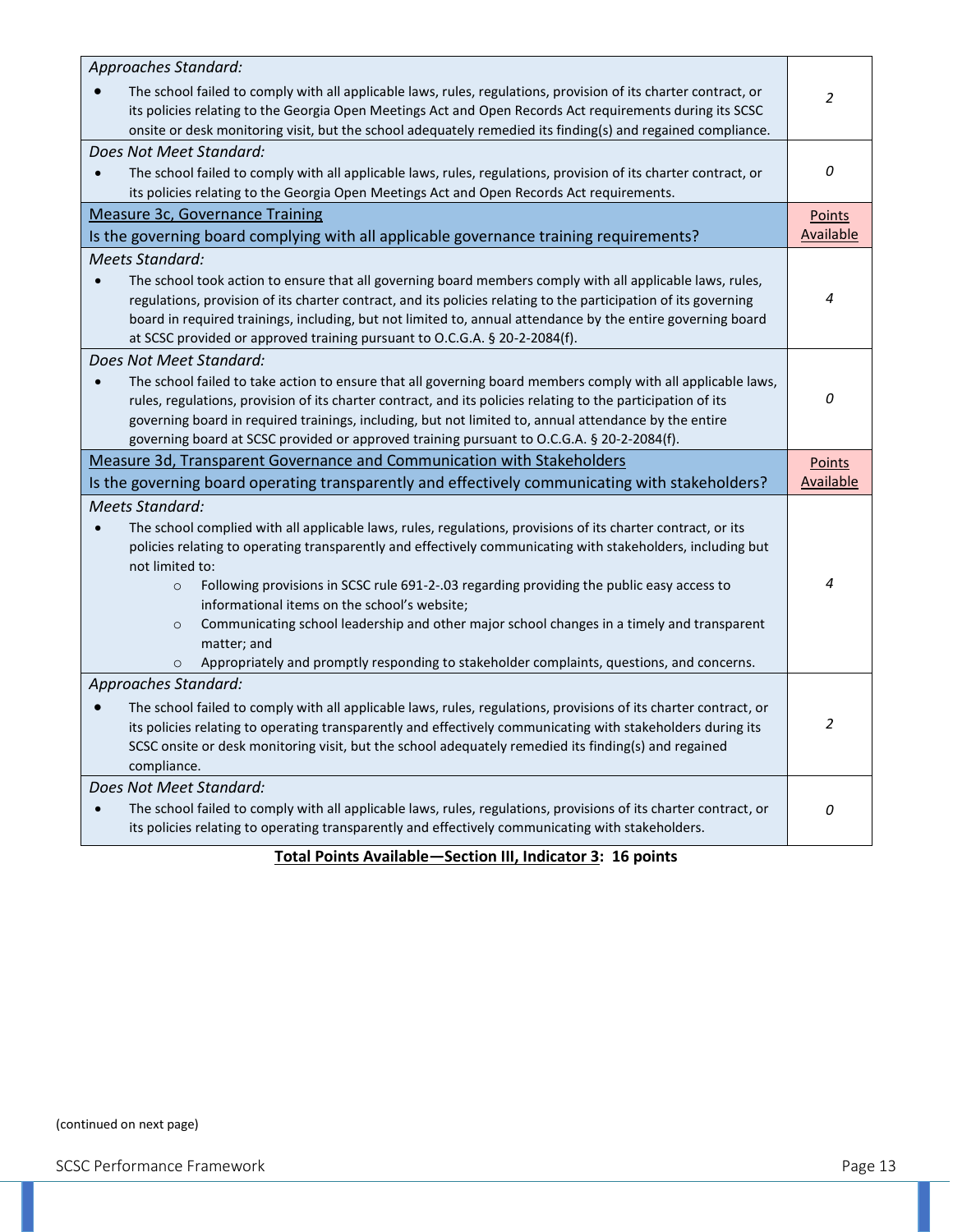#### **III, Indicator 4: Students and Employees**

Families entrust schools with the education and welfare of their children, and the school must afford those children the appropriate rights and care. The school must respect its employees and ensure that they are duly qualified to further the education and welfare of students.

| Measure 4a, Rights of All Students                                                                                                                                                                                                                                                                                                                                                                                                                                                                                                                                                                                                                                                                                                                                                                                                                                                                                                                                                                                                                                                                                                            |                |  |
|-----------------------------------------------------------------------------------------------------------------------------------------------------------------------------------------------------------------------------------------------------------------------------------------------------------------------------------------------------------------------------------------------------------------------------------------------------------------------------------------------------------------------------------------------------------------------------------------------------------------------------------------------------------------------------------------------------------------------------------------------------------------------------------------------------------------------------------------------------------------------------------------------------------------------------------------------------------------------------------------------------------------------------------------------------------------------------------------------------------------------------------------------|----------------|--|
| Is the school protecting the rights of all students?                                                                                                                                                                                                                                                                                                                                                                                                                                                                                                                                                                                                                                                                                                                                                                                                                                                                                                                                                                                                                                                                                          |                |  |
| <b>Meets Standard:</b><br>The school complied with all applicable laws, rules, regulations, provisions of its charter contract, and its<br>$\bullet$<br>policies relating to the rights of students, including but not limited to:<br>Policies and practices related to admissions, lottery, waiting lists, fair and open recruitment, and<br>$\circ$<br>enrollment (including rights to enroll or maintain enrollment);<br>The collection and protection of student information (that could be used in discriminatory ways<br>$\circ$<br>or otherwise contrary to law);<br>Due process protections, privacy, civil rights, and student liberties requirements, including First<br>$\circ$<br>Amendment protections and the Establishment Clause restrictions prohibiting public schools<br>from engaging in religious instruction; and<br>Conduct of discipline (discipline hearings and suspension and expulsion policies and practices).<br>$\circ$                                                                                                                                                                                        | 5              |  |
| Approaches Standard:<br>The school failed to comply with at least one applicable law, rule, regulation, provision of its charter<br>$\bullet$<br>contract, or its policies relating to the rights of students during its SCSC onsite or desk monitoring visit, but<br>the school adequately remedied its finding(s) and regained compliance.                                                                                                                                                                                                                                                                                                                                                                                                                                                                                                                                                                                                                                                                                                                                                                                                  | $\mathfrak{Z}$ |  |
| Does Not Meet Standard:<br>The school failed to comply with at least one applicable law, rule, regulation, provision of its charter<br>$\bullet$<br>contract, or its policies relating to the rights of students.                                                                                                                                                                                                                                                                                                                                                                                                                                                                                                                                                                                                                                                                                                                                                                                                                                                                                                                             | 0              |  |
| Measure 4b, Rights of Students with Disabilities<br>Is the school protecting the rights of students with disabilities?                                                                                                                                                                                                                                                                                                                                                                                                                                                                                                                                                                                                                                                                                                                                                                                                                                                                                                                                                                                                                        |                |  |
| <b>Meets Standard:</b><br>Consistent with the school's status and responsibilities as a Local Education Agency (LEA), the school<br>$\bullet$<br>complied with all applicable laws, rules, regulations, and provisions of the charter contract (including the<br>Individuals with Disabilities Education Act, Section 504 of the Rehabilitation Act of 1973, and the Americans<br>with Disabilities Act) relating to the treatment of students with identified disabilities and those suspected of<br>having a disability, including but not limited to:<br>Identification and referral of students who may have a disability;<br>$\circ$<br>Operational compliance regarding the academic program, assessments, and all other aspects of<br>$\circ$<br>the school's program and responsibilities;<br>Discipline, including due process protections, manifestation determinations, and behavioral<br>$\circ$<br>intervention plans;<br>Appropriately implementing student Individualized Education Programs and Section 504 plans;<br>$\circ$<br>Ensuring appropriate access to the school's facilities and programs to students and parents. | 5              |  |
| Approaches Standard:<br>The school failed to comply with at least one applicable law, rule, regulation, or provision of its charter<br>$\bullet$<br>contract relating to the treatment of students with identified disabilities and those suspected of having a<br>disability during its SCSC onsite or desk monitoring visit, but the school adequately remedied its finding(s)<br>and regained compliance.                                                                                                                                                                                                                                                                                                                                                                                                                                                                                                                                                                                                                                                                                                                                  | 3              |  |
| Does Not Meet Standard:<br>The school failed to comply with at least one applicable law, rule, regulation, or provision of its charter<br>$\bullet$<br>contract relating to the treatment of students with identified disabilities and those suspected of having a<br>disability.                                                                                                                                                                                                                                                                                                                                                                                                                                                                                                                                                                                                                                                                                                                                                                                                                                                             | 0              |  |
| Measure 4c, Rights of Students who are English Learners (ELs)                                                                                                                                                                                                                                                                                                                                                                                                                                                                                                                                                                                                                                                                                                                                                                                                                                                                                                                                                                                                                                                                                 |                |  |
| Is the school protecting the rights of English Learners (ELs)?                                                                                                                                                                                                                                                                                                                                                                                                                                                                                                                                                                                                                                                                                                                                                                                                                                                                                                                                                                                                                                                                                |                |  |
| <b>Meets Standard:</b>                                                                                                                                                                                                                                                                                                                                                                                                                                                                                                                                                                                                                                                                                                                                                                                                                                                                                                                                                                                                                                                                                                                        | 5              |  |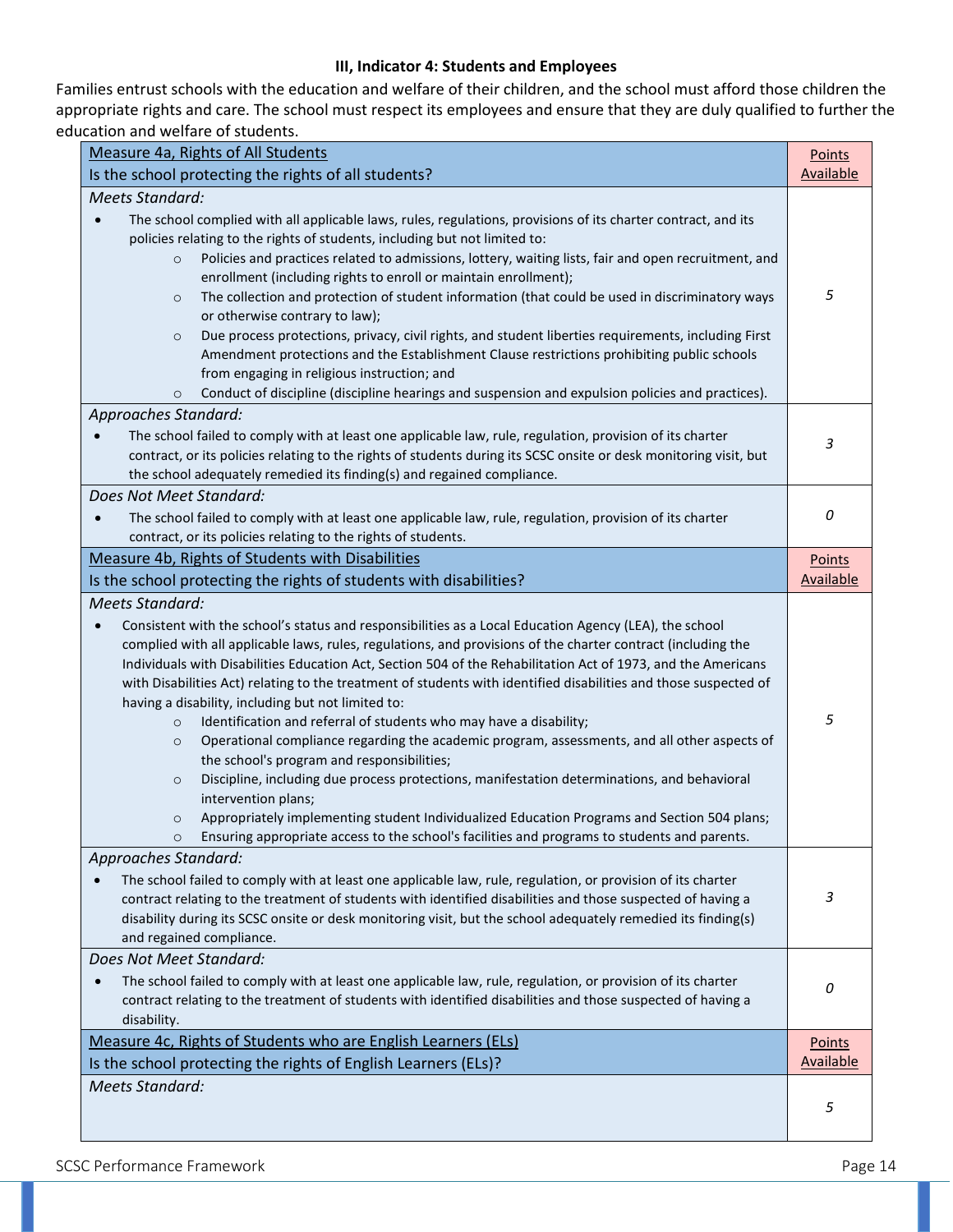| The school complied with all applicable provisions of Title III of the Every Student Succeeds Act (ESSA) and all<br>applicable state and federal laws, rules, regulations, and provisions of its charter contract relating to EL<br>requirements, including but not limited to:<br>Required policies related to the service of EL students;<br>$\circ$<br>Proper steps for identification of students in need of EL services;<br>$\circ$<br>Appropriate and equitable delivery of services to identified students;<br>$\circ$<br>Appropriate accommodations on assessments;<br>$\circ$ |                  |
|----------------------------------------------------------------------------------------------------------------------------------------------------------------------------------------------------------------------------------------------------------------------------------------------------------------------------------------------------------------------------------------------------------------------------------------------------------------------------------------------------------------------------------------------------------------------------------------|------------------|
| Exiting of students from EL services; and<br>$\circ$<br>Ongoing monitoring of exited students.<br>$\circ$                                                                                                                                                                                                                                                                                                                                                                                                                                                                              |                  |
| Approaches Standard:<br>The school failed to comply with at least one applicable law, rule, regulation, or provision of its charter<br>contract relating to EL requirements during its SCSC onsite or desk monitoring visit, but the school<br>adequately remedied its finding(s) and regained compliance.                                                                                                                                                                                                                                                                             | 3                |
| Does Not Meet Standard:<br>The school failed to comply with at least one applicable law, rule, regulation, or provision of its charter<br>contract relating to EL requirements.                                                                                                                                                                                                                                                                                                                                                                                                        | 0                |
| Measure 4d, Employee Qualifications, Evaluations, and Criminal Records Checks                                                                                                                                                                                                                                                                                                                                                                                                                                                                                                          | Points           |
| Is the school meeting teacher and other employee qualification and criminal background check                                                                                                                                                                                                                                                                                                                                                                                                                                                                                           | <b>Available</b> |
| requirements?                                                                                                                                                                                                                                                                                                                                                                                                                                                                                                                                                                          |                  |
| <b>Meets Standard:</b><br>The school complied with all applicable laws, rules, regulations, and provisions of its charter contract relating<br>$\bullet$<br>to employee qualifications, employee evaluations, and criminal background checks, including but not limited<br>to:<br>Title II, Part A requirements;<br>$\circ$<br>Implementation of the Teacher and Leader Keys Effectiveness Systems (TKES and LKES);<br>$\circ$<br>Ensuring staff have a proper background check or clearance certificate issued by the Georgia<br>$\circ$<br>Professional Standards Commission.        | 4                |
| Approaches Standard:<br>The school failed to comply with at least one applicable law, rule, regulation, or provision of its charter<br>contract relating to employee qualifications, employee evaluations, criminal background checks<br>requirements during its SCSC onsite or desk monitoring visit, but the school adequately remedied its<br>finding(s) and regained compliance.                                                                                                                                                                                                   | 2                |
| Does Not Meet Standard:<br>The school failed to comply with at least one applicable law, rule, regulation, or provision of its charter<br>contract relating to employee qualifications, employee evaluations, and criminal background checks<br>requirements.                                                                                                                                                                                                                                                                                                                          | 0                |
| Measure 4e, Employee Rights                                                                                                                                                                                                                                                                                                                                                                                                                                                                                                                                                            | Points           |
| Is the school respecting employee rights?                                                                                                                                                                                                                                                                                                                                                                                                                                                                                                                                              | <b>Available</b> |
| <b>Meets Standard:</b><br>The school complied with all applicable laws, rules, regulations, provisions of its charter contract, and its<br>governing policies relating to employment considerations, including those relating to the Family Medical<br>Leave Act, the Americans with Disabilities Act, employment contracts, and employee termination.                                                                                                                                                                                                                                 | 4                |
| Approaches Standard:<br>The school failed to comply with at least one applicable law, rule, regulation, provision of its charter contract,<br>or its governing policies relating to employment considerations, including those relating to the Family<br>Medical Leave Act, the Americans with Disabilities Act, employment contracts, and employee termination<br>during its SCSC onsite or desk monitoring visit, but the school adequately remedied its finding(s) and<br>regained compliance.                                                                                      | 2                |
| Does Not Meet Standard:<br>The school failed to comply with at least one applicable law, rule, regulation, provision of its charter contract,<br>or its governing policies relating to employment considerations, including those relating to the Family<br>Medical Leave Act, the Americans with Disabilities Act, employment contracts, and employee termination.                                                                                                                                                                                                                    | 0                |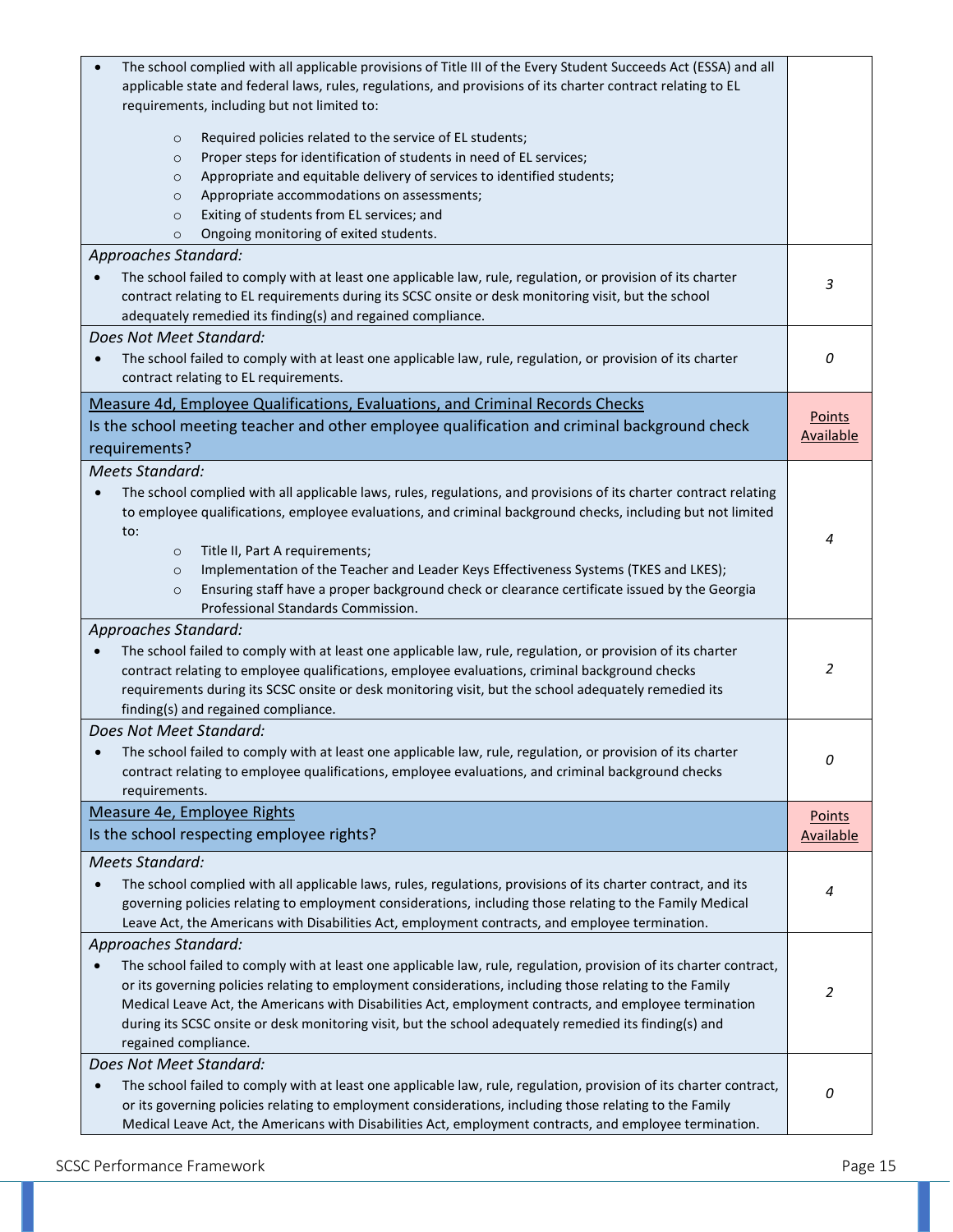#### **Section III, Indicator 5: School Environment**

A safe and healthy school environment is critical to creating a conducive learning environment and protecting the wellbeing of students and employees.

| <b>Measure 5a, Facility</b>                                                                                                                                                                                                                                                                                                                                                                                                                                                                                                                                                                                                                                                  | Points<br><b>Available</b> |  |
|------------------------------------------------------------------------------------------------------------------------------------------------------------------------------------------------------------------------------------------------------------------------------------------------------------------------------------------------------------------------------------------------------------------------------------------------------------------------------------------------------------------------------------------------------------------------------------------------------------------------------------------------------------------------------|----------------------------|--|
| Is the school complying with facilities requirements?                                                                                                                                                                                                                                                                                                                                                                                                                                                                                                                                                                                                                        |                            |  |
| <b>Meets Standard:</b><br>The school complied with all applicable laws, rules, regulations, and provisions of its charter contract<br>$\bullet$<br>relating to the school's facilities including but not limited to:<br>Fire inspections and related records;<br>$\circ$<br>Viable certificate of occupancy;<br>$\circ$<br>Documentation of requisite insurance coverage;<br>$\circ$<br>Approval from GaDOE regarding initial site selection and facility requirements; and<br>$\circ$<br>Subsequent approvals as necessary from GaDOE regarding facility maintenance, expansion,<br>$\circ$<br>or other facility changes.                                                   | 4                          |  |
| Approaches Standard:<br>The school failed to comply with at least one applicable law, rule, regulation, or provision of its charter<br>contract relating to the school's facilities during its SCSC onsite or desk monitoring visit, but the school<br>adequately remedied its finding(s) and regained compliance.                                                                                                                                                                                                                                                                                                                                                           | 2                          |  |
| Does Not Meet Standard:<br>The school failed to comply with at least one applicable law, rule, regulation, or provision of its charter<br>$\bullet$<br>contract relating to the school's facilities.                                                                                                                                                                                                                                                                                                                                                                                                                                                                         | 0                          |  |
| Measure 5b, Health and Safety<br>Is the school complying with health and safety requirements?                                                                                                                                                                                                                                                                                                                                                                                                                                                                                                                                                                                | Points<br><b>Available</b> |  |
| <b>Meets Standard:</b><br>The school complied with all applicable laws, rules, regulations, and provisions of its charter contract<br>$\bullet$<br>relating to safety and the protection of student and employee health, including, but not limited to:<br>School Health Nurse Program;<br>$\circ$<br>Conducting child abuse and neglect training;<br>$\circ$<br>Annual health assessments of students;<br>$\circ$<br>Diabetes Medical Management Plans;<br>$\circ$<br>Access to auto-injectable epinephrine and automated external defibrillators as appropriate;<br>$\circ$<br>Scoliosis screening; and<br>$\circ$<br>A physically safe and secure environment.<br>$\circ$ | 5                          |  |
| <b>Approaches Standard:</b><br>The school failed to comply with at least one applicable law, rule, regulation, or provision of its charter<br>contract relating to safety and the protection of student and employee health during its SCSC onsite or<br>desk monitoring visit, but the school adequately remedied its finding(s) and regained compliance.                                                                                                                                                                                                                                                                                                                   | 3                          |  |
| Does Not Meet Standard:<br>The school failed to comply with at least one applicable law, rule, regulation, or provision of its charter<br>contract relating to safety and the protection of student and employee health.                                                                                                                                                                                                                                                                                                                                                                                                                                                     | 0                          |  |
| Measure 5c, Information, Data, and Communication<br>Is the school maintaining student and employee information and data securely and<br>communicating with stakeholders appropriately?                                                                                                                                                                                                                                                                                                                                                                                                                                                                                       | Points<br><b>Available</b> |  |
| <b>Meets Standard:</b><br>The school complied with all applicable laws, rules, regulations, provisions of its charter contract,<br>$\bullet$<br>governing board policies, and SCSC directives relating to providing required federal notices and the<br>handling of information and stakeholder communication, including but not limited to:                                                                                                                                                                                                                                                                                                                                 | 4                          |  |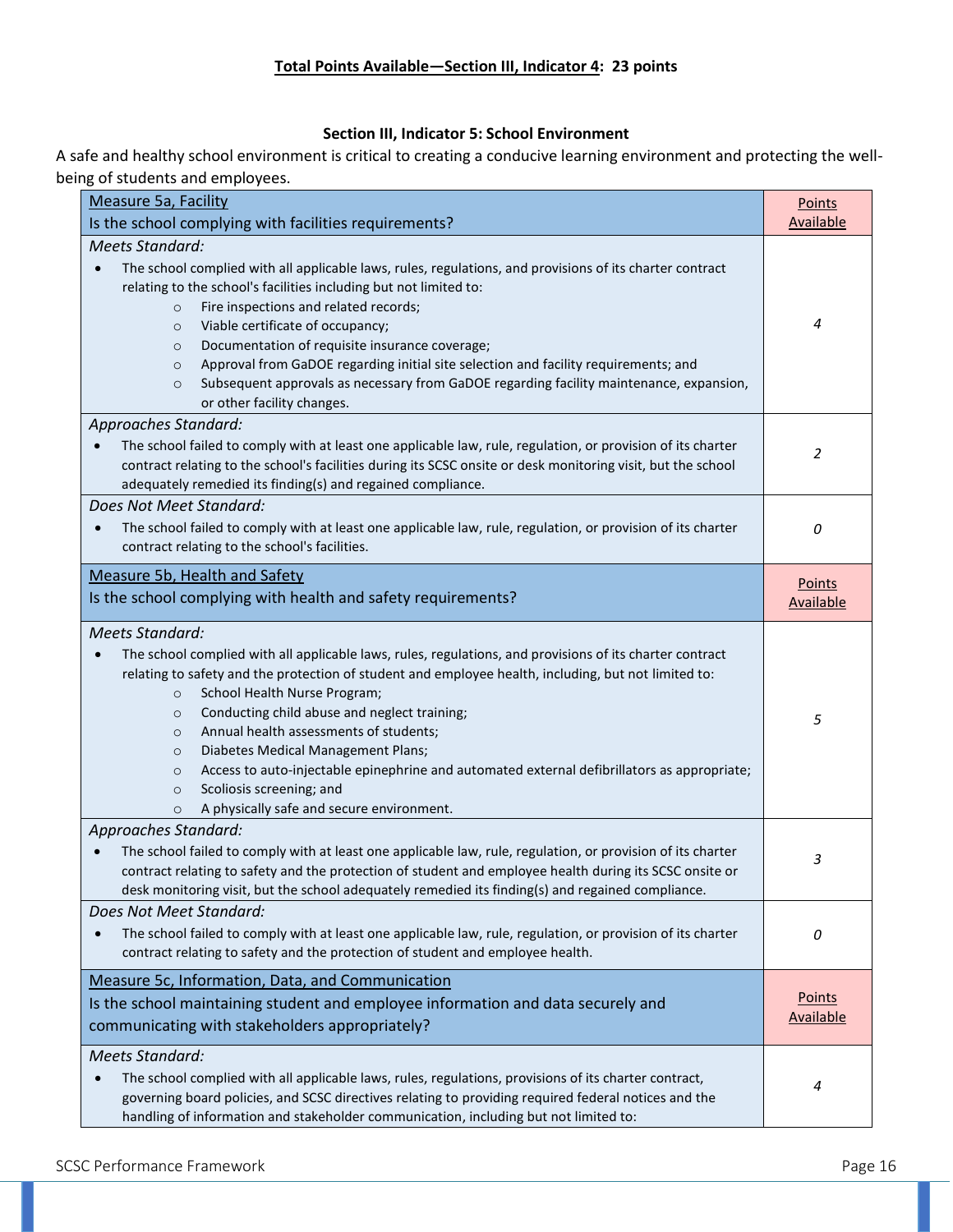| Giving appropriate notices and maintaining the security of providing access to student<br>$\circ$               |  |  |
|-----------------------------------------------------------------------------------------------------------------|--|--|
| records under the Family Educational Rights and Privacy Act and other applicable                                |  |  |
| authorities;                                                                                                    |  |  |
| Transferring of student records; and<br>$\circ$                                                                 |  |  |
| Confidentiality of personnel records not subject to open records requirements.<br>$\circ$                       |  |  |
| Approaches Standard:                                                                                            |  |  |
| The school failed to comply with at least one applicable law, rule, regulation, provision of its charter        |  |  |
| contract, governing board policy, or SCSC directive relating to providing required federal notices and the      |  |  |
| handling of information and stakeholder communication during its SCSC onsite or desk monitoring visit,          |  |  |
| but the school adequately remedied its finding(s) and regained compliance.                                      |  |  |
| Does Not Meet Standard:                                                                                         |  |  |
| The school failed to comply with at least one applicable law, rule, regulation, provision of its charter        |  |  |
| 0<br>contract, governing board policy, or SCSC directive relating to providing required federal notices and the |  |  |
| handling of information and stakeholder communication.                                                          |  |  |
| Total Doints Available—Section III Indicator E: 12 noints                                                       |  |  |

## **Total Points Available—Section III, Indicator 5: 13 points**

## **Section III, Indicator 6: Additional and Continuing Obligations**

A charter school must faithfully fulfill all its obligations and quickly remedy any instance of noncompliance.

| <b>Measure 6a, Additional Obligations</b><br>Is the school complying with all other obligations?                                                                                                                                                                                                                                                                                                                                                                                         |   |  |
|------------------------------------------------------------------------------------------------------------------------------------------------------------------------------------------------------------------------------------------------------------------------------------------------------------------------------------------------------------------------------------------------------------------------------------------------------------------------------------------|---|--|
| Available<br><b>Meets Standard:</b>                                                                                                                                                                                                                                                                                                                                                                                                                                                      |   |  |
| The school complied with all other legal, statutory, regulatory, or contractual requirements, including<br>those contained in its charter contract, that are not otherwise explicitly addressed in these Operational<br>Performance Standards, including but not limited to requirements from the following sources:<br>Revisions to state charter law;<br>$\circ$                                                                                                                       |   |  |
| Consent decrees;<br>$\circ$<br>Provisions of the National School Lunch Program, School Breakfast Program, and/or After-<br>$\circ$<br>School Snack Program, including nutritional and reimbursement requirements thereof, if food<br>service is provided;<br>School bus specifications, bus driver training and licensing requirements, and transportation<br>$\circ$<br>survey deadlines, if transportation is provided;<br>Intervention requirements by the authorizer; and<br>$\circ$ | 4 |  |
| Requirements by other entities to which the charter school is accountable (e.g., Georgia<br>$\circ$<br>Department of Education, Professional Standards Commission, Department of Labor, etc.)                                                                                                                                                                                                                                                                                            |   |  |
| Approaches Standard:                                                                                                                                                                                                                                                                                                                                                                                                                                                                     |   |  |
| The school failed to comply with at least one other legal, statutory, regulatory, or contractual requirement,<br>$\bullet$<br>including those contained in its charter contract that is not otherwise explicitly addressed in these<br>Operational Performance Standards during its SCSC onsite or desk monitoring visit, but the school<br>adequately remedied its finding(s) and regained compliance.                                                                                  | 2 |  |
| Does Not Meet Standard:                                                                                                                                                                                                                                                                                                                                                                                                                                                                  |   |  |
| The school failed to comply with at least one other legal, statutory, regulatory, or contractual requirement,<br>including those contained in its charter contract that is not otherwise explicitly addressed in these<br>Operational Performance Standards.                                                                                                                                                                                                                             |   |  |
| <b>Measure 6b, Continuing Obligations</b>                                                                                                                                                                                                                                                                                                                                                                                                                                                |   |  |
| Is the school remedying noncompliance after proper notification?                                                                                                                                                                                                                                                                                                                                                                                                                         |   |  |
| <b>Meets Standard:</b><br>The school corrected noncompliance with legal, statutory, regulatory, contractual requirements, or SCSC<br>directives after notification from the SCSC of noncompliance or the school has no matters of material<br>noncompliance for which it received notification from the SCSC.                                                                                                                                                                            | 6 |  |
| Does Not Meet Standard:                                                                                                                                                                                                                                                                                                                                                                                                                                                                  |   |  |
| The school failed to correct at least one matter of noncompliance with legal, statutory, regulatory,<br>contractual requirements, or SCSC directives after notification from the SCSC of noncompliance.                                                                                                                                                                                                                                                                                  |   |  |

## **Total Points Available—Section III, Indicator 6: 10 points**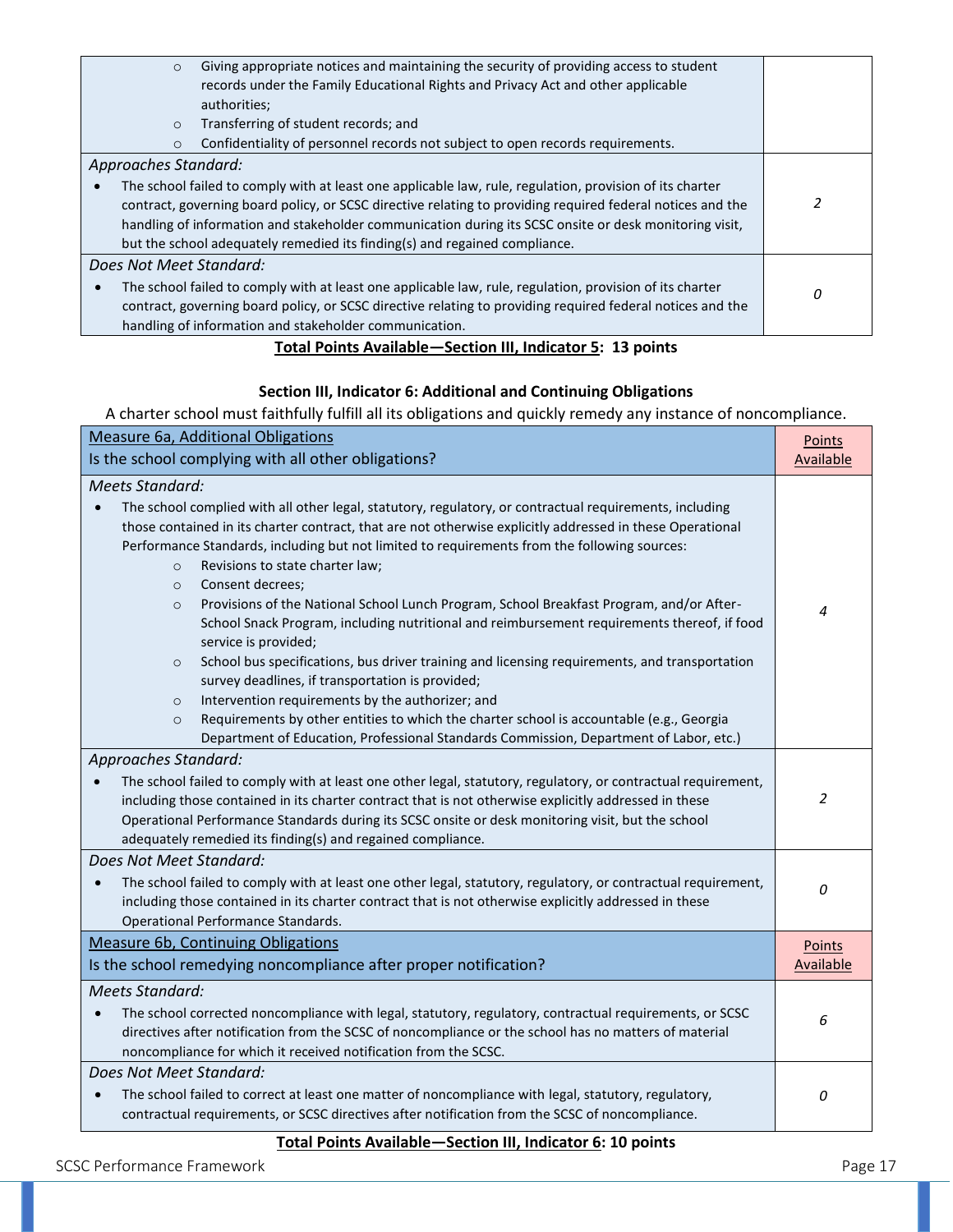## **Section III: OVERALL DETERMINATION OF COMPLIANCE**

As measured by the indicators and measures, is the school meeting operational performance standards?

## **SCORING CATEGORIES:**

| 80-100 pts. | <b>Meets Operational Performance Standards</b>      |
|-------------|-----------------------------------------------------|
| 70-79 pts.  | <b>Approaches Operational Performance Standards</b> |
| $0-69$ pts. | Does Not Meet Operational Performance Standards     |